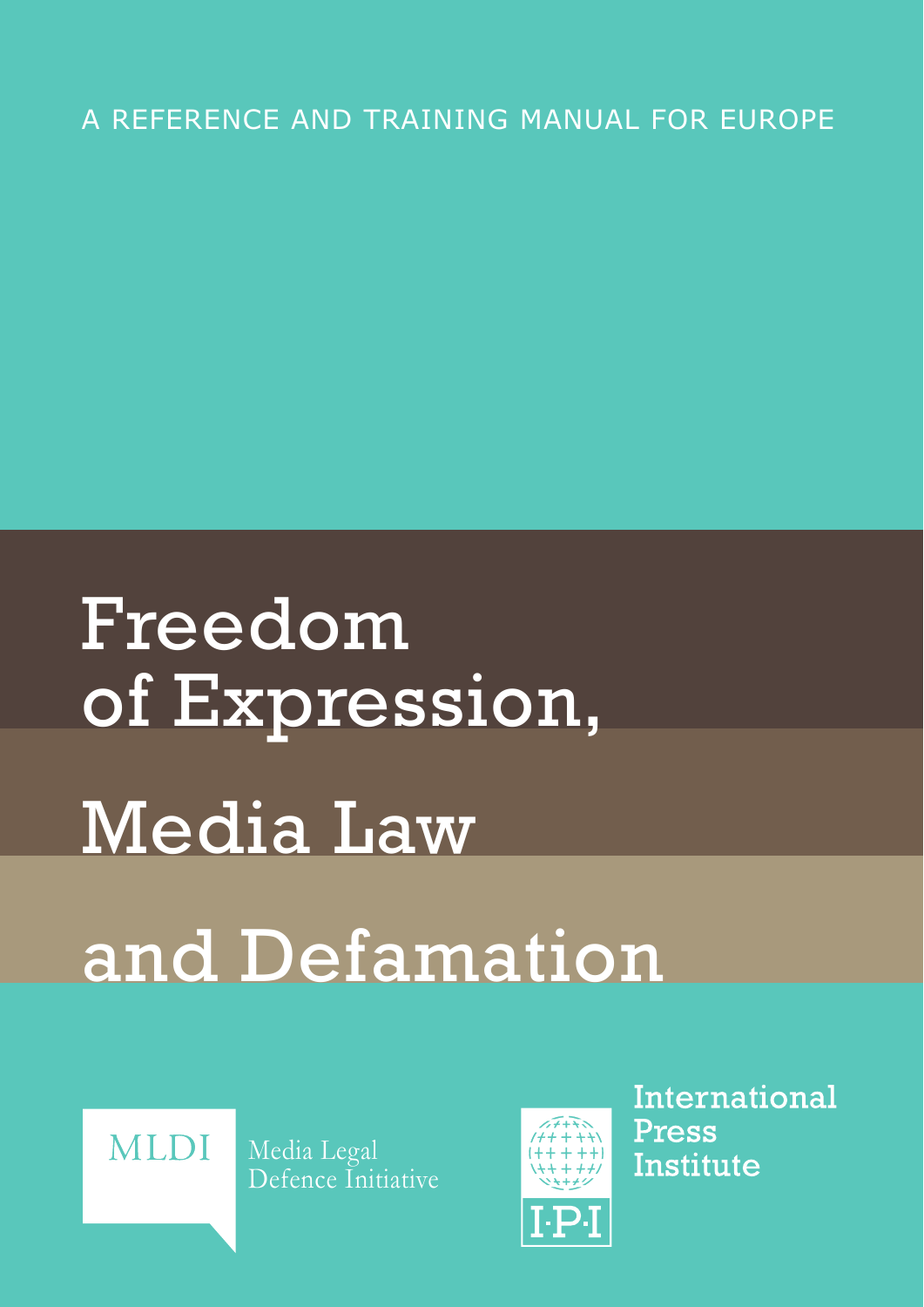A REFERENCE AND TRAINING MANUAL FOR EUROPE

# Freedom of Expression, Media Law and Defamation





**International Press Institute** 

May 2015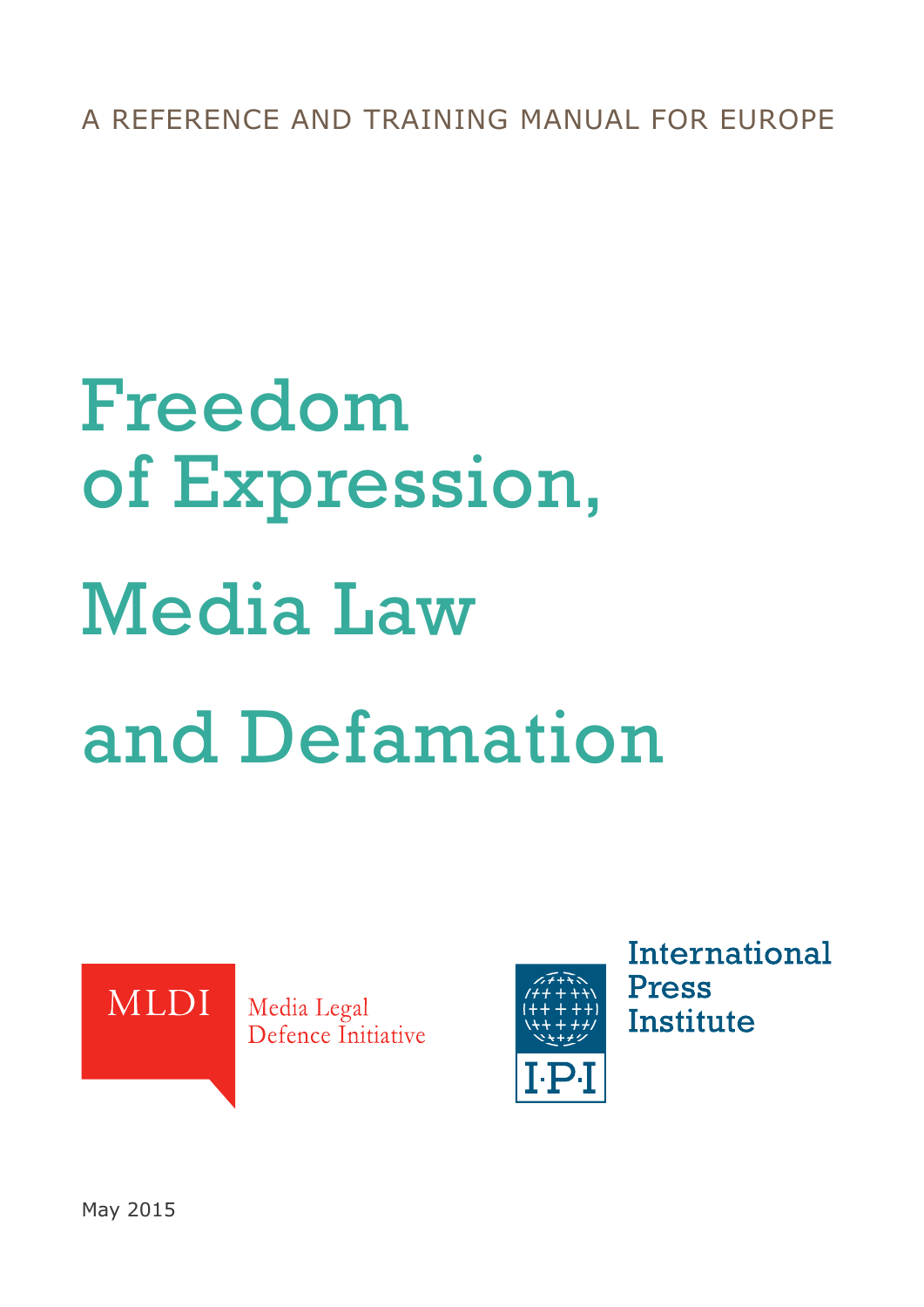This manual has been produced by Dr Richard Carver, Oxford Brookes University, for a series of defamation law workshops for lawyers and journalists in Europe under the auspices of the Media Legal Defence Initiative and the International Press Institute. The production of this manual was supported with funds from the European Commission and Open Society Foundations.

This work is licenced under the Creative Commons Attribution-NonCommercial 4.0 International License. This means that you are free to share and adapt this work so long as you give appropriate credit, provide a link to the license, and indicate if changes were made. Any such sharing or adaptation must be for non-commercial purposes, and must be made available under the same "share alike" terms. Full licence terms can be found at http://creativecommons.org/licenses/by-nc/4.0/legalcode.



ISBN: 978-3-9504098-0-2





This training manual was supported by co-funding from the European Commission, under its European Centre for Press and Media Freedom pilot programme, and by a grant from the Foundation Open Society Institute in cooperation with the Program on Independent Journalism of the Open Society Foundations.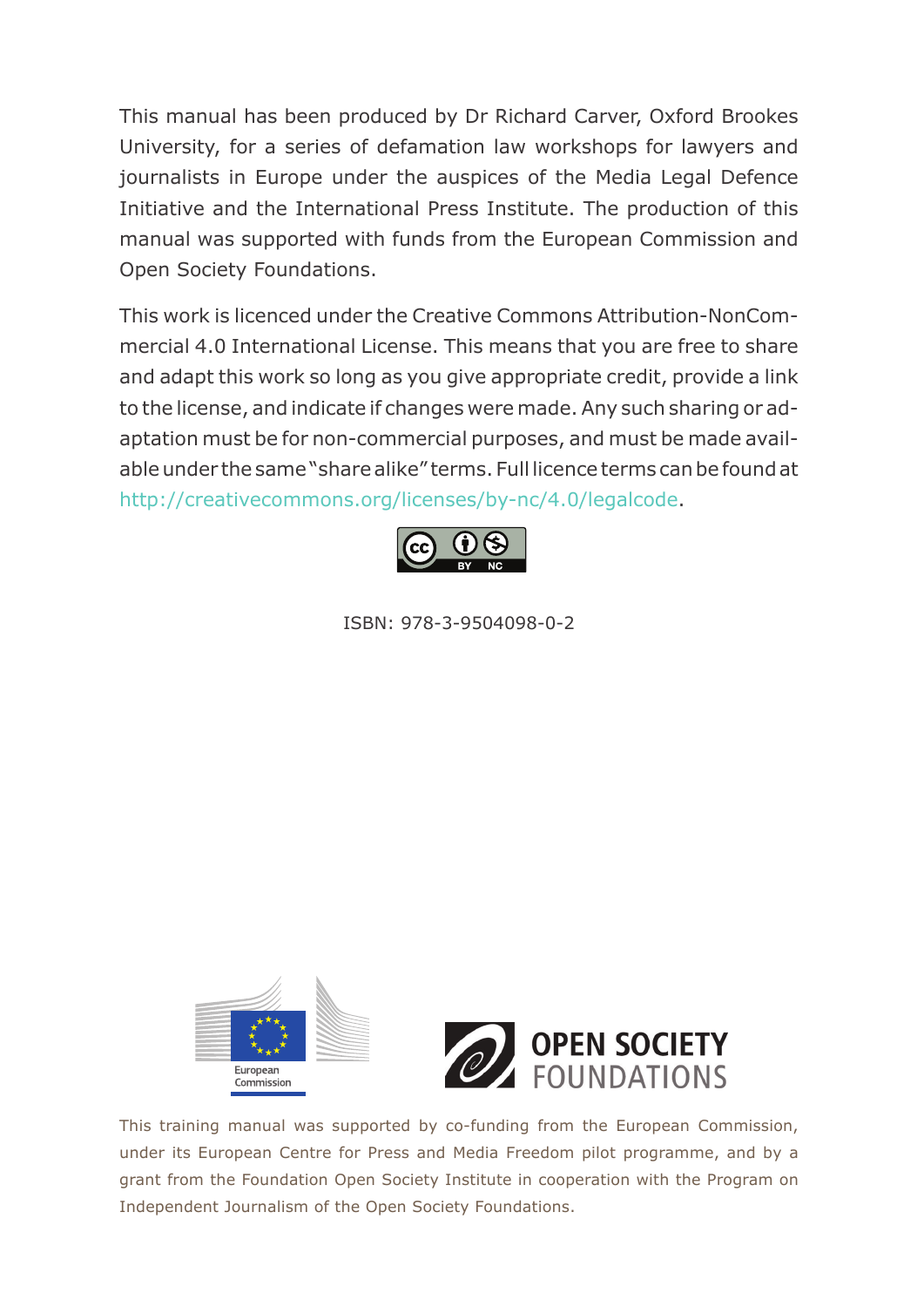# **TABLE OF CONTENTS**

| <b>INTRODUCTION: HOW TO USE THIS MANUAL  5</b>               |  |
|--------------------------------------------------------------|--|
| A word on definitions ________________________________ 6     |  |
| 1. FREEDOM OF EXPRESSION:                                    |  |
| UNDERLYING PRINCIPLES AND SOURCES  9                         |  |
| Why is freedom of expression important?  10                  |  |
| Freedom of expression and media freedom  12                  |  |
| Limitations on freedom of expression  13                     |  |
|                                                              |  |
|                                                              |  |
|                                                              |  |
|                                                              |  |
| Can a true statement be defamatory?  24                      |  |
| Expressions of opinion ________________________________ 25   |  |
| Is there a right to a reputation?  26                        |  |
| What is the right way to deal with defamation?  27           |  |
| 3. DEFAMATION AND PUBLIC DEBATE  29                          |  |
| Criticism of public officials  29                            |  |
| Protection of political speech __________________________ 33 |  |
| Privilege for members of parliament and reporting            |  |
| statements made in parliament [111] [11] statements 35       |  |
| Privacy of public figures  36                                |  |
|                                                              |  |
| The press as public watchdog  39                             |  |
| Religious defamation _________________________________ 42    |  |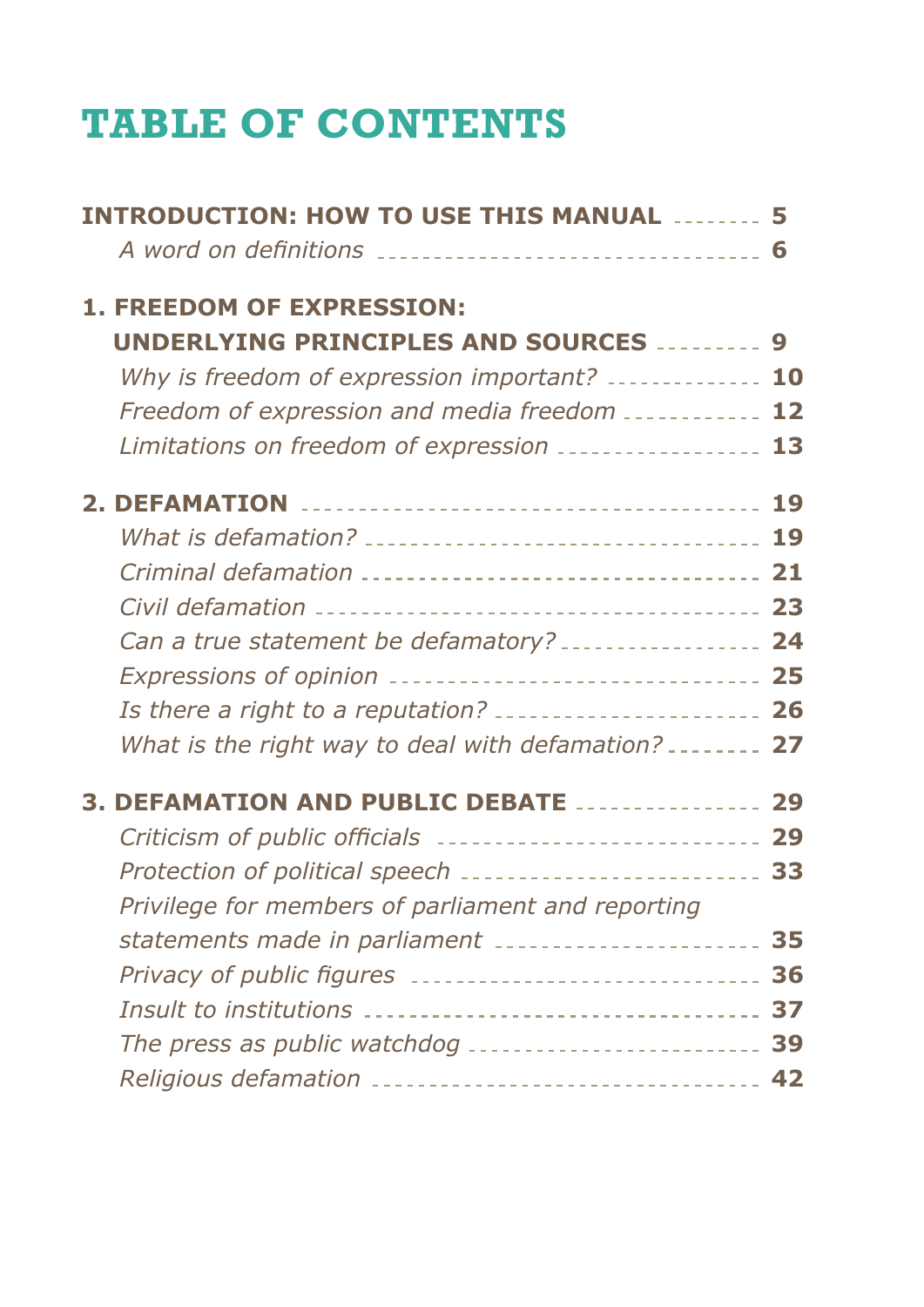| <b>4. TYPES OF DEFAMATORY MATERIAL  45</b>                |    |
|-----------------------------------------------------------|----|
|                                                           |    |
|                                                           |    |
|                                                           |    |
| 5. DEFAMATION CASES IN COURT  51                          |    |
| Defences to defamation suits  51                          |    |
|                                                           |    |
| Protection of anonymous sources  53                       |    |
|                                                           |    |
| How can international human rights law                    |    |
| be applied in national courts?  58                        |    |
| What about case law from other jurisdictions? ________ 61 |    |
|                                                           |    |
| Pedagogy and adult learning __________________________    | 64 |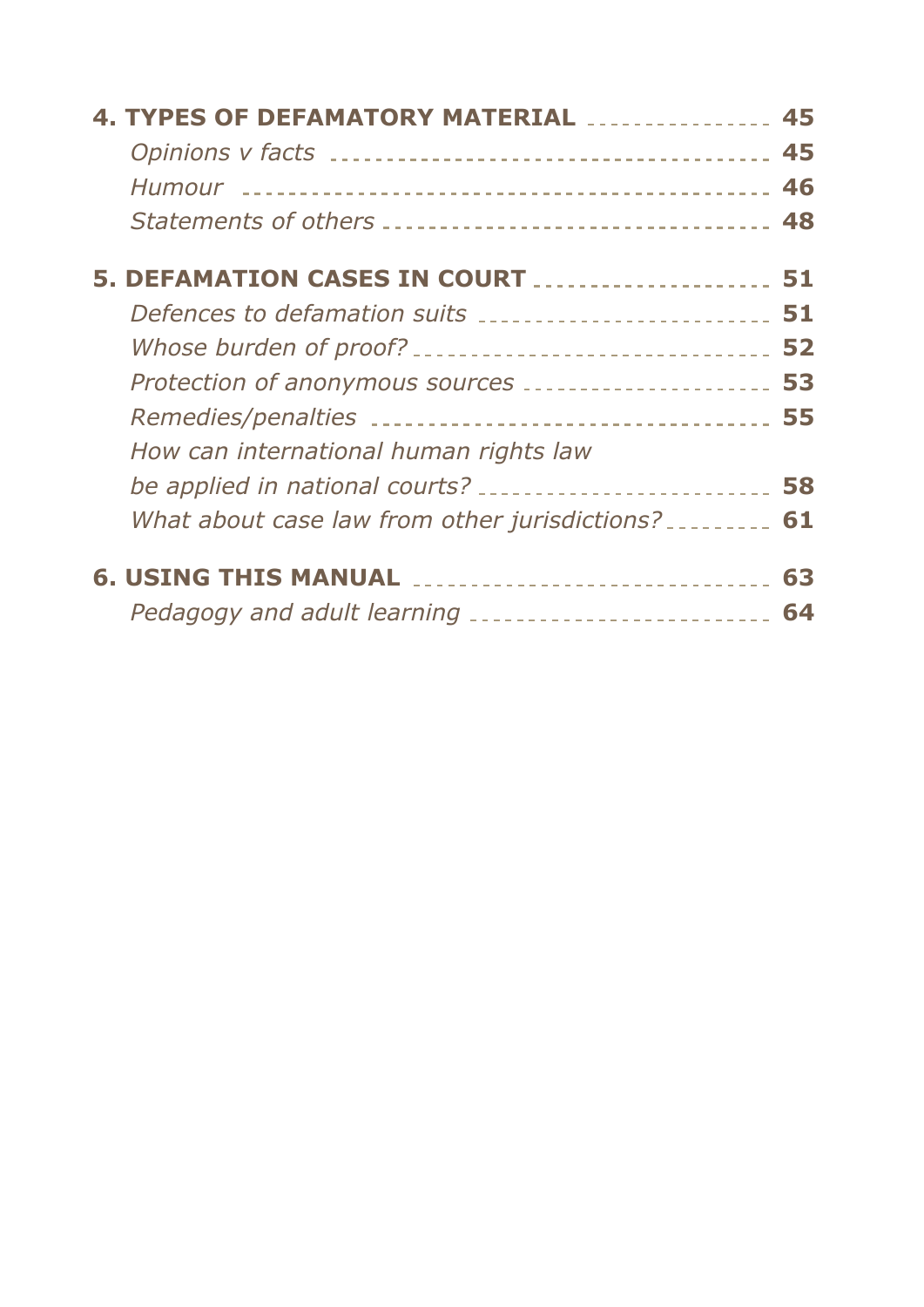# <span id="page-5-0"></span>**INTRODUCTION: HOW TO USE THIS MANUAL**

This manual has been produced to accompany a training workshop on defamation for lawyers and journalists in Europe. It contains resources and background material to help trainers prepare and participants to understand the issues being discussed.

Participants in the workshops will be both journalists and media personnel – for whom the workshop will be an opportunity to learn about the general principles behind defamation law – and lawyers, who will also practice developing litigation strategies in the event of defamation suits against their clients.

For the legal participants, the assumption is that they are qualified and competent lawyers, with experience of litigation, but not necessarily of media, freedom of expression or human rights law.

The purpose of this manual is threefold:

- It can be used by trainers to prepare the workshops. The material contained here should give all that is necessary to run a twoday workshop on European defamation law (although it does not contain material specific to each country). Workshop training plans and materials (Powerpoint presentations and handouts) accompany this manual. •
- It can be used by participants to prepare for a workshop. Experience in adult pedagogy shows that learning is most effective when it focuses on developing and practising skills rather than attempting to impart knowledge. If participants are familiar with some of the general principles outlined here, training exercises will be more effective. •
- The manual is available to participants to use as a reference guide after the workshop. The manual contains guidance and reference to case materials that will be useful for understanding the principles of defamation law and preparing litigation in the future. •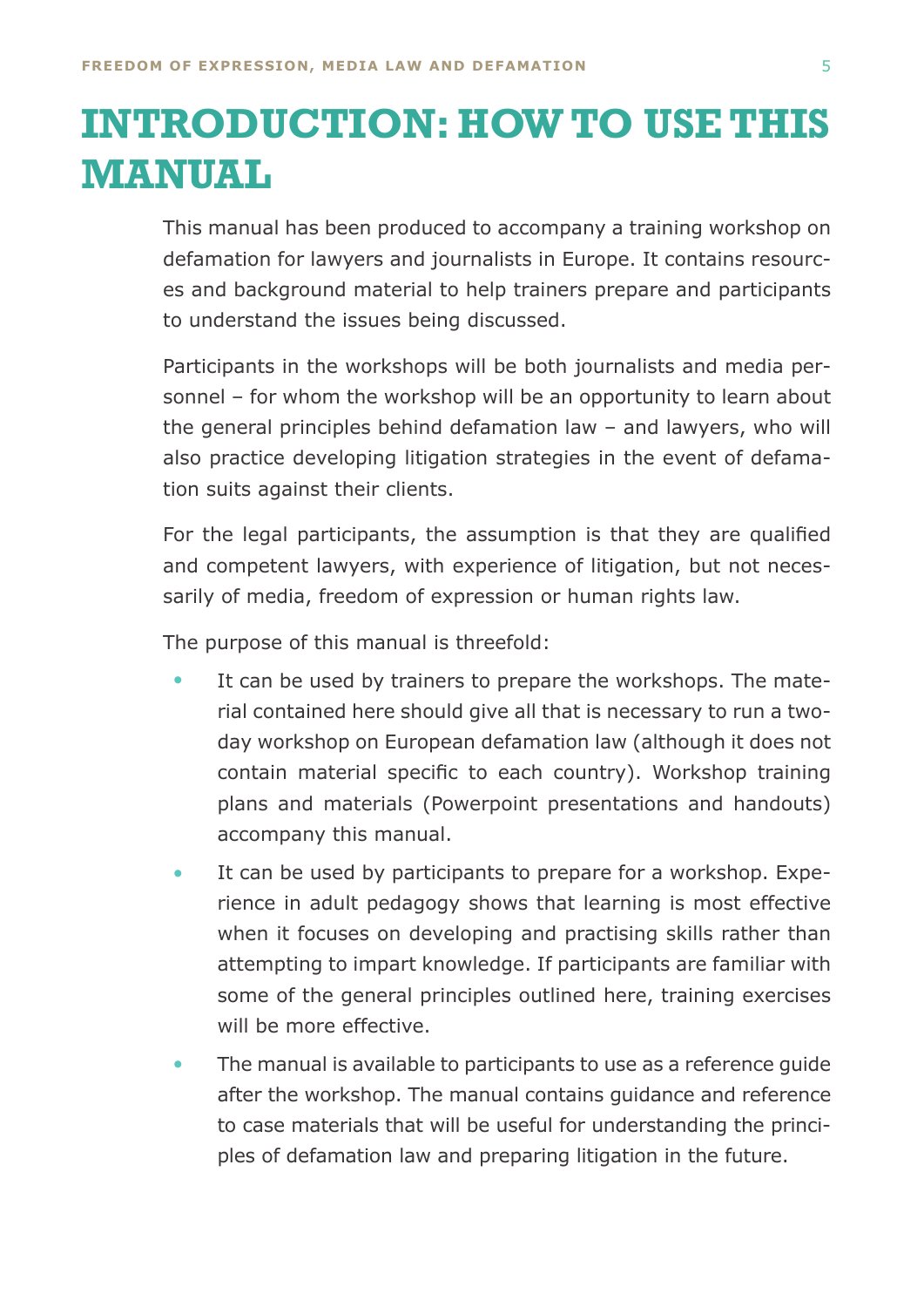# <span id="page-6-0"></span>**A word on definitions**

This training workshop is about *defamation*. This is a generic legal term that refers to the unmerited undermining of a person's reputation. In some legal systems, the term defamation is broken down into *libel* and *slander*. The former refers to a defamatory statement that is published, whether in written form or through some other form such as broadcasting. Slander, by contrast, refers to defamation that is spoken privately and not preserved in any permanent form.

Throughout this training exercise we will use the generic term, defamation, unless it is in specific reference to statutes, judgments or jurisdictions that employ an alternative term.

A further related concept appears in some legal codes: *insult* (or *desacato* in its well-known Spanish language form). This refers to the "defaming" of offices (such as the monarchy), symbols (such as flags or insignia), or institutions (such as the state, or the legislature). It does not properly fall within the accepted international definition of protection of reputation, but since it is regarded in many countries as a species of defamation it will be covered here.

Some modern legal systems also contain offences derived from two Roman law concepts: *iniuria* and *calumnia*, both of which refer to the making of false statements about a person.

Some legal systems also contain the concept of *group defamation*, particularly in relation to religious groups. Although we will argue that this approach, like insult, is not a legitimate use of defamation – since a group cannot have a right to reputation in the same way as an individual – it will nevertheless be addressed in this manual.

*Criminal defamation* describes the situation where defamation is an offence under the criminal law of the state. In such circumstances, alleged defamation will normally be charged by state prosecutors and tried in the criminal justice system, with the possibility of a sentence of imprisonment being imposed upon conviction.

*Civil defamation* describes a civil wrong or tort. In this situation, whether an individual has been defamed is determined by a private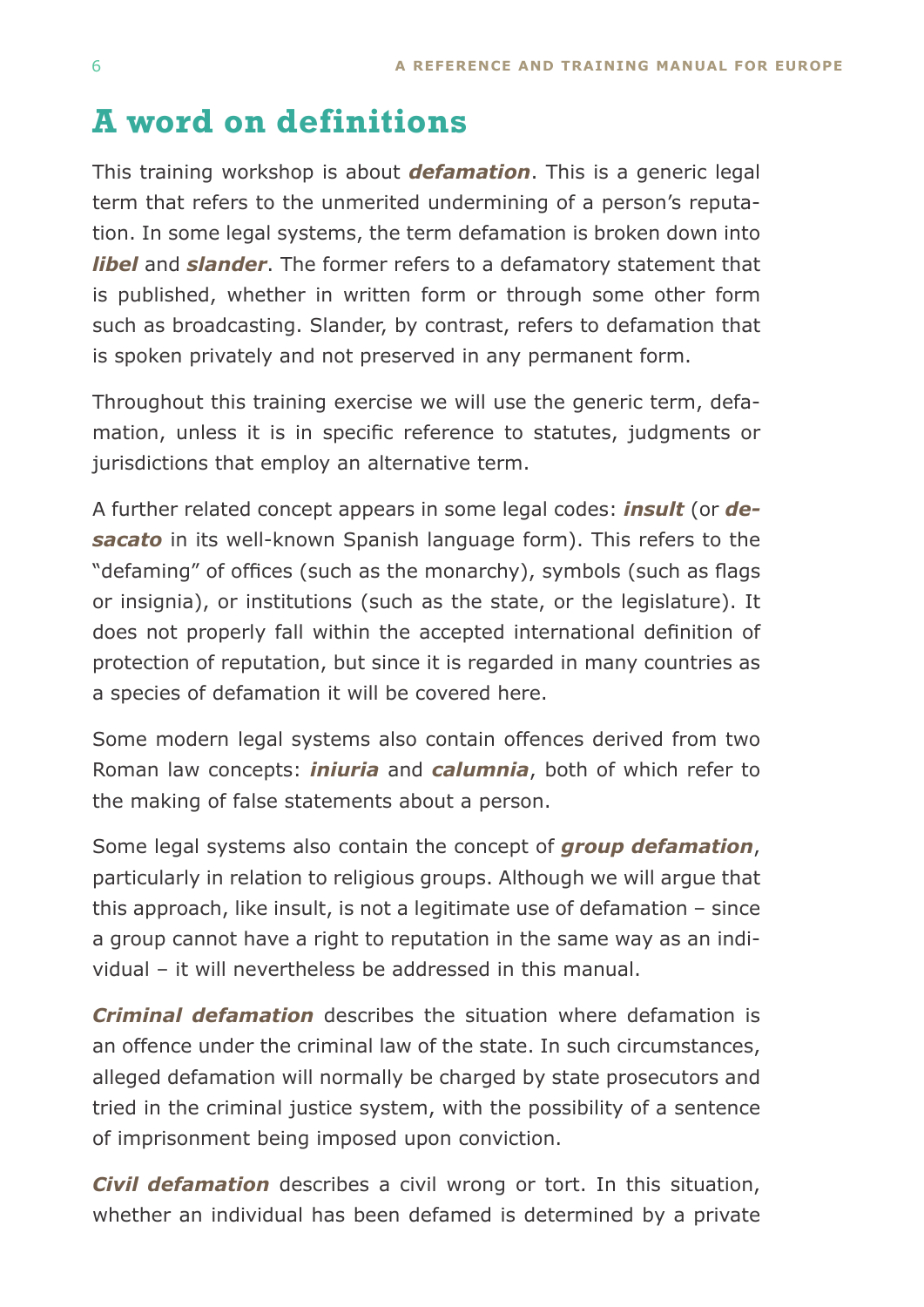action before the civil courts. If defamation is found, monetary compensation may be ordered, or some other remedy, such as publication of a correction or apology. Even systems that retain an offence of criminal defamation usually also have the possibility of litigating defamation through a civil suit.

### IN SUMMARY:

**Defamation:** the unmerited undermining of a person's reputation *Libel:* defamation in a written or permanent form *Slander:* defamation in spoken and unrecorded form *Criminal defamation:* defamation prosecuted in the criminal courts *Civil defamation:* defamation as a private action to redress a civil wrong.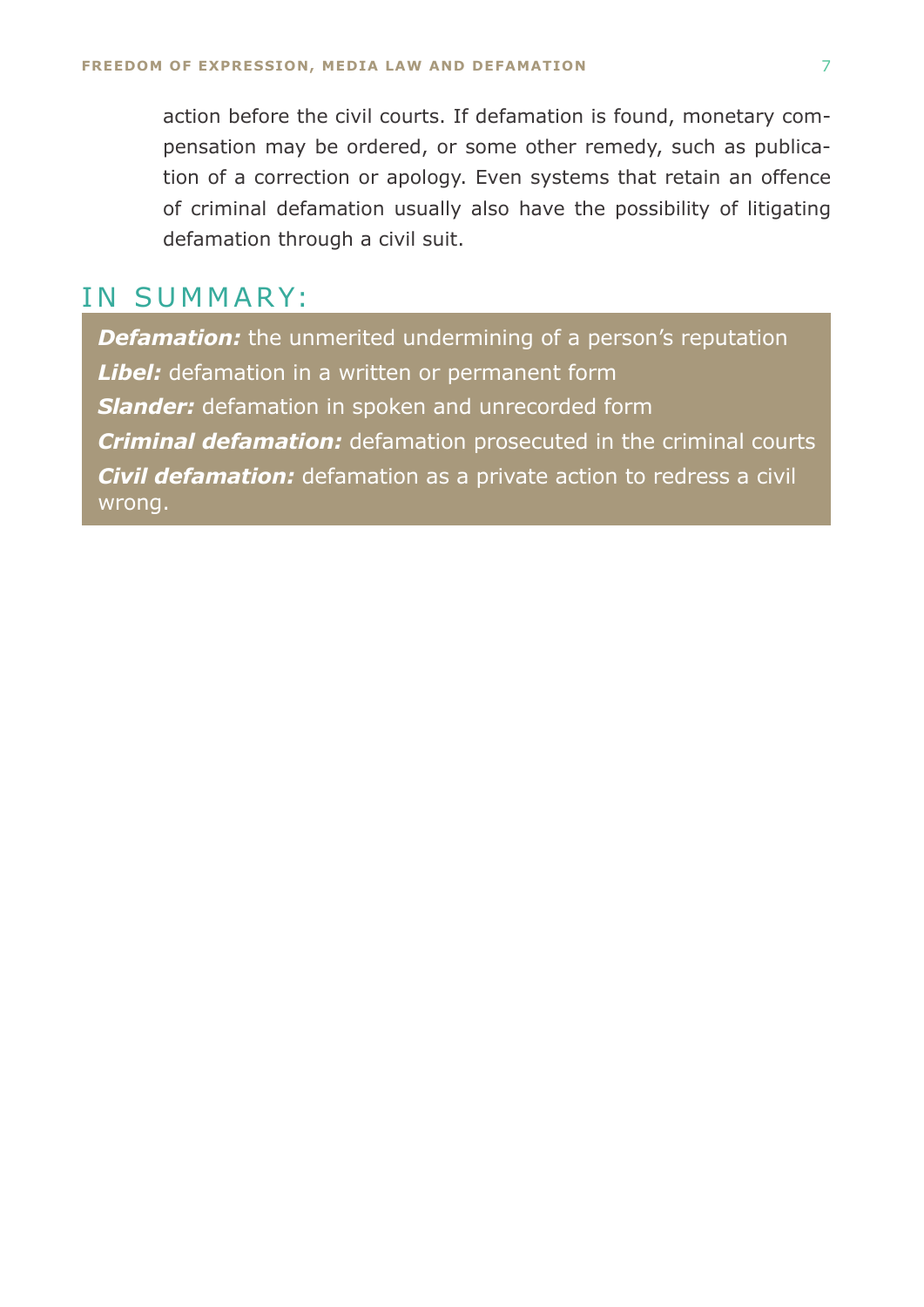# <span id="page-8-0"></span>**1. FREEDOM OF EXPRESSION: UNDERLYING PRINCIPLES AND SOURCES**

The importance attached to freedom of expression is not a new idea. In early modern Europe, thinkers such as John Milton and John Locke emphasized their opposition to censorship as a part of the development of democratic government. Most famously of all, the First Amendment to the United States Constitution said:

### **Congress shall make no law… abridging the freedom of speech, or of the press**

However, it was only with the formation of the United Nations and the construction of a human rights regime founded in international law that the right to freedom of expression became universally acknowledged.

Article 19 of the 1948 Universal Declaration of Human Rights (UDHR) states:

**Everyone has the right to freedom of opinion and expression; this right includes freedom to hold opinions without interference and to seek, receive and impart information and ideas through any media and regardless of frontiers.**<sup>1</sup>

Subsequently, this right was enshrined in binding treaty law in Article 19 of the International Covenant on Civil and Political Rights (ICCPR).<sup>2</sup> This echoes the wording of the UDHR, but adds some explicit grounds on which the right may be limited.

For Europeans, however, binding protection of the right to freedom of expression came even earlier. The Convention for the Protection of Human Rights and Fundamental Freedoms (usually known as the European Convention on Human Rights or ECHR) was adopted in 1950 and entered into force in 1953. The ECHR was developed under the

<sup>&</sup>lt;sup>1</sup> Universal Declaration of Human Rights, UNGA, 1948.

<sup>2</sup> International Covenant on Civil and Political Rights (adopted 16 December 1966, entered into force 23 March 1976) 999 UNTS 171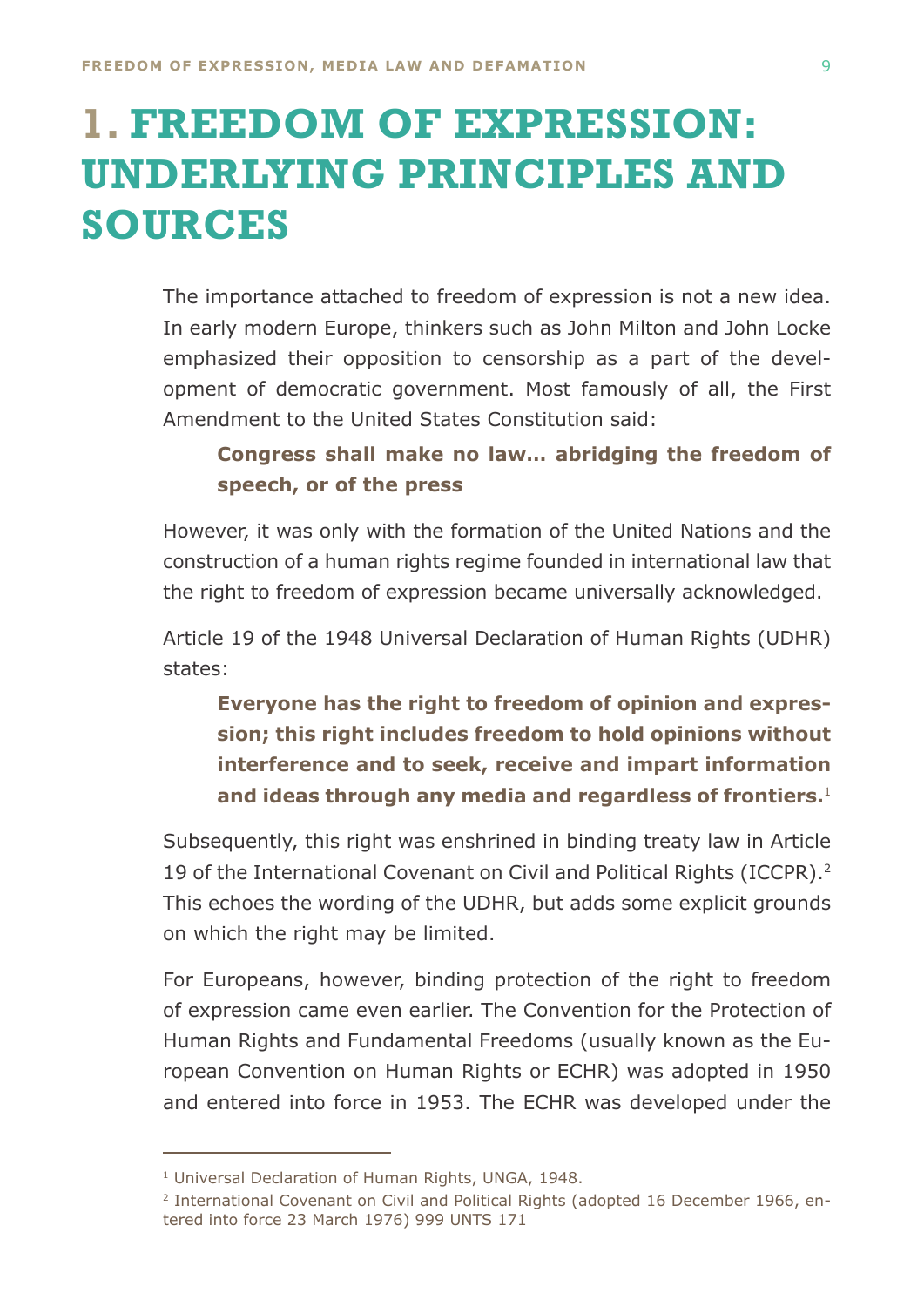<span id="page-9-0"></span>aegis of the Council of Europe. All but three recognized states on the European land mass are parties to the Convention today (the exceptions are Vatican City, Belarus and Kazakhstan).

Article 10 of the ECHR protects freedom of expression in the following terms:

**Everyone has the right to freedom of expression. This right shall include freedom to hold opinions and to receive and impart information and ideas without interference by public authority and regardless of frontiers. This article shall not prevent States from requiring the licensing of broadcasting, television or cinema enterprises.**<sup>3</sup>

As with Article 19 of the ICCPR, however, Article 10 also details a number of grounds on which the right to freedom of expression may be limited.

# **Why is freedom of expression important?**

### **BRAINSTORM**

Make a list of reasons why freedom of expression is an important human right

Your list probably starts with freedom of expression as an *individual* right. It is closely connected to the individual's freedom of conscience and opinion (see the wording of Article 19 in both the UDHR and the ICCPR, and Article 10 of the ECHR). But the list very quickly broadens out into issues where freedom of expression is thought to have a general social benefit. In particular, this is a right that is seen to be crucial for the functioning of democracy as a whole. It is a means of ensuring an open flow of ideas and holding authorities to account. The European Court of Human Rights (ECtHR) has made this point repeatedly:

**Freedom of expression constitutes one of the essential foundations of such [democratic] society, one of the ba-**

<sup>3</sup> Convention for the Protection of Human Rights and Fundamental Freedoms, 213 UNTS 222.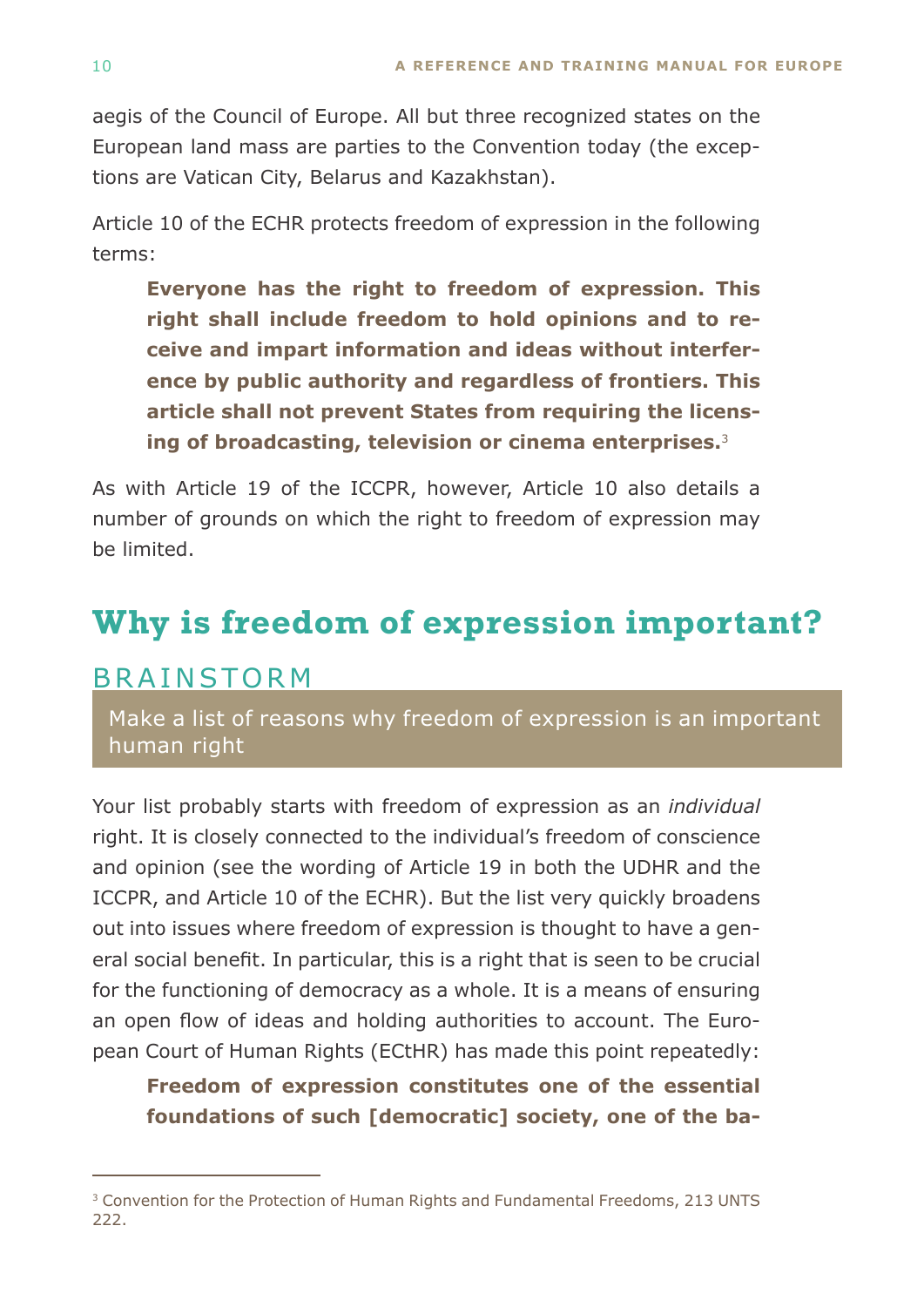**sic conditions for its progress and for the development of every man. Subject to Article 10(2), it is applicable not only to "information" or "ideas" that are favourably received or regarded as inoffensive or as a matter of indifference, but also to those that offend, shock or disturb the State or any sector of the population. Such are the demands of that pluralism, tolerance and broadmindedness without which there is no "democratic society".**<sup>4</sup>

These words were found in a relatively early Article 10 judgment, but are repeated word for word in many later decisions.

But the benefits of freedom of expression are not only in the sphere of politics. The Nobel prize-winning economist Amartya Sen even went as far as to say that countries with a free press do not suffer famines. Whether or not that claim is literally true, the general point is that freedom of expression – encompassing media freedom – is a precondition for the enjoyment of other rights.

The very first session of the United Nations General Assembly in 1946 put it thus:

### **Freedom of information is a fundamental human right and… the touchstone of all of the freedoms to which the United Nations is consecrated.**<sup>5</sup>

Freedom of information is understood here to be an inseparable part of freedom of expression – as in the "freedom to seek, receive and impart information" contained in Article 19 of the UDHR. A touchstone is an assaying tool, used to determine the purity of precious metals. So the metaphor means that freedom of expression and information are a means of determining how far rights and freedoms in general are respected.

One conclusion from this approach would be to say that freedom of expression has a higher status than other rights, since their enjoyment depends upon it. This is the approach taken, most famously, in

<sup>4</sup> *Handyside v. United Kingdom*, Judgment of 7 Dec. 1976, Series A no. 24

<sup>5</sup> GA Resolution 59(I), 14 December 1946.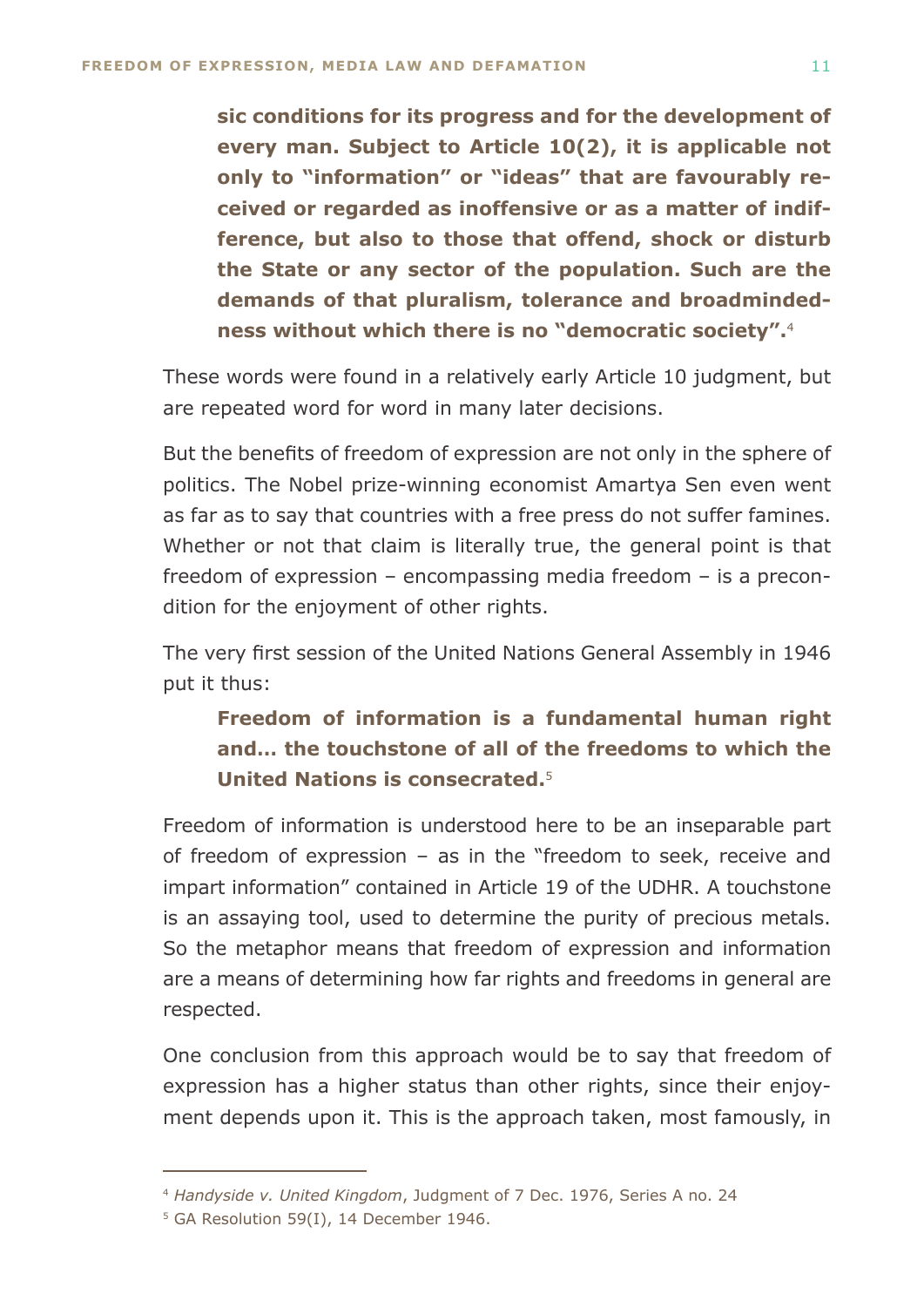<span id="page-11-0"></span>the United States, where the First Amendment to the Constitution and the jurisprudence of the Supreme Court have repeatedly stressed the primacy of free expression. Although the ECtHR occasionally draws upon US Supreme Court judgments, this is not the approach that is generally taken in Europe (nor, for that matter, in the UN human rights instruments).

As we will discuss below, freedom of expression is a right that may be limited in a number of circumstances, such as to protect the reputation of others (and may be suspended altogether in times of national emergency). This means that it enjoys a lower status than some other rights, such as freedom of conscience or the right not to be tortured.

# **Freedom of expression and media freedom**

It follows from what has been said so far that the role of the mass media is of particular importance. Again, the role of "public watchdog" is something that the ECtHR has stressed on many occasions:

**Not only does [the press] have the task of imparting such information and ideas: the public also has a right to receive them. Were it otherwise, the press would be unable to play its vital role of "public watchdog".**<sup>6</sup>

And:

**Freedom of the press affords the public one of the best means of discovering and forming an opinion of the ideas and attitudes of their political leaders. In particular, it gives politicians the opportunity to reflect and comment on the preoccupations of public opinion; it thus enables everyone to participate in the free political debate which is at the very core of the concept of a democratic society.**<sup>7</sup>

What this means – a point made both by the ECtHR and national courts in Europe and elsewhere – is that the right to freedom of the press does not only belong to individual journalists. The French *Conseil con-*

<sup>6</sup> *Thorgeirson v. Iceland*, Judgment of 25 June 1992, Series A no. 239

<sup>7</sup> *Castells v. Spain*, Judgment of 23 April 1992, Series A no. 236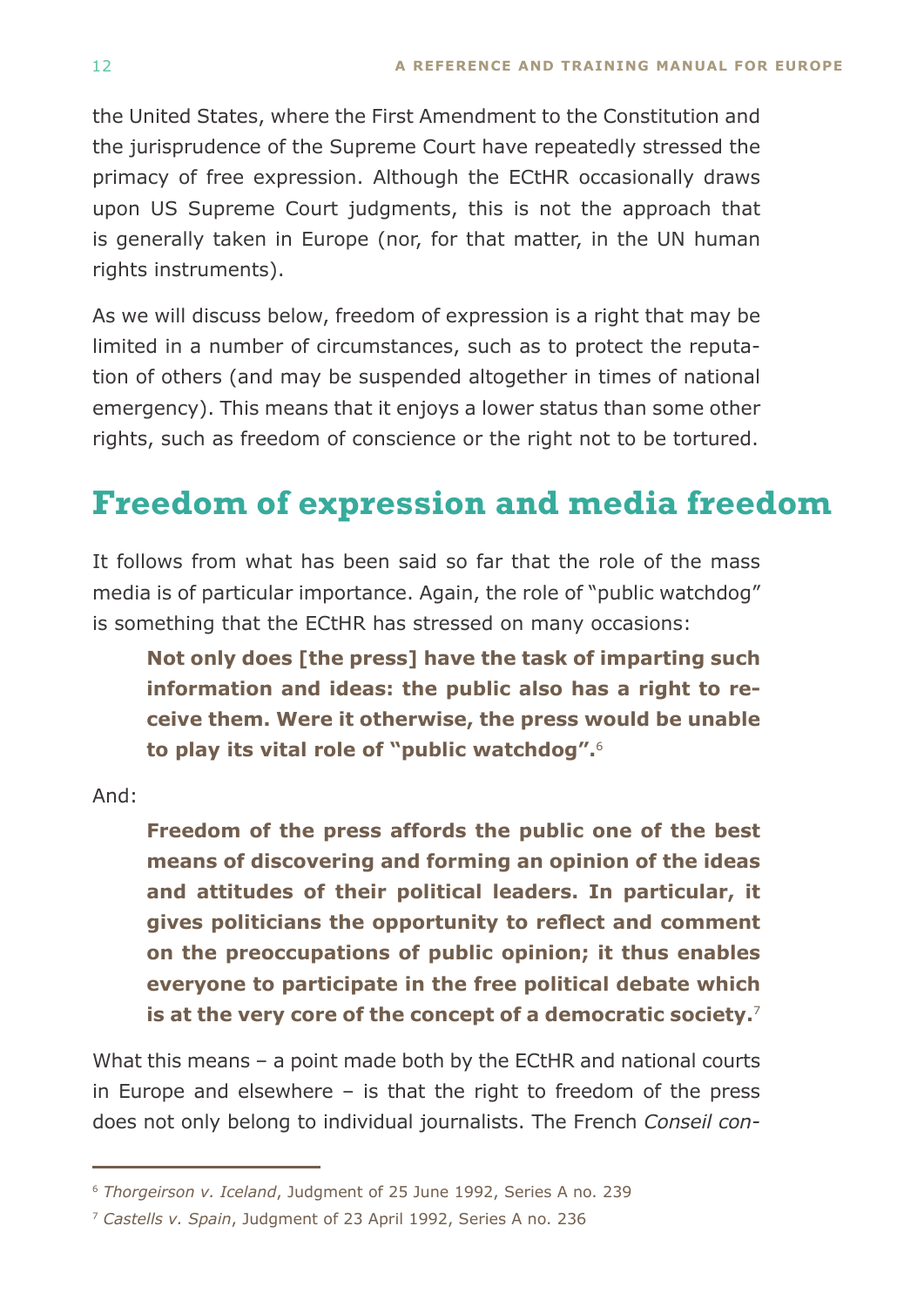<span id="page-12-0"></span>*stitutionnel*, for example, has said that this right is enjoyed not only by those who write, edit and publish, but also by those who read.<sup>8</sup>

In a famous judgment on press freedom, the Inter-American Court of Human Rights said:

**When freedom of expression is violated ... it is not only the right of that individual [journalist] that is being violated, but also the right of all others to "receive" information and ideas.**<sup>9</sup>

Article 10 of the European Convention explicitly states that the right to freedom of expression does not exclude the possibility of "licensing of broadcasting, television or cinema enterprises." However, licensing should properly be seen as a mechanism for ensuring the fair distribution of access to the media. The ECtHR has rejected the idea that the state has any role in prior restraint – or telling broadcasters what they may say.

### **Limitations on freedom of expression**

Freedom of expression is not an absolute right. It is a general principle of human rights law, found both in the UN instruments and the European Convention (Article 17) that human rights may not be exercised in a manner that violates the rights of others. Both Article 19 of the ICCPR and Article 10 of the ECHR lay out a number of purposes for which freedom of expression may be limited:

**The exercise of the rights provided for in paragraph 2 of this article carries with it special duties and responsibilities. It may therefore be subject to certain restrictions, but these shall only be such as are provided by law and are necessary:**

- **(a) For respect of the rights or reputations of others;**
- **(b) For the protection of national security or of public or-**
- **der (ordre public), or of public health or morals.** (ICCPR)

<sup>8</sup> CC, 29 July 1986, 110.

<sup>9</sup> *Compulsory Membership in an Association Prescribed by Law for the Practice of Journalism*, Advisory Opinion OC-5/85 of 13 Nov. 1985, Series A no. 5, 7 HRLJ 74 (1986), para 30.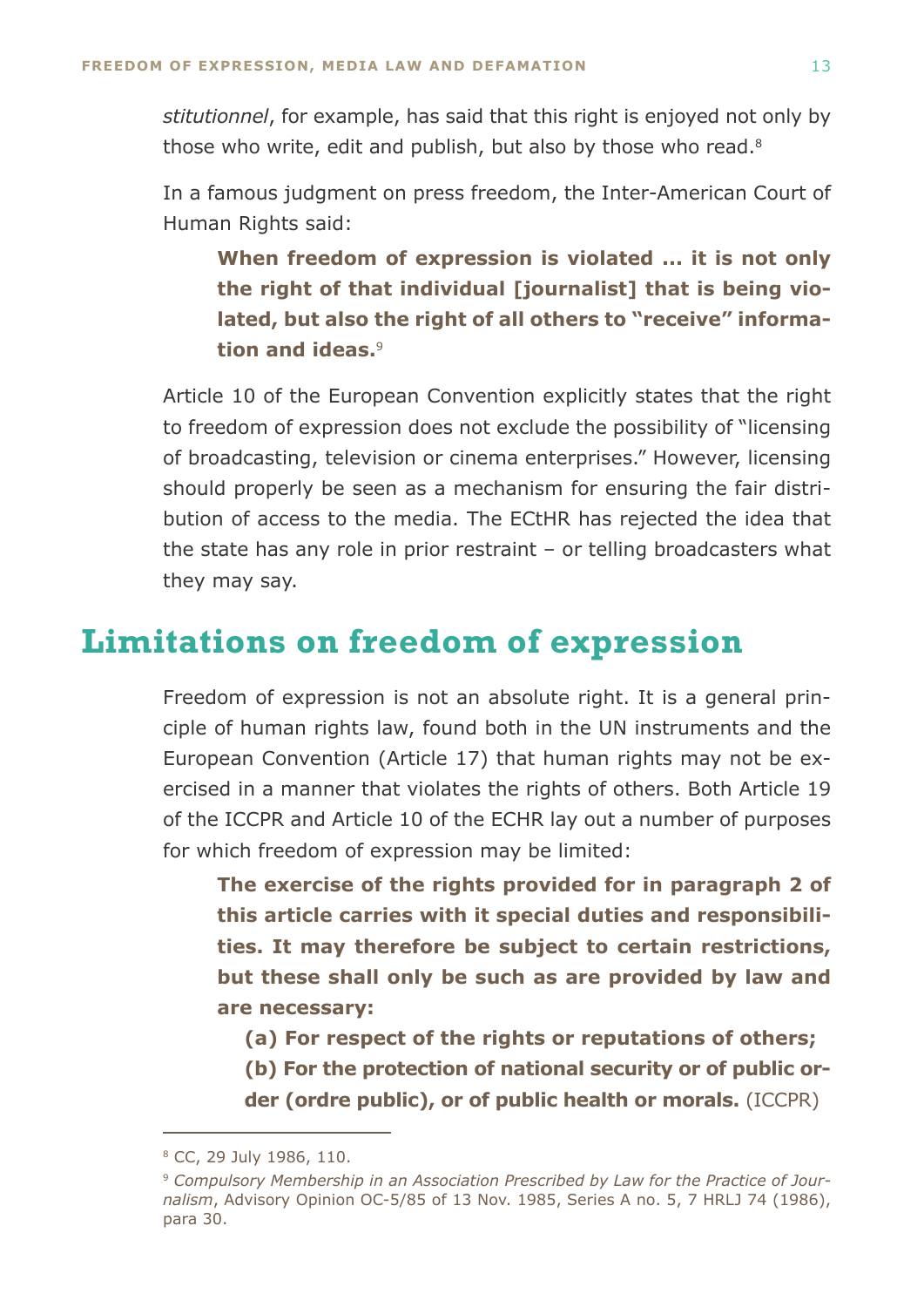**The exercise of these freedoms, since it carries with it duties and responsibilities, may be subject to such formalities, conditions, restrictions or penalties as are prescribed by law and are necessary in a democratic society, in the interests of national security, territorial integrity or public safety, for the prevention of disorder or crime, for the protection of health or morals, for the protection of the reputation or rights of others, for preventing the disclosure of information received in confidence, or for maintaining the authority and impartiality of the judiciary.** (ECHR)

In addition, Article 17 of the ECHR is the so-called "abuse clause." This provides that no one may use any of the rights in the Convention to seek to abolish or limit the rights contained within it. This has not been applicable to the issue of defamation, although it has been invoked in relation to some other freedom of expression issues, such as Holocaust denial.

# To summarize:

In Europe, freedom of expression may be limited on any of the following grounds:

- To protect the rights or reputations of others
- National security
- *Ordre public* (which means not only public order, but also general public welfare)
- Public health or morals
- Territorial integrity or public safety
- Confidentiality of information received in confidence
- Authority and impartiality of the judiciary.

This is a long list and perhaps, from the perspective of a journalist or other defender of media freedom, it is a rather frightening one.

However, the process of limiting freedom of expression (or any other human right) is not a blank cheque for dictators. It is not sufficient for a government simply to invoke "national security" or one of the other possible limitations and then violate human rights.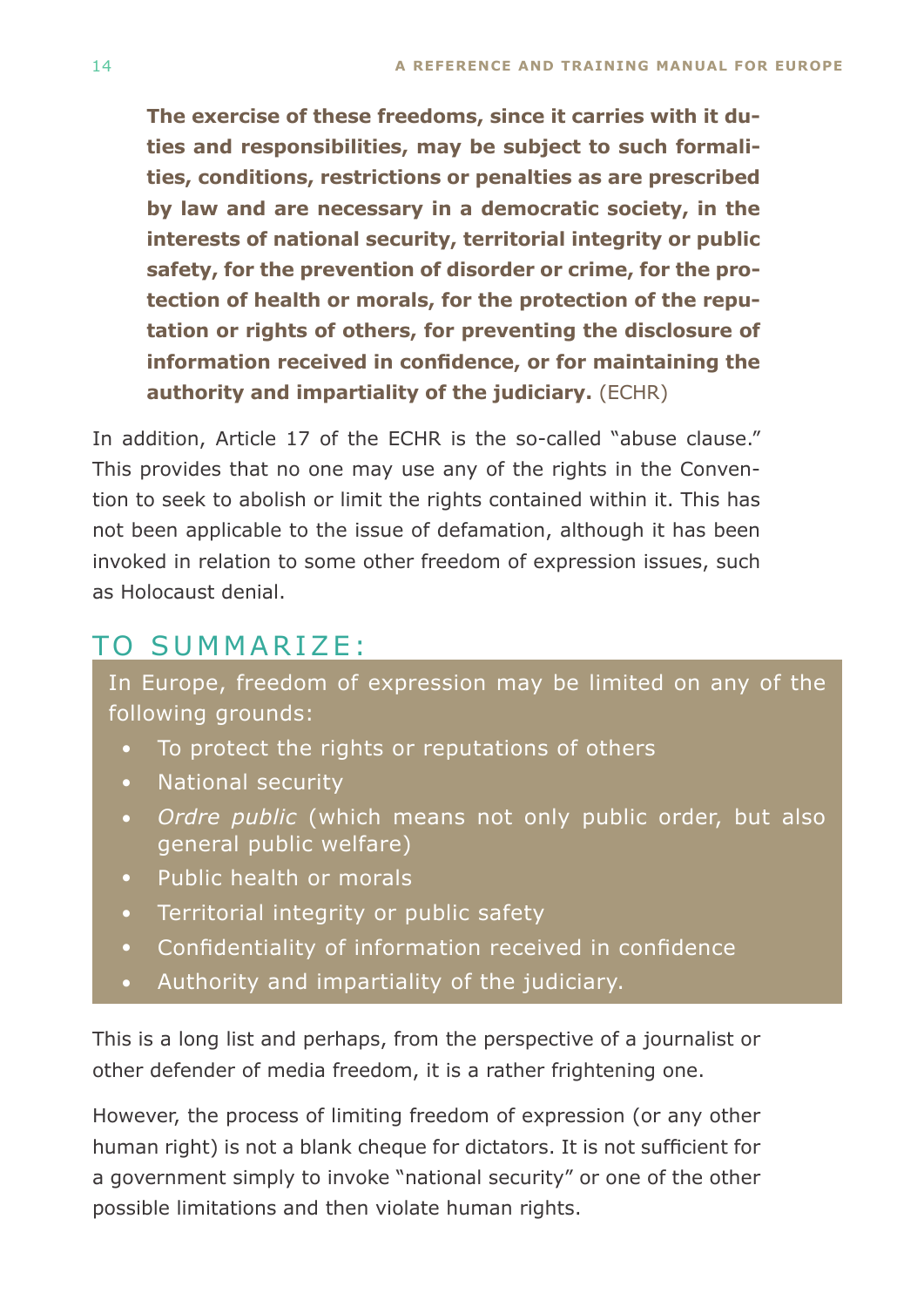There is a well-established process for determining whether the right to freedom of expression (or any other human right) may be limited.

As employed by the ECtHR, the process takes the form of a *three-part test*.

Step 1: Any restriction on a right must be prescribed by law. Step 2: The restriction must serve one of the prescribed purposes listed in the text of the human rights instrument. Step 3: The restriction must be *necessary* to achieve the prescribed purpose.

To elaborate further:

#### *Step 1: Prescribed by law*

This is simply a statement of the *principle of legality*, which underlies the concept of the rule of law. The law should be clear and nonretrospective. It must be unambiguously established by pre-existing law that freedom of expression may be limited (for example in the interests of safeguarding the rights and reputations of others).

The ECtHR has said that to be prescribed by law a restriction must be "adequately accessible" and "formulated with sufficient precision to enable the citizen to regulate his conduct."10

The Human Rights Committee (the treaty body monitoring the ICCPR) adds that any law restricting freedom of expression must comply with the principles in the Covenant as a whole, and not just Article 19. In particular, this means that restrictions must not be discriminatory and the penalties for breaching the law should not violate the ICCPR. $11$ 

#### **What is a law?**

A law restricting the right to freedom of expression must be a written statute. The Human Rights Committee says that this may include laws of parliamentary privilege or laws of contempt of court. Given the serious implications of limiting free expression, it is not

<sup>10</sup> *The Sunday Times v. United Kingdom*, Judgment of 26 April 1979, Series A no. 30 <sup>11</sup> Human Rights Committee, General Comment No. 34, "Article 19: Freedoms of Opinion and Expression," CCPR/C/GC/34, 12 September 2011, para 26.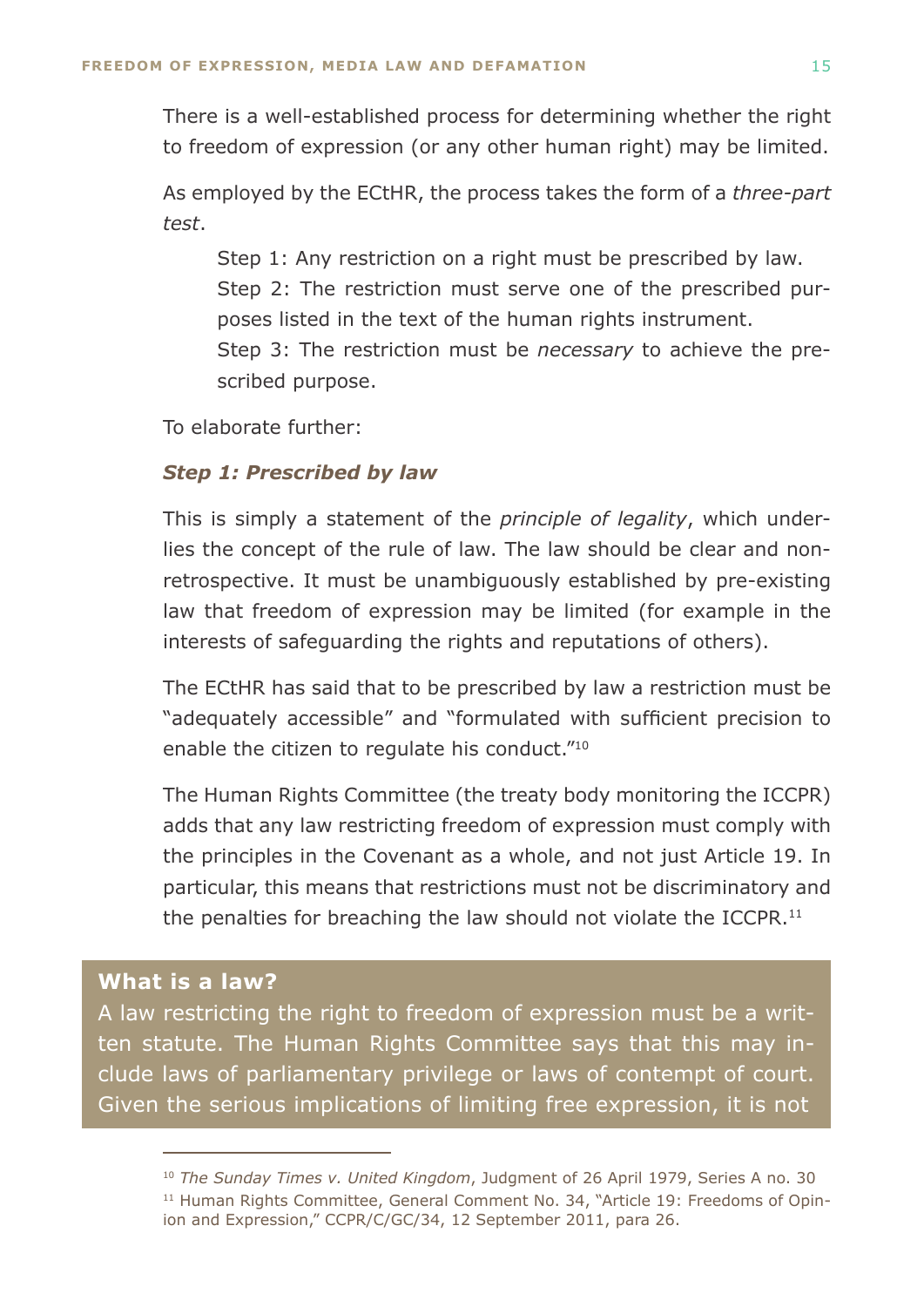compatible with the ICCPR for a restriction "to be enshrined in traditional, religious or other such customary law."12

#### *Step 2: Serving a prescribed purpose*

The list of legitimate purposes for which rights may be restricted in each of the human rights instruments is an exhaustive one. For example, seven such purposes are listed in Article 10 of the ECHR. These are the only ones that provide a possible basis for restricting freedom of expression.

### **Legitimate restrictions in Article 10(2) of the ECHR**

- interests of national security
- territorial integrity or public safety
- prevention of disorder or crime
- protection of health or morals
- protection of the reputation or the rights of others
- preventing the disclosure of information received in confidence
- maintaining the authority and impartiality of the judiciary

### *Step 3: Necessary in a democratic society*

The ICCPR requires that any proposed restriction must be "necessary," but the ECHR couples this with a phrase to be found in the UDHR: "in a democratic society." This stresses the presumption that the limitation of a right is an option of last resort and must always be proportionate to the aim pursued. "Necessary" is a stronger standard than merely "reasonable" or "desirable," although the restriction need not be "indispensable."13 The law must be precise and accessible to the public. "A law may not confer unfettered discretion for the restriction of freedom of expression on those charged with its execution."14

14 Ibid, para 25.

<sup>12</sup> Ibid, para 24

<sup>13</sup>*Handyside v. United Kingdom*, paras. 48-50; *The Sunday Times v. United Kingdom*, para. 62.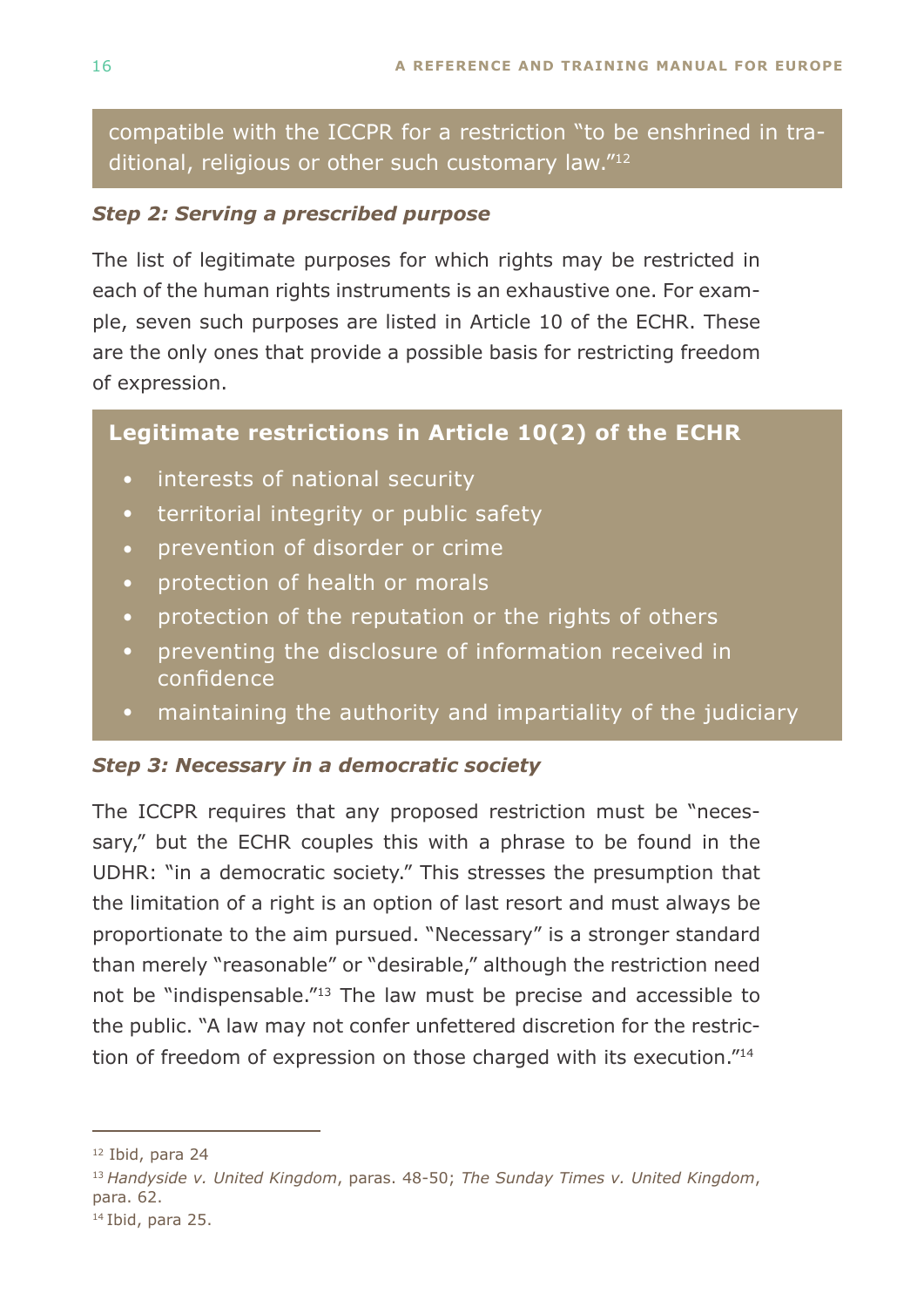In deciding whether a restriction is "necessary in a democratic society," the ECtHR considers the public interest in a case. If the information to be restricted relates to a matter of public concern, it would be necessary to demonstrate that it was "absolutely certain" that dissemination would damage the legitimate purpose identified.

The nature of the restriction proposed is also an important consideration. The US Supreme Court has stated that any limitation on freedom of expression must be the least restrictive possible:

**Even though the Government's purpose be legitimate and substantial, that purpose cannot be pursued by means that broadly stifle fundamental personal liberties when the end can be more narrowly achieved.**<sup>15</sup>

This is broadly the same approach favoured by the ECtHR. The Human Rights Committee has stated that restrictions on freedom of expression "may not put in jeopardy the right itself."<sup>16</sup>

In assessing the legitimacy of restrictions, the ECtHR allows a "margin of appreciation" to the state. This means that there is a degree of flexibility in interpretation, which is especially applicable if the restriction relates to an issue where there may be considerable differences among European states – for example, protection of morals. The margin of appreciation will be less when the purpose of the restriction is more objective in nature (such as protecting the authority of the judiciary).<sup>17</sup>

<sup>15</sup>*Shelton v. Tucker*, 364 US 479, 488 (1960).

<sup>&</sup>lt;sup>16</sup> Human Rights Committee, GC 34, para 21

<sup>17</sup>*Handyside v. United Kingdom*, para. 48; *The Sunday Times v. United Kingdom*, paras. 79-81.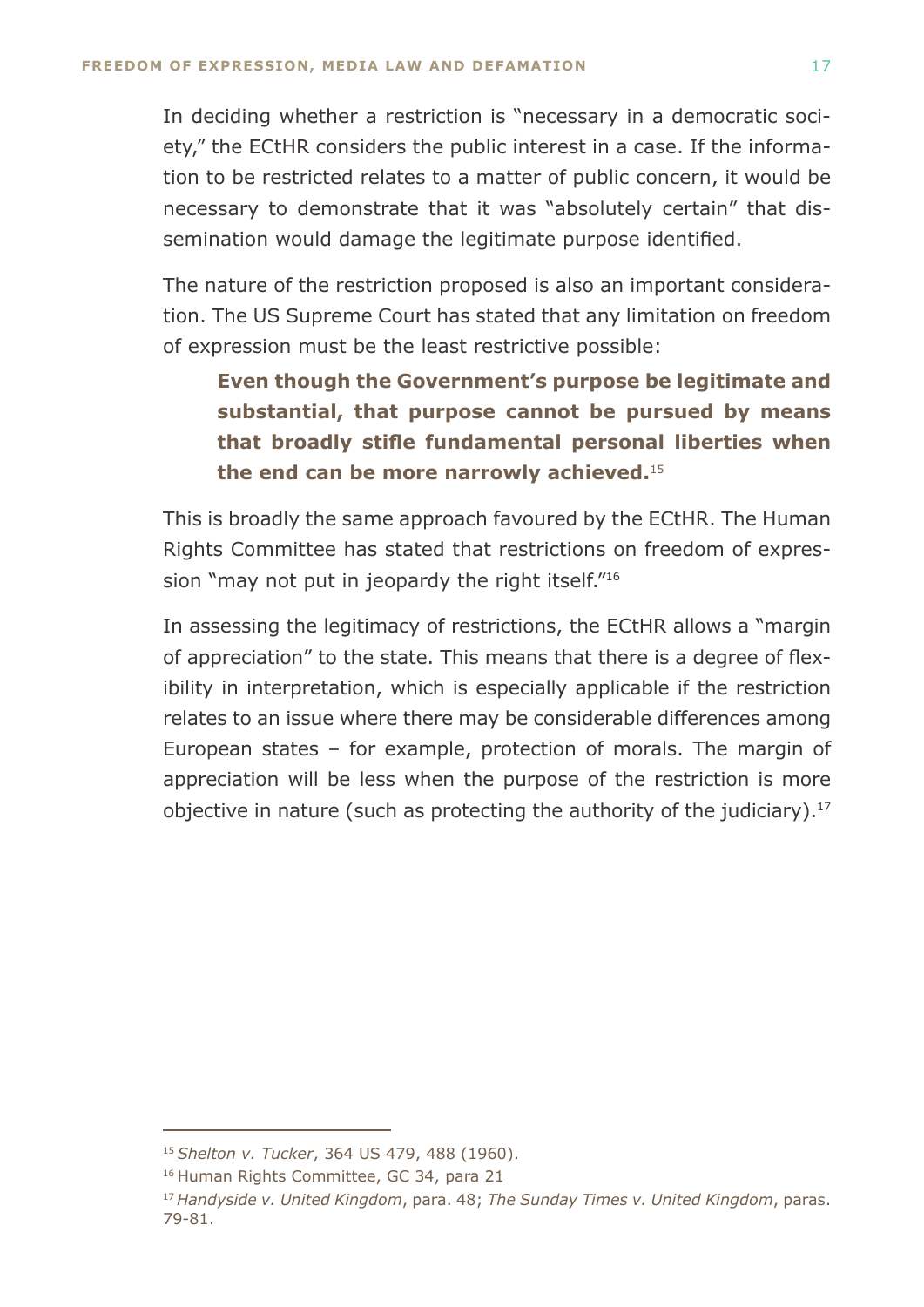# <span id="page-17-0"></span>**2. DEFAMATION**

# **What is defamation?**

The law of defamation dates back to the Roman Empire. The offence of *libellis famosis* was sometimes punishable by death. While the penalties and costs attached to defamation today are not as serious, they can still have a notorious "chilling effect," with prison sentences or massive compensation awards still an occupational hazard for journalists in many countries.

Defamation continues to fall within the criminal law in a majority of states, although in many instances criminal defamation has fallen into disuse. Defamation as a tort, or civil wrong, continues to be very widespread.

In terms of modern human rights law, defamation can be understood as the protection against "unlawful attacks" on a person's "honour and reputation" contained in Article 17 of the ICCPR. In recent years, the ECtHR has understood the right to a reputation to be encompassed within Article 8 of the European Convention (right to private and family life).18 Both Article 19 of the ICCPR and Article 10 of the ECHR use the identical words "rights and reputations of others" (although not in the same order), as a legitimate grounds for limiting the right to freedom of expression.

#### **Who can sue for damage to reputation?**

Defamation law is only intended to protect the individual right to a reputation. It follows, therefore, that only an individual can sue to protect that right.

So, can the following sue to protect their reputation:

- A flag or an insignia?
- An office (such as King or President)?
- An institution (such as the army)?
- A group of people (such as a religious denomination)?

<sup>18</sup> *Sipos v. Romania*, Application No. 26125/04, Judgment of 5 May 2011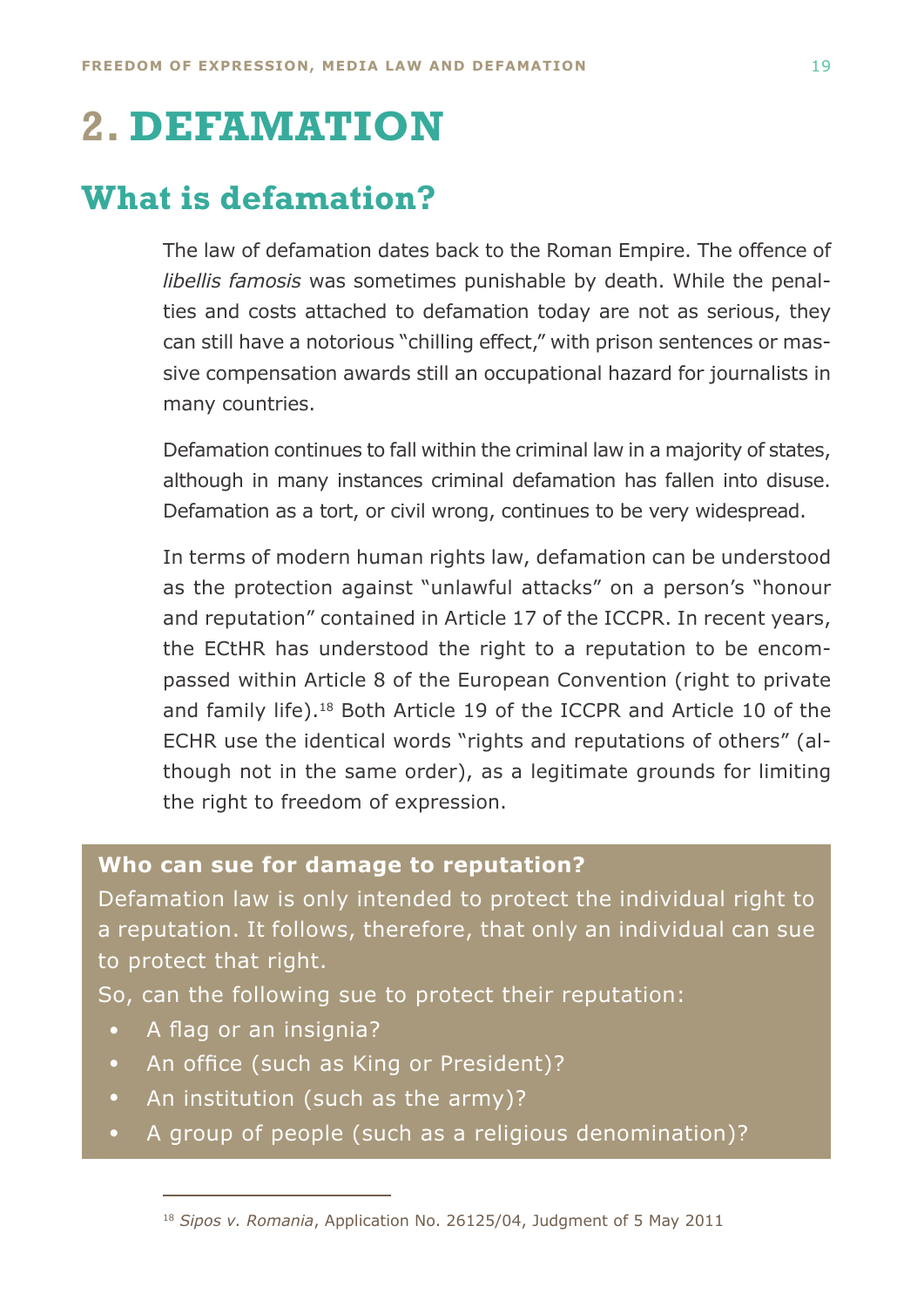- A member of a group (such as a religious group), if they are not individually defamed?
- A representative (such as a family member) of a dead person who has been defamed?

The answer in each case *should* be No. In none of these instances is there an individual human person whose reputation may have been infringed. Either the potential complainant is not a person at all. Or the person is not individually defamed (the King or the member of a religious group). Or they are no longer alive to sue.

In the last example – families of dead people – the European Court has not ruled out the possibility that they might sue, saying:

**the reputation of a deceased member of a person's family may, in certain circumstances, affect that person's private life and identity, and thus come within the scope of Article 8 [the right to private and family life].**<sup>19</sup>

However, the fact that the suit is not brought by the defamed person himself is taken as a relevant factor in considering whether an interference with Article 10 is proportionate.<sup>20</sup>

Of course, many countries still have laws that do allow a suit for defamation (or insult, or religious defamation or something similar) by each of the groups listed above. The point, however, is that they do not constitute a legitimate grounds for limiting freedom of expression *on the basis of protecting reputation*.

There *may* arguably be a reasonable argument for limiting hate speech against religious groups, for example, but this should not be included in defamation laws.

Many defamation laws, either in intention or in practice, are used to address issues that should properly be the subject of other laws (or of no laws at all). In particular, defamation laws are often misused to penalize criticism of governments or public officials.

20 Ibid, para 34.

<sup>19</sup> *Putistin v. Ukraine*, Application No. 16882/03, Judgment of 21 November 2013, para 33.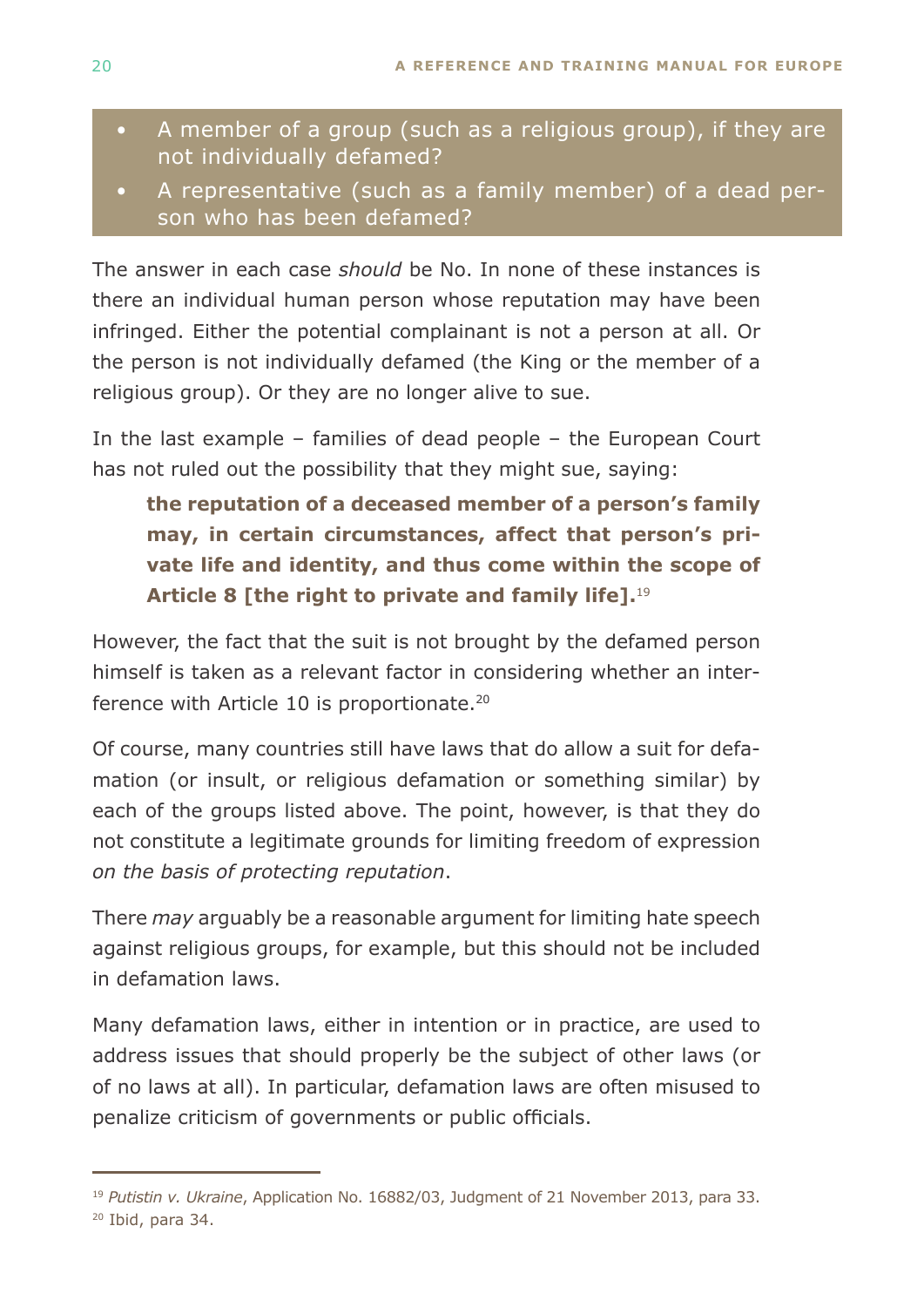# <span id="page-19-0"></span>**Criminal defamation**

Many defamation laws originated as part of the criminal law of the state. This suggests that there is perceived to be a public interest in the state initiating criminal prosecutions against journalists or others – something that goes beyond the right of the individual to protect his or her reputation. It is closely related to the concept of sedition ("seditious libel" in the common law), which penalizes speech and other expression that is critical of government or state. Yet increasingly the whole notion of criminal defamation is seen as antiquated and anachronistic.

The United Nations Special Rapporteur on the Promotion and Protection of the Right to Freedom of Opinion and Expression is among a number of international and regional mechanisms that have been arguing that "criminal defamation laws should be repealed in favour of civil laws as the latter are able to provide sufficient protection for reputations…"

**Criminal defamation laws represent a potentially serious threat to freedom of expression because of the very sanctions that often accompany conviction. It will be recalled that a number of international bodies have condemned the threat of custodial sanctions, both specifically for defamatory statements and more generally for the peaceful expression of views…**

**International jurisprudence also supports the view that Governments and public authorities as such should not be able to bring actions in defamation or insult. The Human Rights Committee has, for example, called for the abolition of the offence of "defamation of the State". While the European Court of Human Rights has not entirely ruled out defamation suits by Governments, it appears to have limited such suits to situations which threaten public order, implying that Governments cannot sue in defamation simply to protect their honour. A number of national courts (e.g. in India, South Africa, the United Kingdom, the United States, Zimbabwe) have**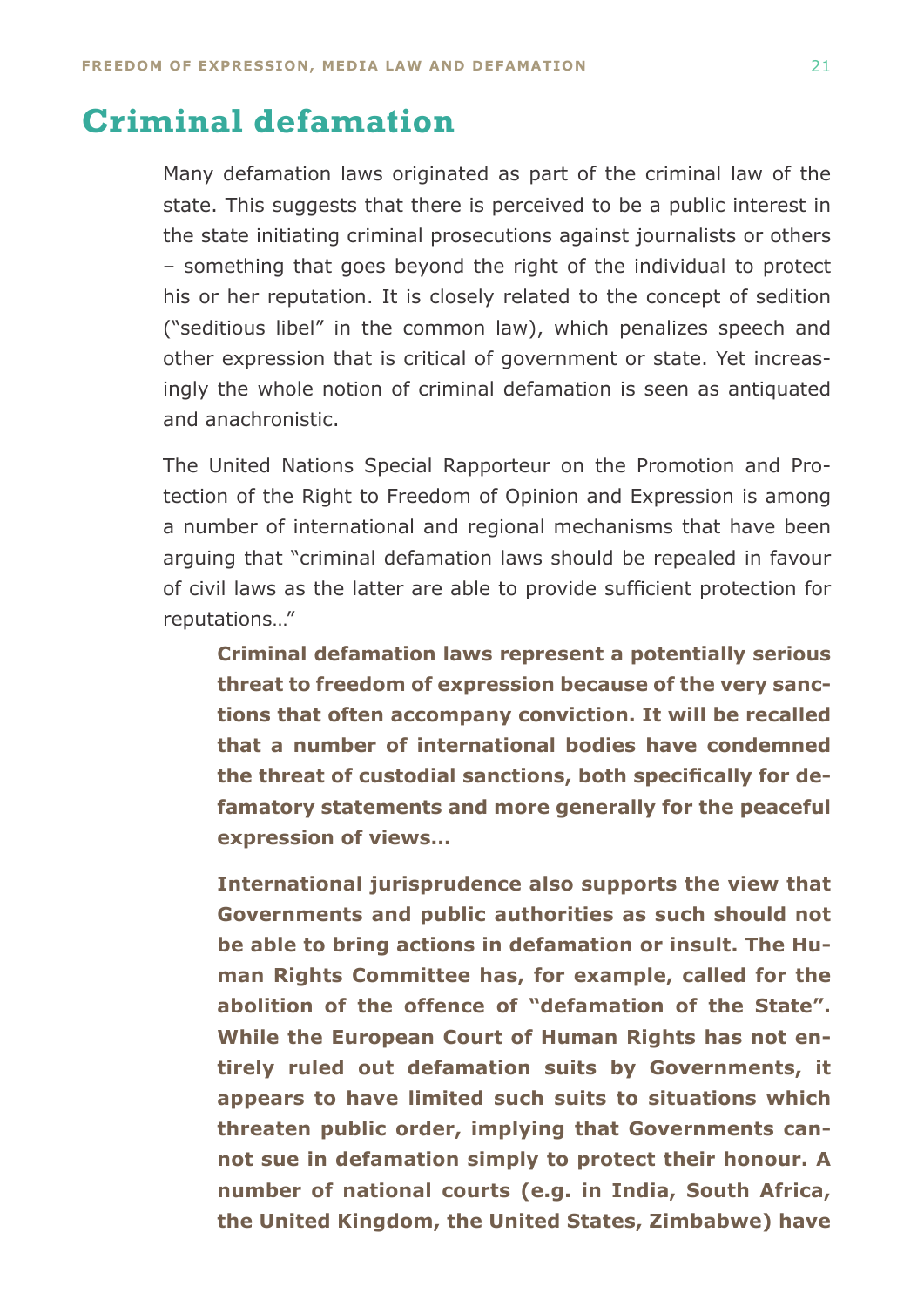**also refused to allow elected and other public authorities to sue for defamation.21**

The Human Rights Committee has recommended:

**States parties should consider the decriminalization of defamation and, in any case, the application of the criminal law should only be countenanced in the most serious of cases and imprisonment is never an appropriate penalty. It is impermissible for a State party to indict a person for criminal defamation but then not to proceed to trial expeditiously – such a practice has a chilling effect that may unduly restrict the exercise of freedom of expression of the person concerned and others.22**

As the Special Rapporteur noted, the ECtHR has not completely ruled out the possibility of criminal defamation charges. However, there are a number of very strict protections that should apply when a criminal defamation law remains on the statute book:

- If defamation is part of the criminal law, the criminal standard of proof – beyond a reasonable doubt – should be fully satisfied. •
- Convictions for criminal defamation should only be secured when the allegedly defamatory statements are false – and when the mental element of the crime is satisfied. That is: when they are made with the knowledge that the statements were false or with reckless disregard as to whether they were true or false. •
- Penalties should not include imprisonment nor should they entail other suspensions of the right to freedom of expression or the right to practice journalism. •
- Should not resort to criminal law when a civil law alternative is readily available.<sup>23</sup> •

 $21$  Report of the Special Rapporteur on the promotion and protection of the right to freedom of opinion and expression, Mr. Abid Hussain, E/CN.4/2000/63, 18 January 2000.

<sup>22</sup> General Comment 34.

<sup>23</sup> See for example *Amorim Giestas and Jesus Costa Bordalo v. Portugal*, app. No. 37840/10, para. 36.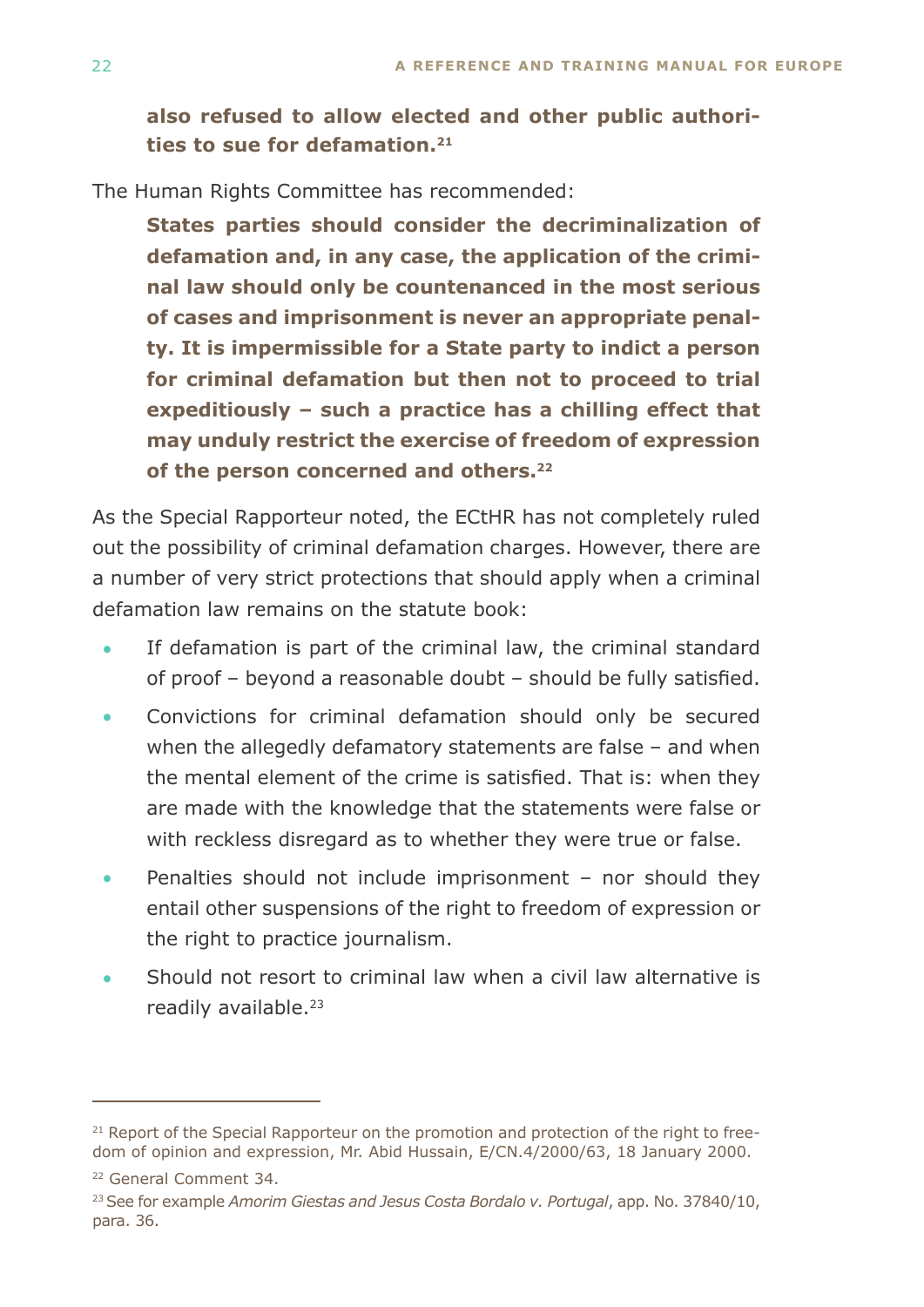<span id="page-21-0"></span>Every case of imprisonment of a media professional is an unacceptable hindrance to freedom of expression and entails that, despite the fact that their work is in the public interest, journalists have a sword of Damocles hanging over them. The whole of society suffers the consequences when journalists are gagged by pressure of this kind…

The Assembly consequently takes the view that prison sentences for defamation should be abolished without further delay. In particular it exhorts states whose laws still provide for prison sentences – although prison sentences are not actually imposed – to abolish them without delay so as not to give any excuse, however unjustified, to those countries which continue to impose them, thus provoking a corrosion of fundamental freedoms. $24$ 

The danger with criminal defamation  $-$  and one of the many reasons why defamation should be a purely civil matter – is that the involvement of the state in prosecuting alleged defamers shifts the matter very quickly into the punishment of dissent. At the least it gives additional and excessive protection to officials and government. We will return to this issue later.

# **Civil defamation**

There is broad agreement that some sort of remedy should be available for those who believe that their reputation has been unfairly undermined. This should take the form of a civil suit by the person who claims their damaged reputation.

But even given this consensus, the actual practice of defamation law throws up a number of potential issues.

<sup>&</sup>lt;sup>24</sup> Parliamentary Assembly of the Council of Europe, Resolution 1577 (2007), "Towards decriminalization of defamation."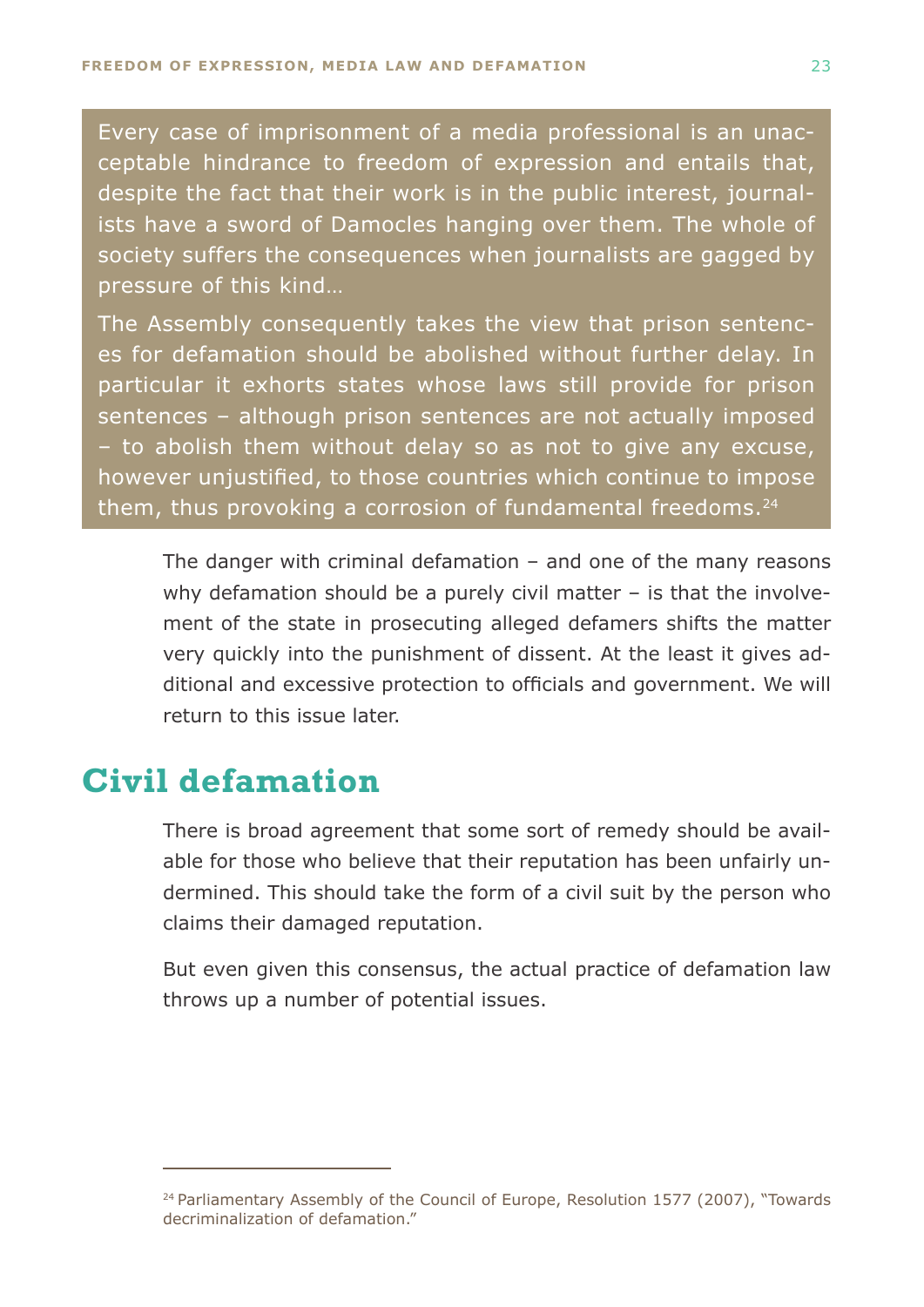# <span id="page-22-0"></span>**Can a true statement be defamatory?**

Put that way, the answer is clear. Of course, when we talk about protecting reputations, we only mean reputations that are deserved. It follows, therefore, that if a statement is actually true, then it cannot be defamatory.

A pro-family, religious politician is engaged in an extra-marital affair. The politician should be unable to sue successfully for defamation. It is true that exposure of the affair would damage his reputation – but the reputation was undeserved.

Hence proving the truth of an allegation should always be an absolute defence to a defamation suit.

The ECtHR has invariably found that a true statement cannot be legitimately restricted to protect a person's reputation.

#### **What is reputation?**

The concept of "reputation" is unclear, perhaps dangerously so, given that it can be used as the basis for limiting human rights. For example, what does it have to do with public profile or celebrity? Does a public figure have a greater reputation than an ordinary member of the public? Is reputation connected with how many people have heard of you? If the answer is yes, then presumably the damage to reputation will be much greater for such people. This opens up the possibility of abuse of defamation law by public figures.

Perhaps a better approach is to tie the concept of "reputation" to human dignity. Human rights law has as its purpose the protection of dignity – equally for all people, whether they are celebrities or not. This would mean that the ordinary person, whose first appearance in the media occurred when their reputation was attacked, would be as worthy of protection as the public figure whose activities are reported every day.

And is reputation an objective phenomenon?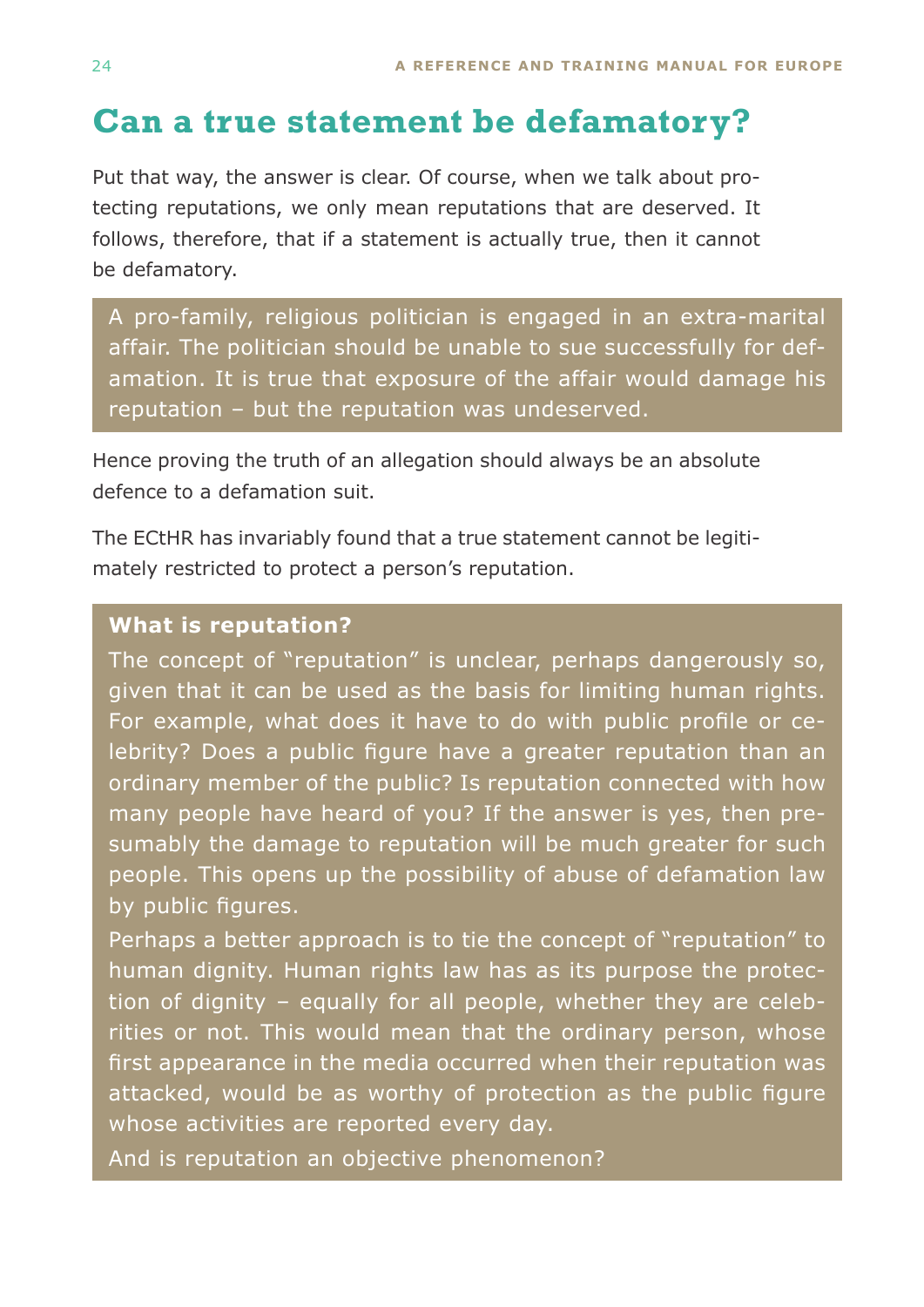<span id="page-23-0"></span>What if a statement is untrue? If it is damaging to a person's reputation, does this automatically mean that it is defamatory?

The past half century has seen a developing trend in which *reasonable publication* is not penalized, even if it is not completely accurate. The term "reasonable publication" encompasses the idea that the author took reasonable steps to ensure the accuracy of the content of the publication – and also that the publication was on a matter of public interest.

The ECtHR often refers to public interest as a factor to be weighed against restrictions on freedom of expression, when it is considering whether a restriction is "necessary in a democratic society." It often stresses the importance of the role of the media as a "public watchdog."25

The argument is that media freedom would be hampered – and the public watchdog role undermined – if journalists and editors were always required to verify every published statement to a high standard of legal proof. It is sufficient that good professional practice be exercised, meaning that reasonable efforts were made to verify published statements. Journalists' honest mistakes should not be penalized in a way that limits media freedom.

# **Expressions of opinion**

Discussion so far has focused on factual statements that may be defamatory. But what about expressions of opinion?

The ECtHR has taken a very robust view of this: no one can be restricted from expressing opinions. An opinion is exactly that: it is the journalist or writer's view, based upon her understanding of the facts. It is something different from the facts themselves.

However, countries with "insult" laws may penalize these expressions of opinion. When a political campaigner called the French President a "sad prick," he was found guilty of insult. The ECtHR found that his right to freedom of expression had been violated.<sup>26</sup>

<sup>25</sup> For example *Sunday Times v. United Kingdom*, *Thorgeirson v. Iceland*.

<sup>26</sup>*Eon v. France*, Application No. 26118/10, Judgment of 13 March 2013.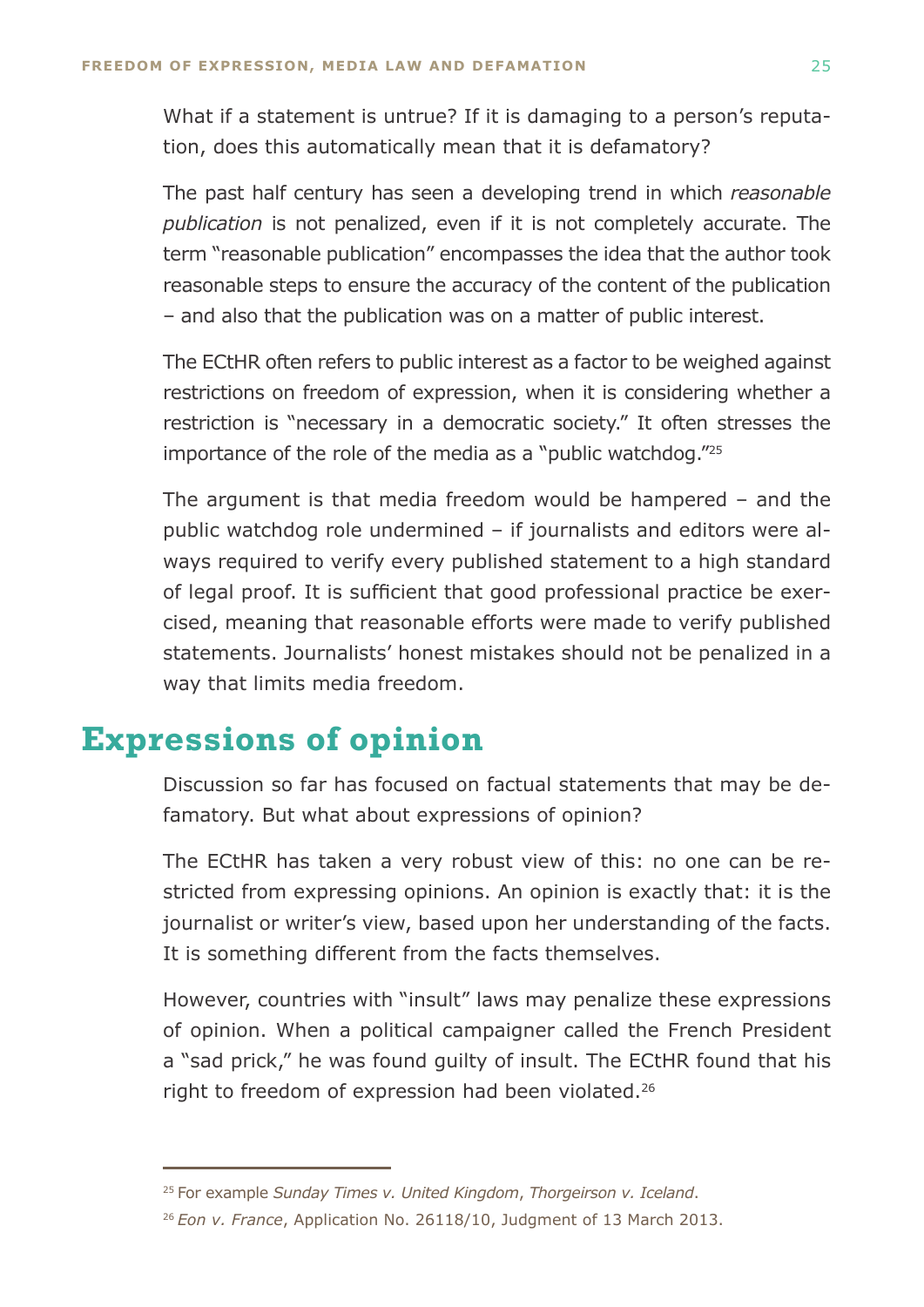<span id="page-24-0"></span>**[A] careful distinction needs to be made between facts and value-judgements. The existence of facts can be demonstrated, whereas the truth of value-judgements is not susceptible of proof. ... As regards value judgements this requirement [to prove their truth] is impossible of fulfilment and it infringes freedom of opinion itself ... .<sup>27</sup>**

# **Is there a right to a reputation?**

Article 12 of the Universal Declaration of Human Rights provides that: **No one shall be subjected to arbitrary interference with his privacy, family, home or correspondence, nor to attacks upon his honour and reputation. Everyone has the right to the protection of the law against such interference or attacks.**

This is echoed in identical words in Article 17 of the International Covenant on Civil and Political Rights (and hence is binding on law upon states that are party to that treaty).

As we have already seen, there is also a separate reference in Article 19 of the ICCPR to protection of "the rights and reputation" of others as a legitimate grounds for restricting freedom of expression.

The European Convention on Human Rights, as we have seen, also contains a reference to "reputation and rights" as a legitimate grounds for restrictions.

In recent years the Court has begun to regard "honour and reputation" as a substantive right contained within Article 8 (as if the wording of that Article were the same as Article 17 of the ICCPR):

**The Court considers that a person's reputation, even if that person is criticised in the context of a public debate, forms part of his or her personal identity and psychological integrity and therefore also falls within the scope of his or her "private life". Article 8 therefore applies.28**

<sup>27</sup>*Lingens v. Austria*, Judgment of 8 July 1986, Series A no. 103

<sup>28</sup>*Pfeifer v. Austria*, Application No. 12556/03, Judgment of 15 November 2007, para 35.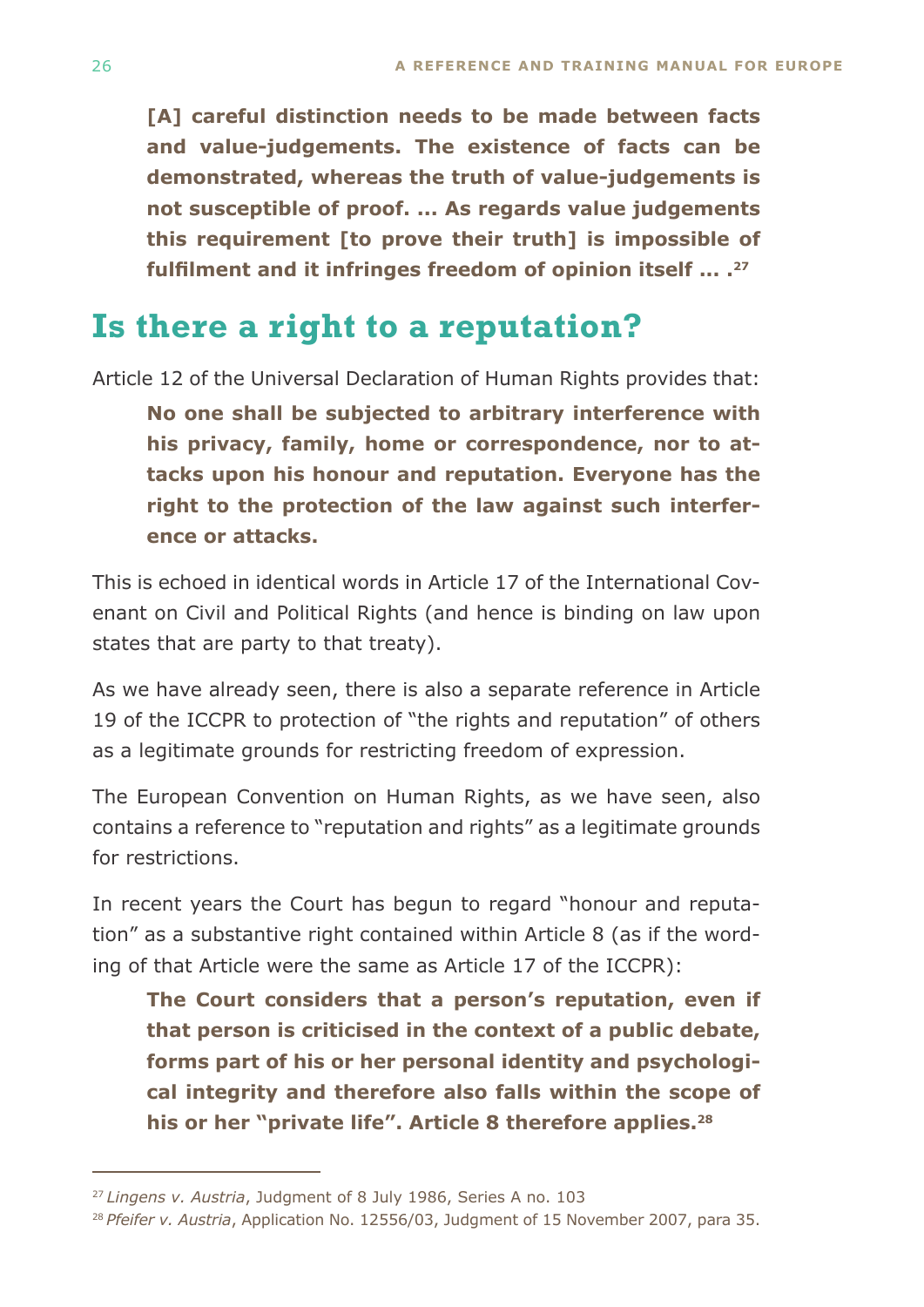<span id="page-25-0"></span>More recently, the Court has slightly modified this approach. In *A v Norway*, it acknowledged that Article 8 did not "expressly" provide for a right to reputation. In this case it concluded that:

**In order for Article 8 to come into play, the attack on personal honour and reputation must attain a certain level of gravity and in a manner causing prejudice to personal enjoyment of the right to respect for private life.29**

In *Karako v. Hungary* the Court underlined this by saying that the defamation must constitute "such a serious interference with his private life as to undermine his personal integrity."30

# **What is the right way to deal with defamation?**

When a person is found to have been defamed, they are clearly entitled to a remedy. The problem – and the reason that defamation law has such notoriety among journalists – is that the remedies imposed are so often punitive and disproportionate.

We have already seen that sentences of imprisonment for criminal defamation are regarded as disproportionate for their impact on freedom of expression. Likewise, heavy fines, whether in criminal or civil cases, are aimed at punishing the defamer rather than redressing the wrong to the defamed.

The ridiculous sums awarded in defamation damages in some jurisdictions have led to the phenomenon of "libel tourism," whereby plaintiffs shop around to find the most lucrative jurisdiction in which to file their suit.

Whenever possible, redress in defamation cases should be non-pecuniary and aimed directly at remedying the wrong caused by the defamatory statement. Most obviously, this could be through publishing an apology or correction.

<sup>29</sup>*A v. Norway*, Application No. 28070/06, Judgment of 12 November 2009, para 64. <sup>30</sup>*Karako v. Hungary*, Application No. 39311/05, Judgment of 28 April 2009.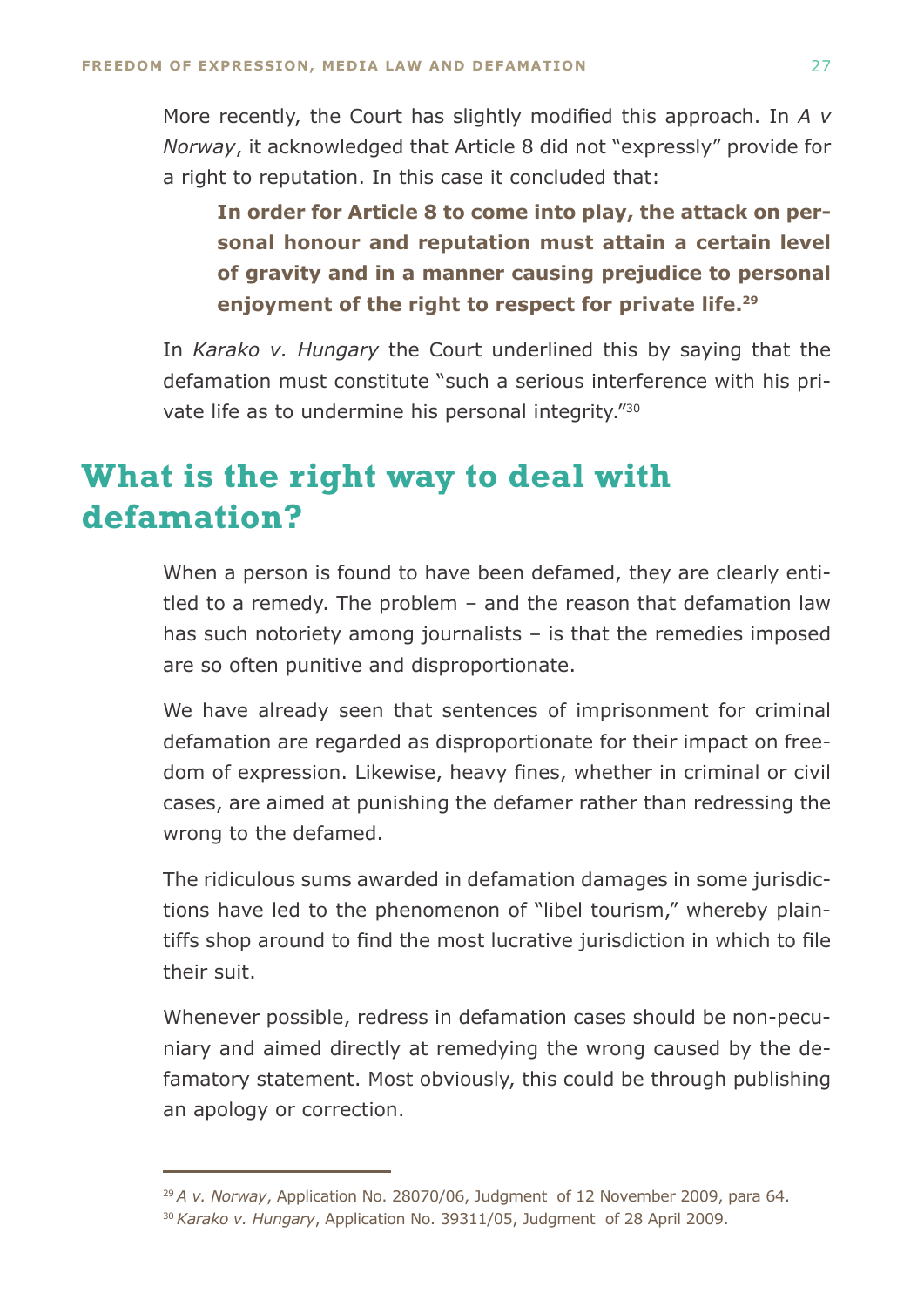Applying a remedy can be considered as part of the "necessity" consideration in the three-part test for limiting freedom of expression. A proportional limitation – which can be justified when defamation has been proved – is one that is the least restrictive to achieve the aim of repairing a damaged reputation.

Monetary awards – the payment of damages – should only be considered, therefore, when other lesser means are insufficient to redress the harm caused. Compensation for harm caused (known as pecuniary damages) should be based on evidence that the harm actually happened.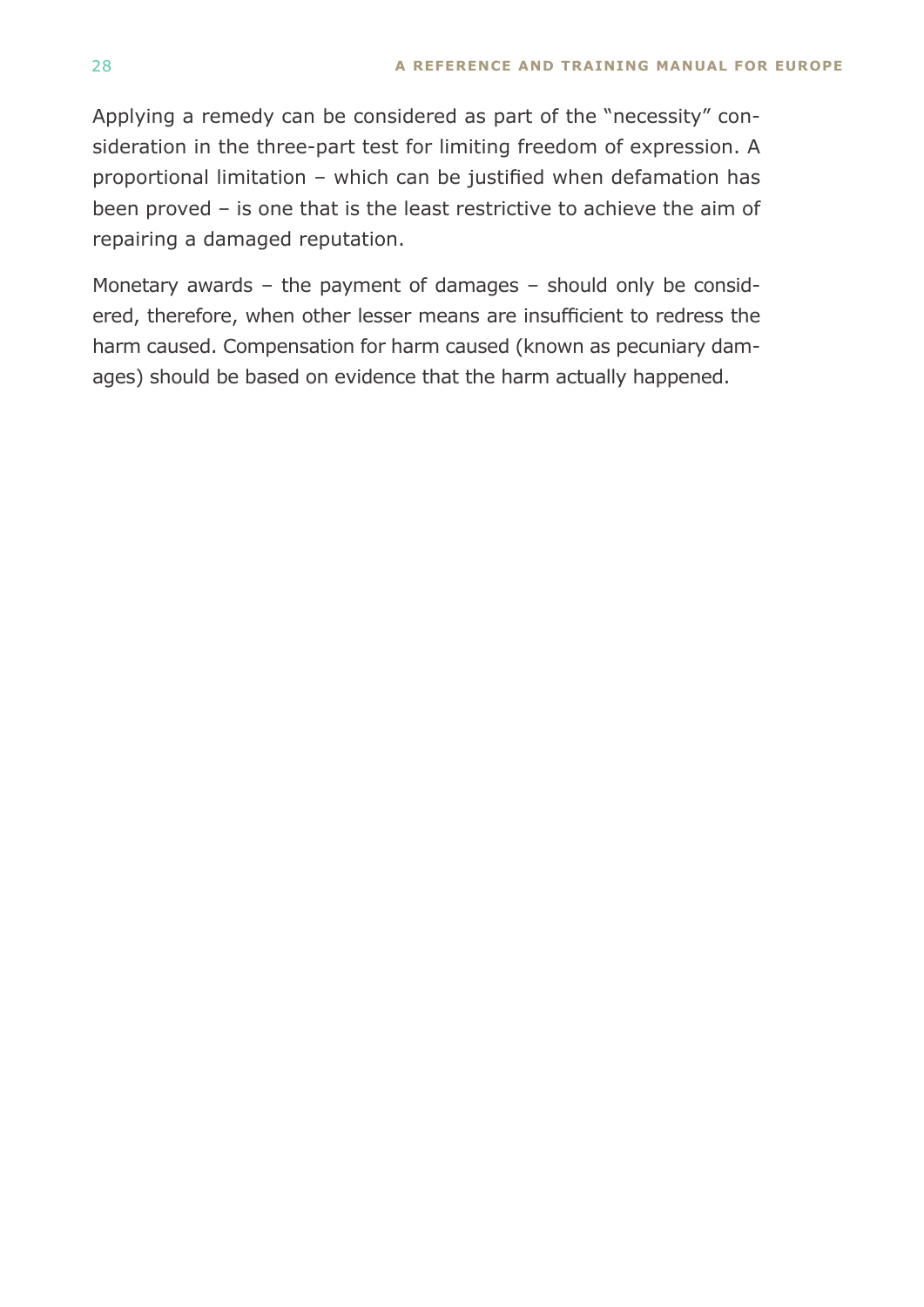# <span id="page-27-0"></span>**3. DEFAMATION AND PUBLIC DEBATE**

# **Criticism of public officials**

Historically, defamation laws have offered greater protection to public officials. In part, they have done this through the notion of "insult." Criticism of a politician or other holder of public office is defined as an "insult" to the office itself. In many countries, this additional protection of public officials continues today.

There are other advantages often held by public officials. They may have access to state funds – that is, taxpayers' money – to fund a defamation suit. There may be harsher penalties for those who are found to defame public officials.

International jurisprudence, however, has moved decisively in the opposite direction. The ECtHR has argued for more than a quarter of a century that there are a number of good reasons why public officials should enjoy *less* protection from criticism than others:

**Freedom of the press affords the public one of the best means of discovering and forming an opinion of the ideas and attitudes of political leaders. More generally, freedom of political debate is at the very core of the concept of a democratic society ... . The limits of acceptable criticism are, accordingly, wider as regards a politician as such than as regards a private individual. Unlike the latter, the former inevitably and knowingly lays himself open to close scrutiny of his every word and deed ... and he must consequently display a greater degree of tolerance.31**

This reasoning – from the *Lingens* case in 1986 – has been echoed in a number of judgments since:

Freedom of political debate is a core and indispensable democratic value; •

<sup>31</sup>*Lingens vs. Austria*.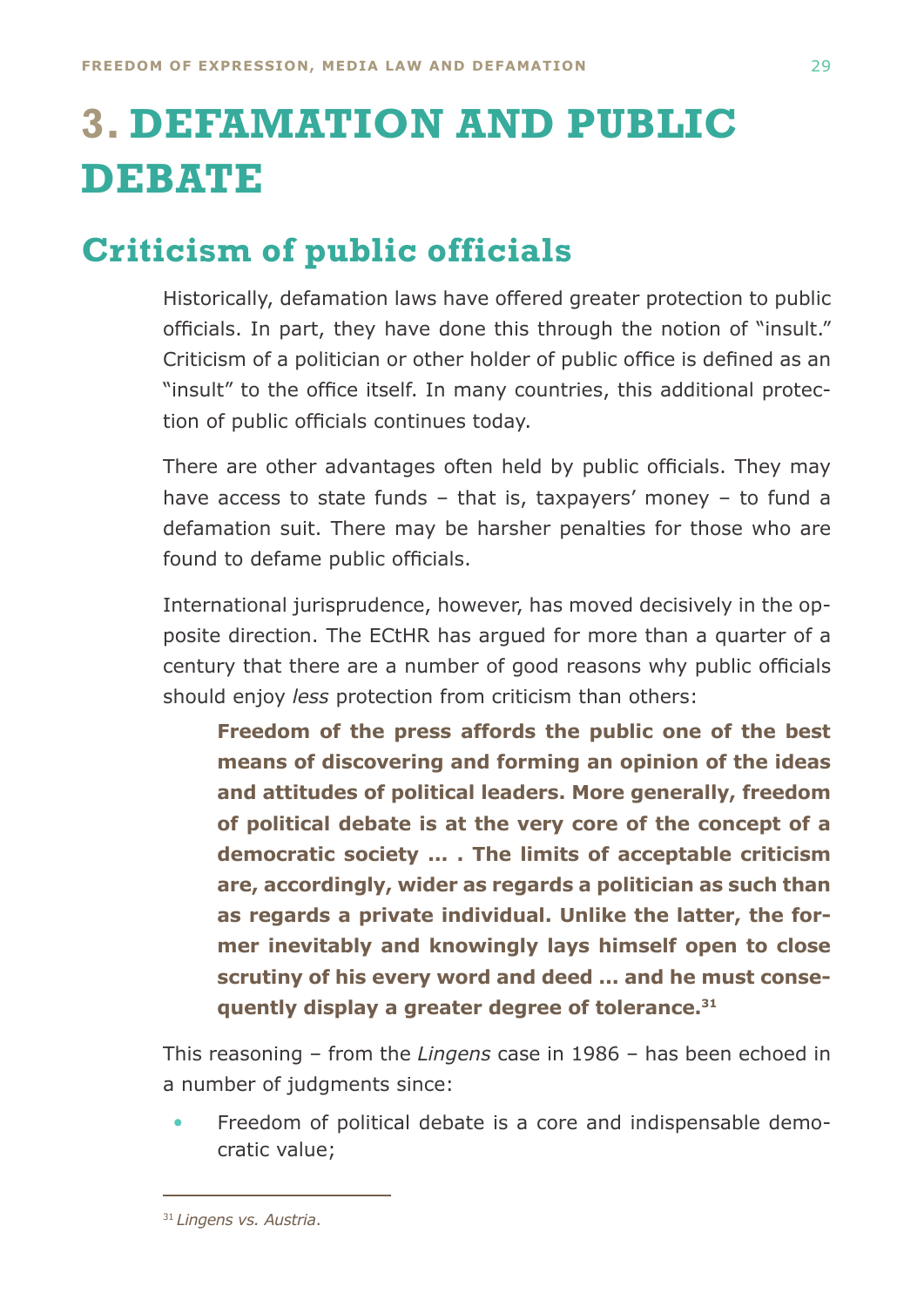- The limits of criticism of a politician must hence be wider than for a private individual; •
- The politician deliberately puts himself in this position and must hence be more tolerant of criticism. •

The [politician] inevitably and knowingly lays himself open to close scrutiny of his every word and deed by both journalists and the public at large, and he must display a greater degree of tolerance, especially when he himself makes public statements that are susceptible of criticism.<sup>32</sup>

The doctrine that public officials should face a higher threshold in proving allegations of defamation originates from the United States Supreme Court. In the famous case of *New York Times v Sullivan*, it concluded:

**public officials, in order to sustain an action for defamation, must prove the falsity of the allegedly defamatory statement as well as "actual malice",** *i.e.***, that the defendant published a falsehood with knowledge that it was false or with reckless disregard of its truth or falsity.**

The judgment criticized the notion that defendants in defamation cases should be required to prove the truth of their statements about public officials:

**Under such a rule, would-be critics of official conduct may be deterred from voicing their criticism, even though it is believed to be true and even though it is in fact true, because of doubt whether it can be proved in court or fear of the expense of having to do so. They tend to make only statements which steer far wider of the unlawful zone. The rule thus dampens the vigour and limits the variety of public debate ...33**

In a later case, the Supreme Court extended the *Sullivan* rule to apply to all "public figures," on the basis that public figures have access to the media to counteract false statements.34

<sup>32</sup>*Oberschlick v. Austria*, Judgment of 23 May 1991, Series A no. 204

<sup>33</sup>*New York Times v. Sullivan*, 376 US 254 (1964).

<sup>34</sup>*Gertz v. Robert Welch Inc*, 418 US 323 (1974)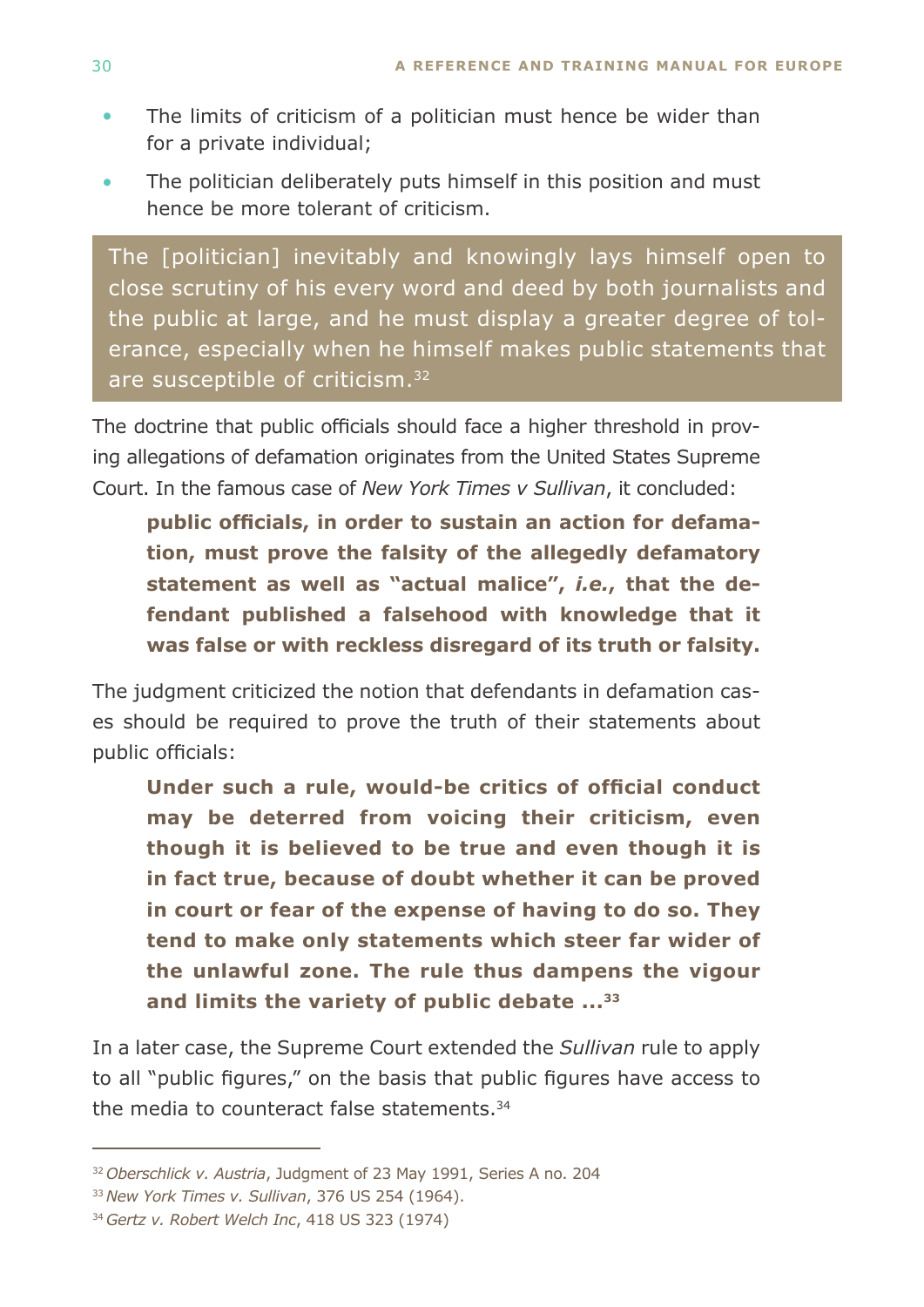### Point for discussion

Is it really true that all public figures have "voluntarily exposed themselves" to defamatory falsehoods? If your chosen profession is to be an actor  $-$  or even a prominent lawyer  $-$  does that mean you are fair game? What are the arguments for and against?

The *Sullivan* reasoning – although obviously not a binding precedent anywhere but in the United States – has been influential in later judgments in defamation cases, not only in common law jurisdictions such as England, India and South Africa, but also in the Philippines and in Europe. The argument in the US courts about the burden of proof lying with the plaintiff has *not* generally been accepted. But the argument about greater latitude in criticizing public figures has.

Although the "actual malice" standard is slightly different, it is closely related to the "reasonableness" standard for publication discussed earlier.

The ECtHR has been influenced by US free speech jurisprudence, although it seldom follows its reasoning fully. Where there is clearly common ground, however, is in the additional latitude given to criticism not only of public officials or politicians, but of the government specifically:

**The limits of permissible criticism are wider with regard to the Government than in relation to a private citizen, or even a politician. In a democratic system the actions or omissions of the Government must be subject to the close scrutiny not only of the legislative and judicial authorities but also of the press and public opinion. Furthermore, the dominant position which the Government occupies makes it necessary for it to display restraint in resorting to criminal proceedings, particularly where other means are available for replying to the unjustified attacks and criticisms of its adversaries or the media.**<sup>35</sup>

Although the ECtHR has not taken this step, the reasonable position is that "the Government" as an entity should have no standing to bring a case for defamation. The government is an institution, not a person,

<sup>35</sup>*Castells v. Spain*, Judgment of 23 April 1992, Series A no. 236.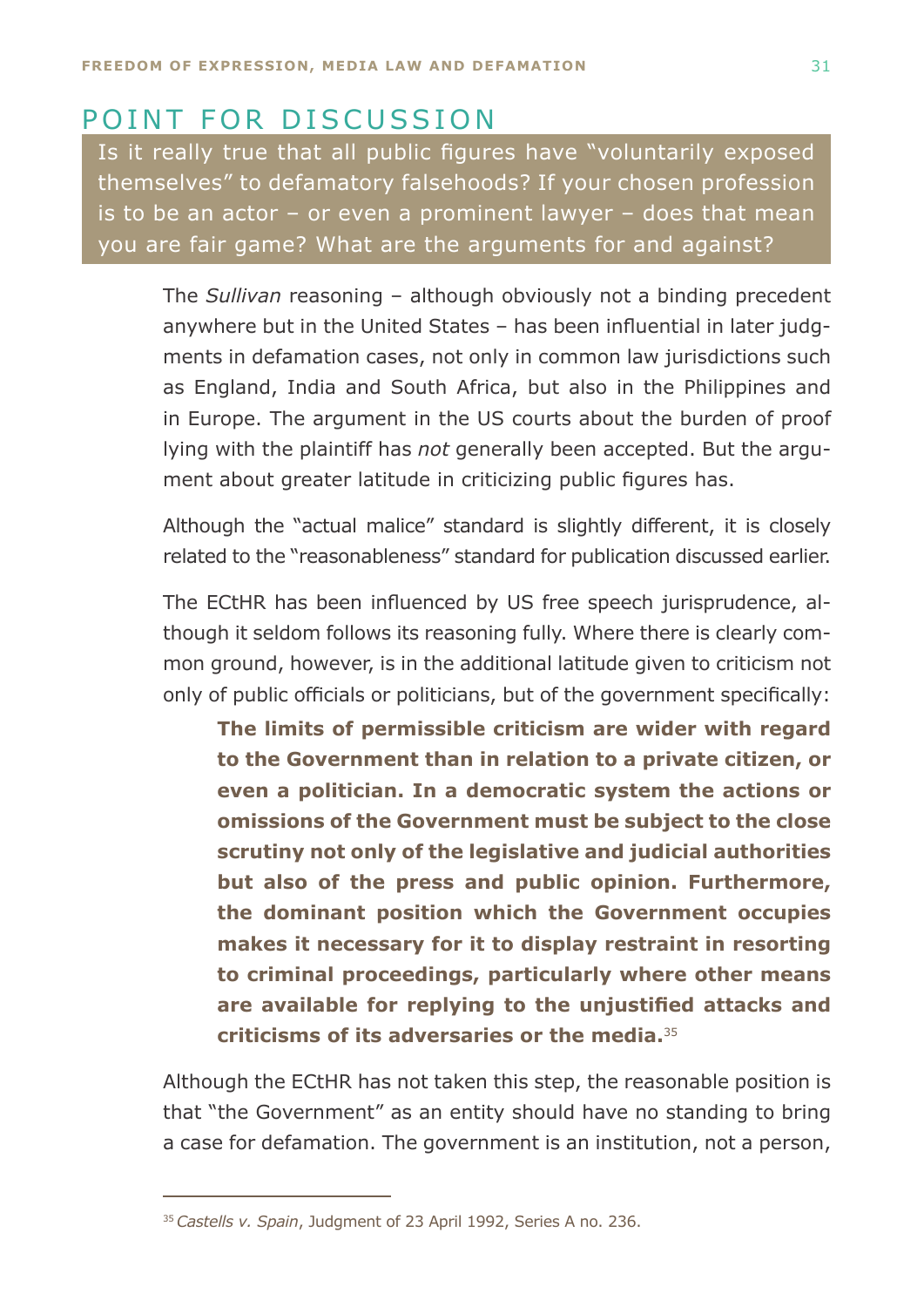and as such enjoys no right to a reputation. In *Romanenko v. Russia* the Court said that there might be good reasons for this as a matter of policy, although it did not rule on the point.<sup>36</sup>

In a landmark British case, the House of Lords found:

**It is of the highest public importance that a democratically elected governmental body, or indeed any governmental body, should be open to uninhibited public criticism. The threat of a civil action for defamation must inevitably have an inhibiting effect on freedom of speech…. What has been described as "the chilling effect" induced by the threat of civil actions for libel is very important. Quite often the facts which would justify a defamatory publication are known to be true, but admissible evidence capable of proving those facts is not available. This may prevent the publication of matters which it is very desirable to make public.**<sup>37</sup>

The ECtHR has admitted the possibility of corporate bodies suing for defamation. In the *Jerusalem* case, two Austrian associations sued a local government councillor for defamation for describing them as "sects." However, the Court found that there had been a violation of the councillor's rights under Article 10:

**In the present case the Court observes that the IPM and the VPM were associations active in a field of public concern, namely drug policy. They participated in public discussions on this matter and, as the Government conceded, cooperated with a political party. Since the associations were active in this manner in the public domain, they ought to have shown a higher degree of tolerance to criticism when opponents considered their aims as well as to the means employed in that debate.**<sup>38</sup>

<sup>36</sup>*Romanenko v. Russia*, Application No. 11751/03, Judgment of 8 October 2009.

<sup>37</sup>*Derbyshire County Council v. Times Newspapers Ltd*, [1992] 3 All ER 65 (CA), affirmed [1993] 2 WLR 449.

<sup>38</sup>*Jerusalem vs. Austria*, Application No. 26958/95, Judgment of 27 February 2001.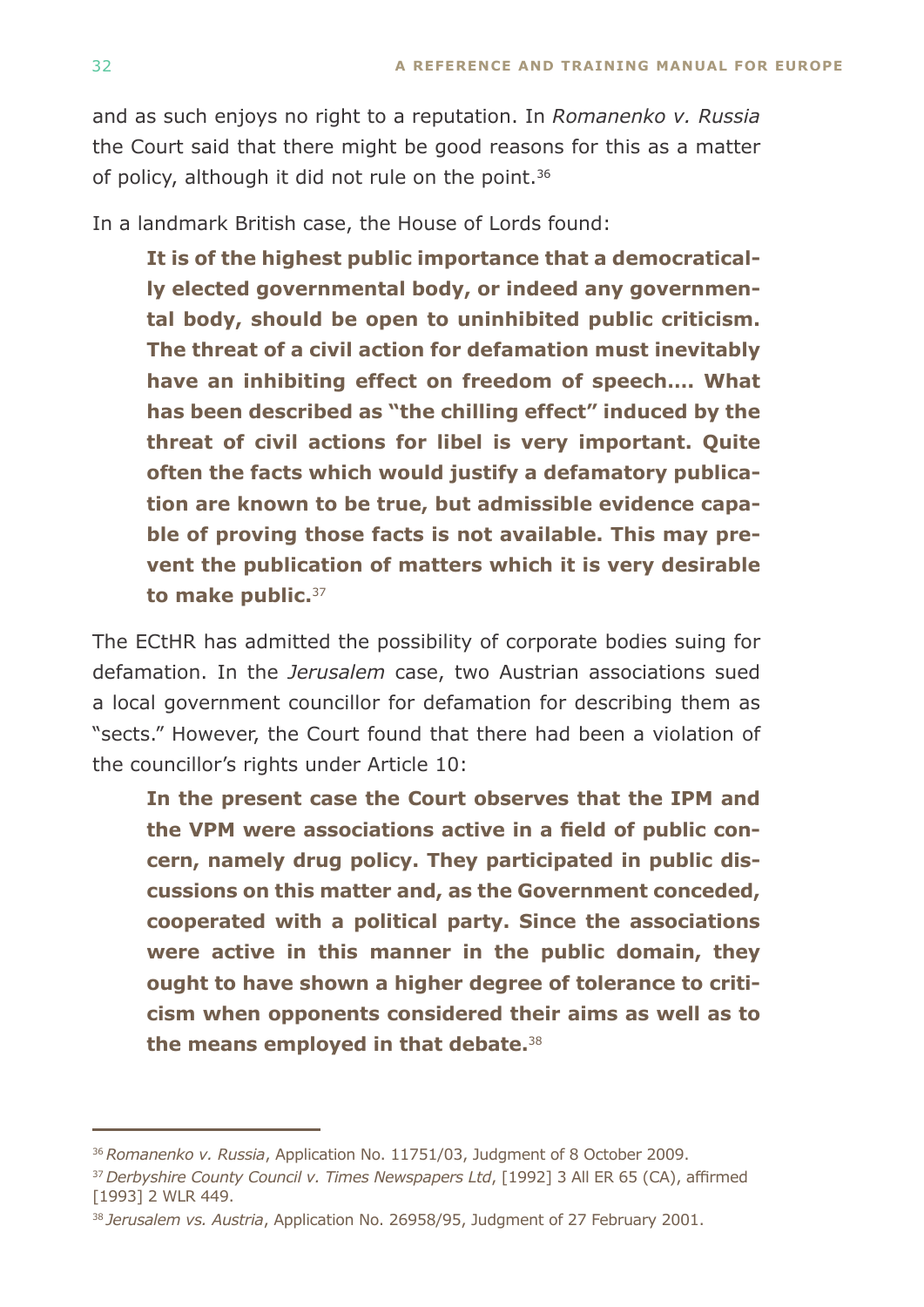### <span id="page-31-0"></span>POINT FOR DISCUSSION

In the famous "McLibel" case, the fast food company McDonald's sued two British environmental activists for libel, for circulating a pamphlet criticizing the company's practices in sourcing their meat. The two activists had no legal representation for most of the time – since free legal aid is not available for libel cases – in a case that became the longest such case in British legal history.

McDonalds won – and the activists took their case to the ECtHR. The Court found a violation of Article 10 because of a lack of procedural fairness and an excessive award of damages. There was no "equality of arms" between the parties.<sup>39</sup>

One question here might be whether corporations should be allowed to sue for defamation in the first place. Does McDonald's have a "right to reputation" in the same way as an individual person? What are the arguments for and against?

# **Protection of political speech**

The reasoning in the *Jerusalem* case echoes a broader point that is often to be found in ECtHR judgments on Article 10 cases: the importance of freedom of political speech. Recall the discussion earlier about how freedom of expression is important not only as an individual right, but also because of the social benefits of a free flow of information.

"Freedom of political debate is at the very core of the concept of a democratic society," the court concluded in one of its landmark Article 10 judgments.40 As it elaborated in a more recent judgment:

**The Court emphasises that the promotion of free political debate is a very important feature of a democratic society. It attaches the highest importance to the freedom of expression in the context of political debate and considers that very strong reasons are required to justify restrictions on political speech. Allowing broad restrictions on political speech in in-**

<sup>39</sup>*Steel and Morris vs. United Kingdom*, Application No. 68416/01, Judgment of 15 February 2005.

<sup>40</sup>*Lingens vs Austria*.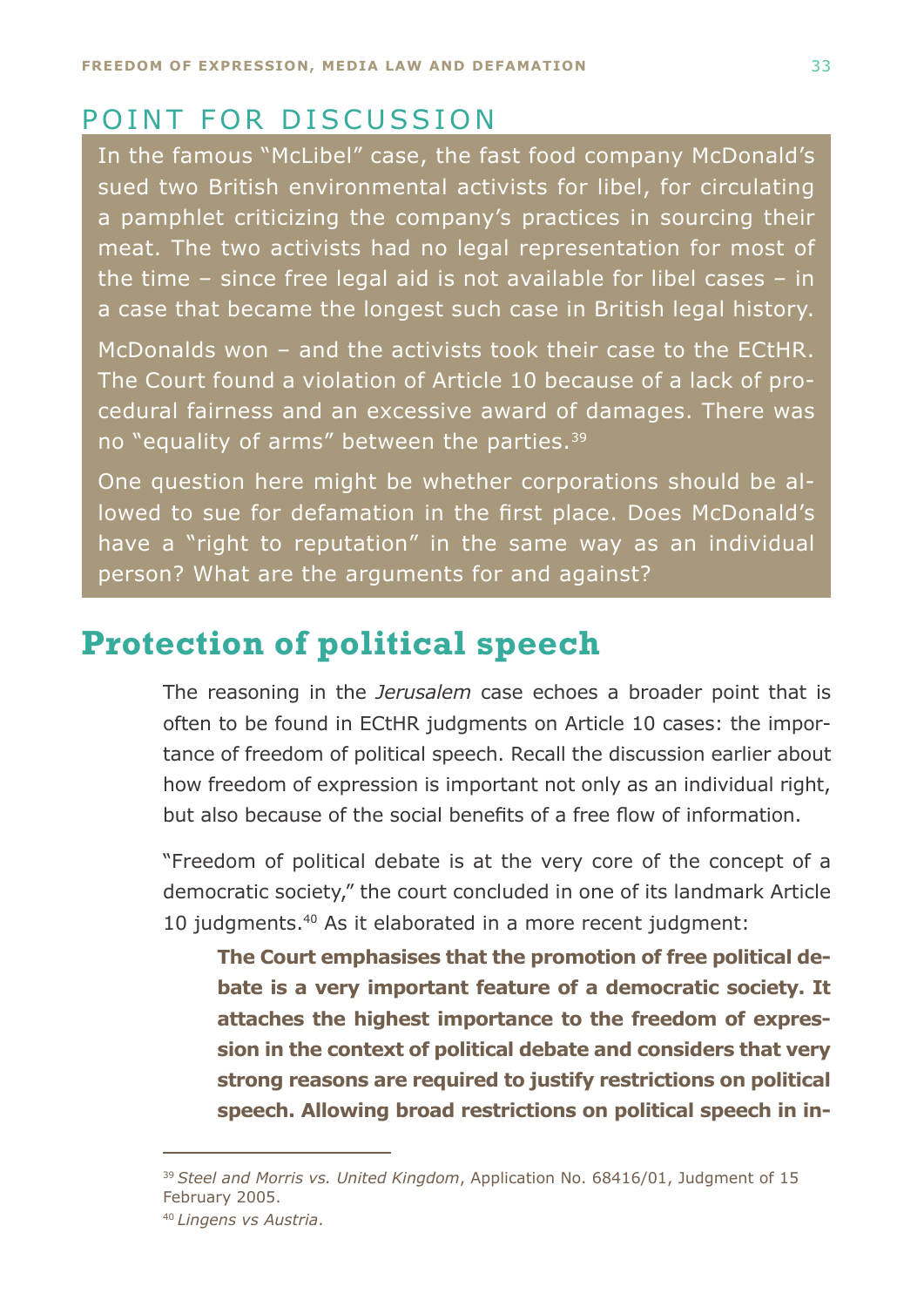**dividual cases would undoubtedly affect respect for the freedom of expression in general in the State concerned...**<sup>41</sup>

This principle is seen to be so fundamental that it can be found in the judgments of superior courts in Europe and elsewhere. Spain's Constitutional Court underlined the importance of freedom of political expression:

**Article 20 of the Constitution [on freedom of expression] ... guarantees the maintenance of free political communication, without which other rights guaranteed by the Constitution would have no content, the representative institutions would be reduced to empty shells, and the principle of democratic legitimacy ... which is the basis for all our juridical and political order would be completely false.**<sup>42</sup>

True democracy can only thrive in a free clearing-house of competing ideologies and philosophies - political, economic and social - and in this the press has an important role to play. The day this clearinghouse closes down would toll the death knell of democracy.<sup>43</sup>

Freedom of speech and expression consists primarily not only in the liberty of the citizen to speak and write what he chooses, but in the liberty of the public to hear and read what it needs ... . The basic assumption in a democratic polity is that government shall be based on the consent of the governed. The consent of the governed implies not only that consent shall be free but also that it shall be grounded on adequate information and discussion aided by the widest possible dissemination of information from diverse and antagonistic sources...

… There must be untrammelled publication of news and views and of the opinions of political parties which are critical of the actions of government and expose its weakness. Government must be prevented from assuming the quardianship of the public mind.<sup>44</sup>

43 Bombay High Court, *Binod Rao v. M R Masani* (1976) 78 Bom. LR 125.

<sup>41</sup>*Feldek vs. Slovakia*, Application No. 29032/95, Judgment of 12 July 2001.

<sup>42</sup>*Voz de España* case, STC of June 81, *Boletín de Jurisprudencia Constitucional* 2,128, para 3

<sup>44</sup>*M Joseph Perera & Ors v. Attorney-General*, App.Nos. 107-109/86, (SC) Judgment of 25 May 1987.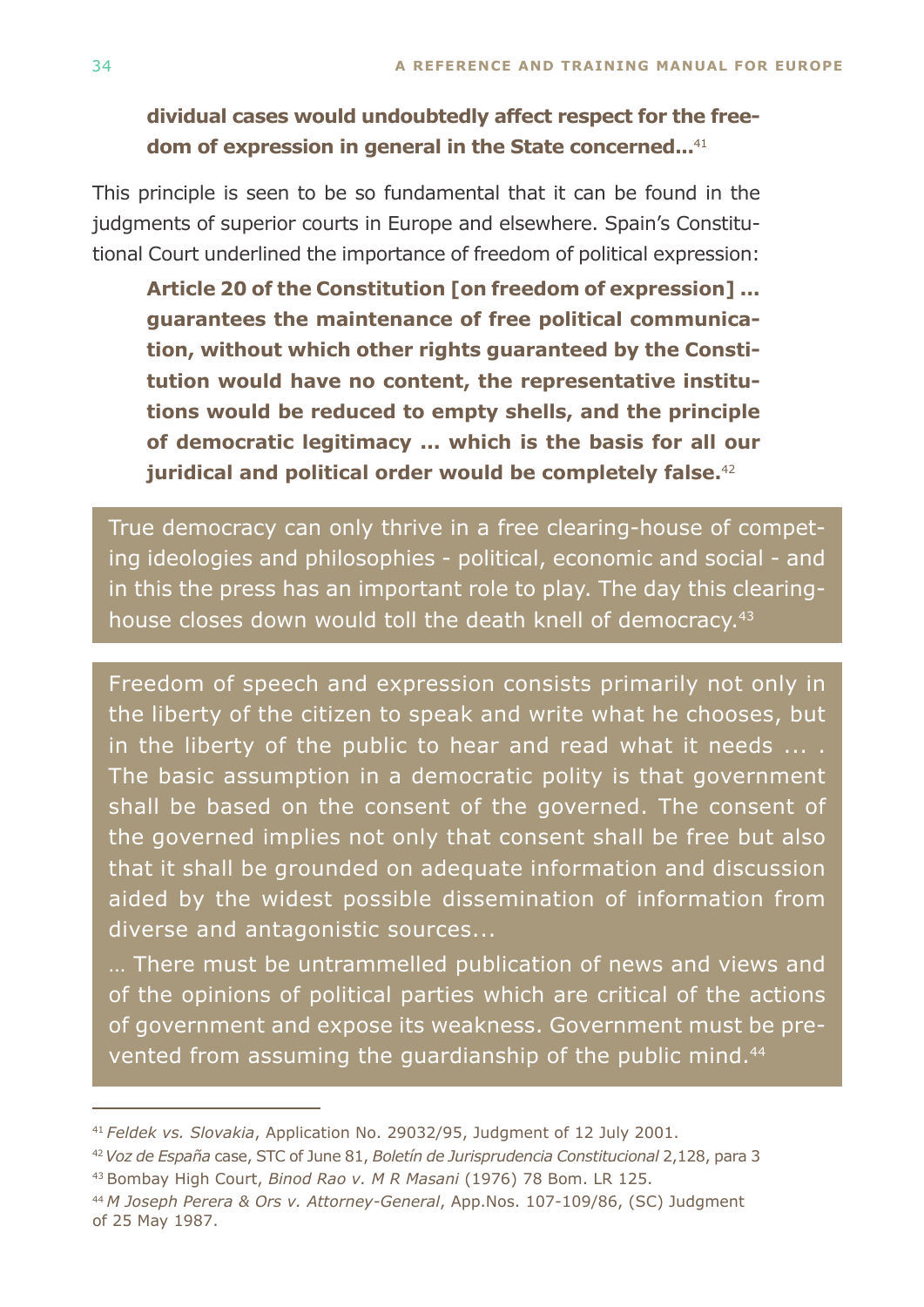# <span id="page-33-0"></span>**Privilege for members of parliament and reporting statements made in parliament**

Almost all legal systems encompass the concept of privilege for statements made in the legislature, and usually in other similar bodies (such as regional parliaments or local government councils). The purpose, clearly, is to protect freedom of political debate.

This privilege extends to reporting of what is said in parliament (or other bodies covered by the same privilege). Hence, as a general principle, not only would a member of parliament not be liable for a defamatory statement made in parliament; nor would a journalist who reported that statement.

The ECtHR has generally been very firm in upholding the principle of parliamentary privilege in defamation cases. In one case from the UK, a member of parliament had made a series of repeated statements that were highly critical of one of his own constituents. The MP gave both the name and address of the constituent, following which she was subject to hate mail, as well as extremely critical media coverage. The Court refused to find that her rights under Article  $6(1)$  – the right to have a civil claim adjudicated by a judge - had been violated, since the protection of parliamentary privilege was "necessary in a democratic society."45

**In light of the above, the Court believes that a rule of parliamentary immunity, which is consistent with and reflects generally recognised rules within signatory States, the Council of Europe and the European Union, cannot in principle be regarded as imposing a disproportionate restriction on the right of access to a court as embodied in Article 6 § 1….**<sup>46</sup>

In the *Jerusalem* case from Austria, the Court deemed the applicant to have privilege, even though the alleged defamatory statements were made at a meeting of the Vienna Municipal Council and not parliament. This was justified in the following terms:

<sup>45</sup>*A vs. United Kingdom*, Application No. 35373/97, Judgment of 17 December 2002. 46 Ibid, para 83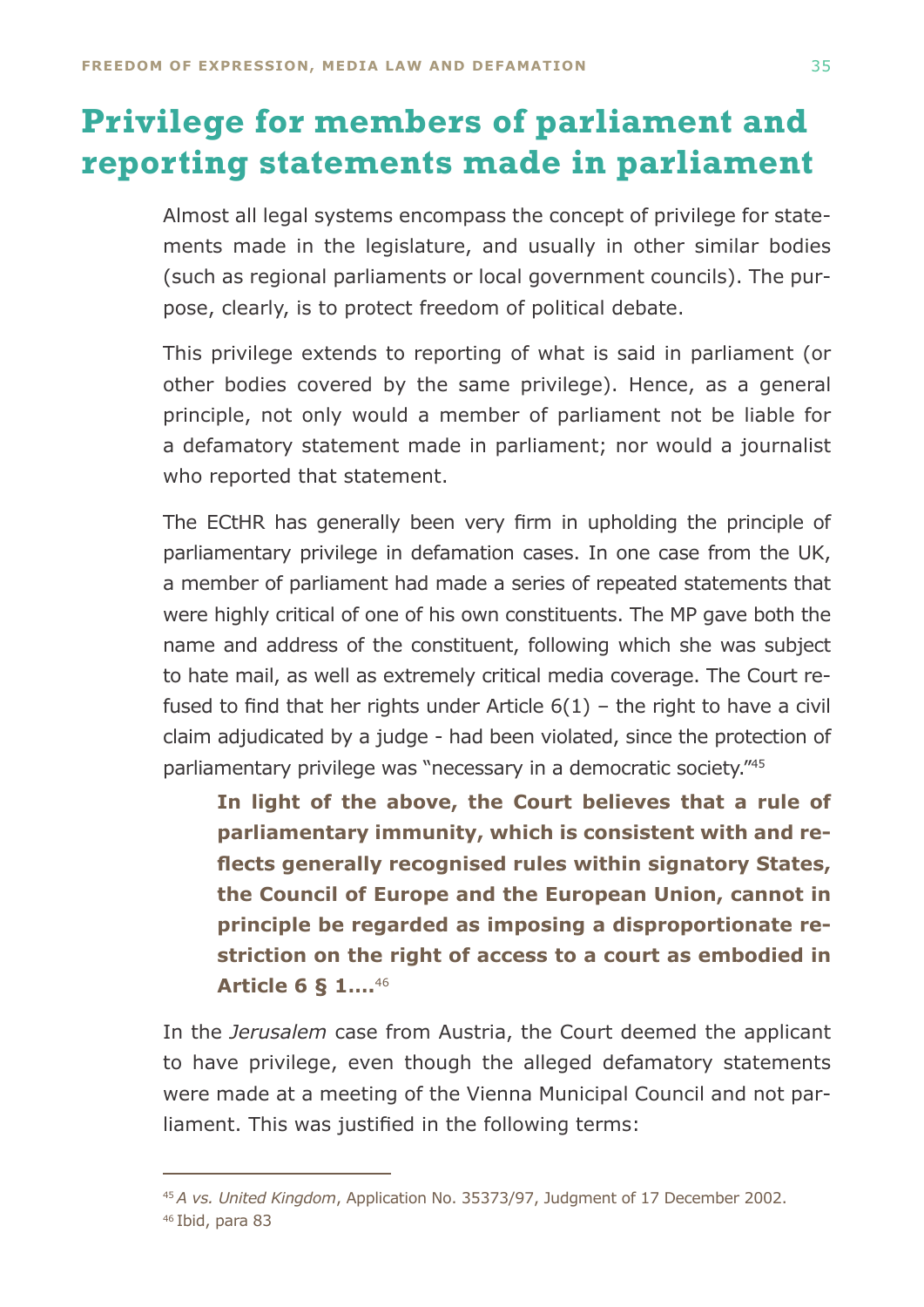<span id="page-34-0"></span>**In this respect the Court recalls that while freedom of expression is important for everybody, it is especially so for an elected representative of the people. He or she represents the electorate, draws attention to their preoccupations and defends their interests. Accordingly, interferences with the freedom of expression of an opposition member of parliament, like the applicant, call for the closest scrutiny on the part of the Court….**<sup>47</sup>

# **Privacy of public figures**

The privacy of public figures is a consideration that is sometimes used to limit media reporting. This is, of course, quite distinct from reputation, but in practice can sometimes be intertwined.

Privacy is explicitly protected under Article 8 of the ECHR – and so would fall under the ground "rights and reputations of others."

As we have seen, the ECtHR has frequently underlined that public figures must be subject to greater latitude of criticism than others. We have also asked the question, what constitutes a public figure? This would certainly include politicians. But would it include, say, members of politicians' families? Or other individuals who are privately involved with politicians (in extramarital affairs, perhaps)?

The ECtHR considered a case of an Austrian newspaper that had been penalized for breaching the privacy of a politician. It had published a picture of him to accompany an article alleging that some of his earnings had been gained illegally. The national courts had found that although he was a member of parliament he was not well known to the public. The paper was breaching his privacy by publishing a picture of him *in the context of critical allegations*.

Not surprisingly, in view of its previous jurisprudence, the Court found that the newspaper's Article 10 rights had been violated.<sup>48</sup>

<sup>47</sup>*Jerusalem vs. Austria*, para 36.

<sup>48</sup>*Krone Verlag GmbH & Co. KG vs. Austria*, Application No. 35373/97, Judgment of 26 February 2002.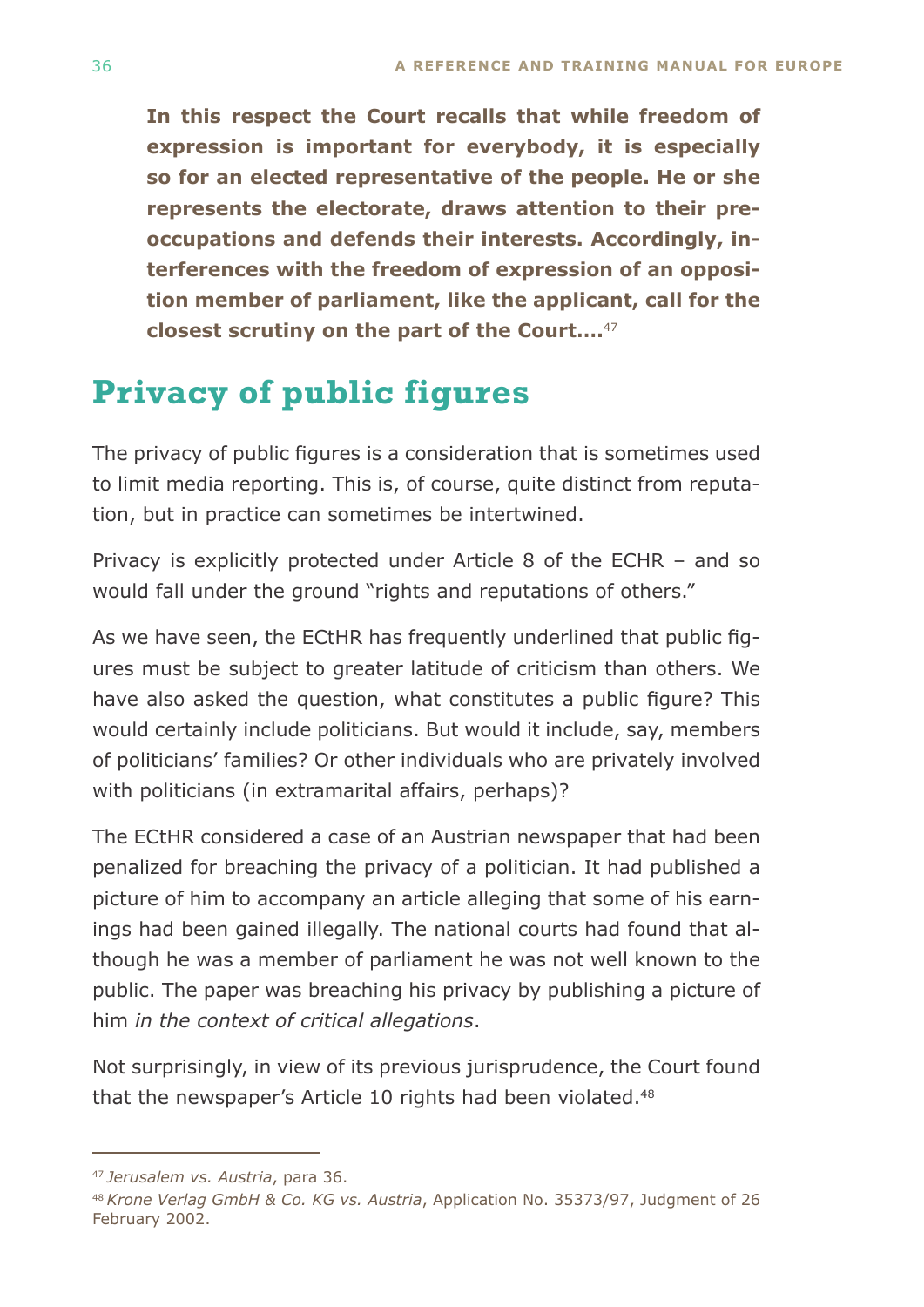# <span id="page-35-0"></span>**Insult to institutions**

The principle that political speech should be protected is well-established, both at European level and in many national jurisdictions. It is curious, then, that it should continue to co-exist with the notion that it is possible to defame or insult offices, institutions or even symbols.

Is the President of France to be understood as a politician (and hence required to be tolerant of greater criticism than an ordinary person)? Or is he national symbol or office (hence meriting greater protection)? The French press law of 1881 provided protection of the presidency as a symbol.

In 2008, French farmer and political activist Hervé Eon waved a small placard as a group including the President, Nicolas Sarkozy, approached. The placard read: "Casse-toi pauv' con" ("Get lost you sad prick.") The words had been previously spoken by Sarkozy to a farmer at an agricultural show who had refused to shake his hand.

Eon was charged under Article 26 of the 1881 law. Under this charge there is no possibility of pleading truth (unlike an ordinary defamation case). On the other hand, it is necessary to establish the *mens rea* of the offence, which is that the accused acted in bad faith. Eon was convicted and a suspended fine was imposed. After appealing unsuccessfully through the national courts, the case went to the European Court of Human Rights.

The ECtHR found in Eon's favour. It concluded that "the repetition of the phrase previously uttered by the President cannot be said to have targeted the latter's private life or honour, or to have amounted merely to a gratuitous personal attack against him…. the applicant's intention was to level public criticism of a political nature at the head of State."<sup>49</sup>

**The Court considers that criminal penalties for conduct such as that of the applicant in the present case are likely to have a chilling effect on satirical forms of expression relating to topical issues. Such forms of expression can themselves play a very important role in open discussion** 

<sup>49</sup>*Eon vs. France*, para 57-58.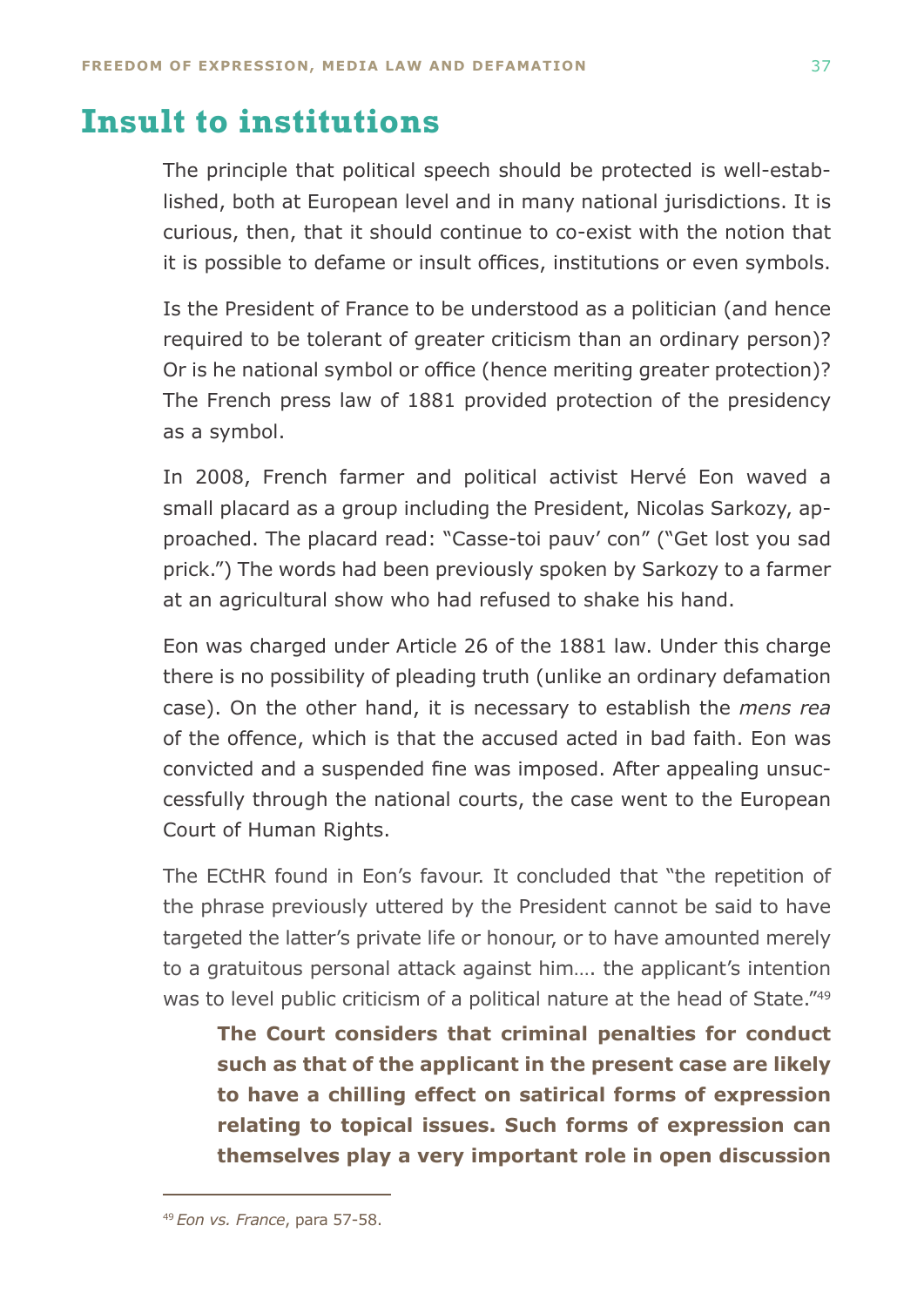### **of matters of public concern, an indispensable feature of a democratic society….**<sup>50</sup>

Unfortunately, the ECtHR in the *Eon* case did not go quite as far as it had in the earlier French case of *Colombani*. In the latter, the issue was the section of the Press Law criminalizing insult of a foreign head of state. A journalist on *Le Monde* newspaper had been convicted of insulting the King of Morocco in an article about the drugs trade in that country, which relied upon an official report.

The French courts were highly critical of the fact that the report in *Le Monde* simply reproduced the contents of the official report on which it was based, without a separate attempt to verify its claims. The ECtHR said that this was unreasonable – the press was entitled to regard such documents as credible and not be required to verify each allegation.

The Court concluded that the offence of insult to foreign leaders:

**…is to confer a special legal status on heads of State, shielding them from criticism solely on account of their function or status, irrespective of whether the criticism is warranted. That, in its view, amounts to conferring on foreign heads of State a special privilege that cannot be reconciled with modern practice and political conceptions. Whatever the obvious interest which every State has in maintaining friendly relations based on trust with the leaders of other States, such a privilege exceeds what is necessary for that objective to be attained.**<sup>51</sup>

In a partially dissenting judgment in the *Eon* case, Judge Power-Forde from Ireland argued that a similar reasoning should have been applied. The Court did not draw upon the reasoning in *Colombani* because that case involved press freedom, whereas *Eon* did not. But Judge Power-Forde argued that identical principles applied in relation to the outdated and unwarranted shielding of heads of state from vigorous criticism.52

<sup>50</sup> Ibid. paras 60-61.

<sup>51</sup>*Colombani vs. France*, Application No. 51279/99, Judgment of 25 June 2002, para 66-68.

<sup>52</sup>*Eon vs. France*, Judge Power-Forde, partially dissenting opinion.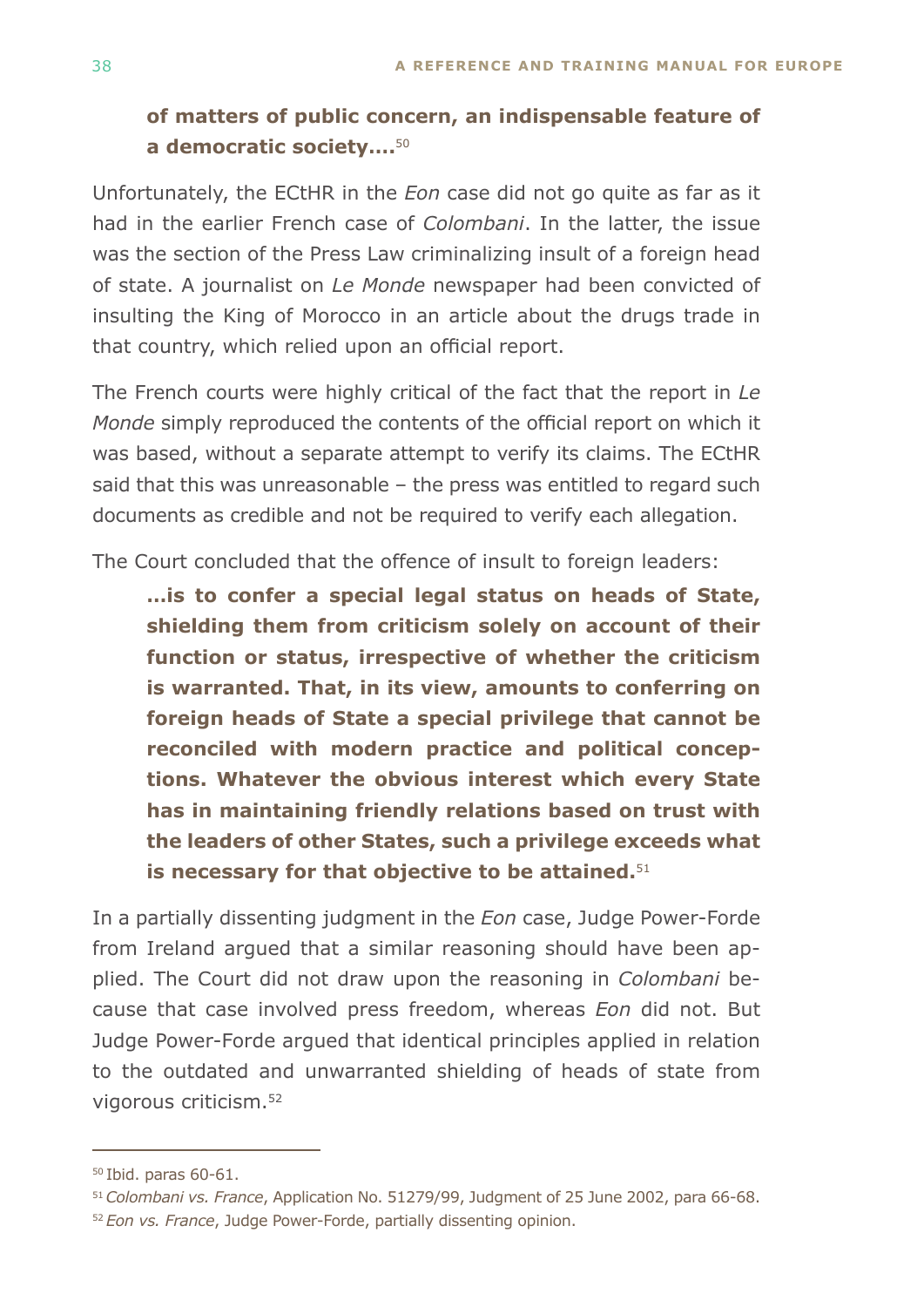<span id="page-37-0"></span>In another case involving insult of a head of state, the ECtHR was very firm in ruling that a state had violated Article 10. The case of *Otegi Mondragon* was from Spain, where the head of state, the monarch, is not a politician but plays a constitutionally neutral role.

In this case, Mondragon, a Basque nationalist politician, had been charged with insulting King Juan Carlos, when he identified him as the head of a state that tortured Basque nationalists and gave immunity to torturers. Although he was acquitted by a Basque court, a higher court convicted him and sentenced him to a year's imprisonment, also removing his right to stand for election.

The ECtHR in a strongly worded judgment, echoed its reasoning in an earlier Turkish case (*Pakdemirli*)<sup>53</sup> and found in favour of Otegi Mondragon:

**…the fact that the King occupies a neutral position in political debate and acts as an arbitrator and a symbol of State unity should not shield him from all criticism in the exercise of his official duties or – as in the instant case – in his capacity as representative of the State which he symbolises, in particular from persons who challenge in a legitimate manner the constitutional structures of the State, including the monarchy…. the fact that the King is "not liable" under the Spanish Constitution, particularly with regard to criminal law, should not in itself act as a bar to free debate concerning possible institutional or even symbolic responsibility on his part in his position at the helm of the State, subject to respect for his personal reputation.**<sup>54</sup>

### **The press as public watchdog**

In a judgment more than 20 years ago, the ECtHR took the notion of protection of political speech a step further.

The case concerned an Icelandic writer named Thorgeir Thorgeirson, who had written press articles about the issue of police brutality to-

<sup>53</sup> *Pakdemirli vs. Turkey*, Application No. 35839/97, Judgment of 22 February 2005.

<sup>54</sup>*Otegi Mondragon vs. Spain*, Application no. 2034/07, Judgment of 15 March 2011, para 56.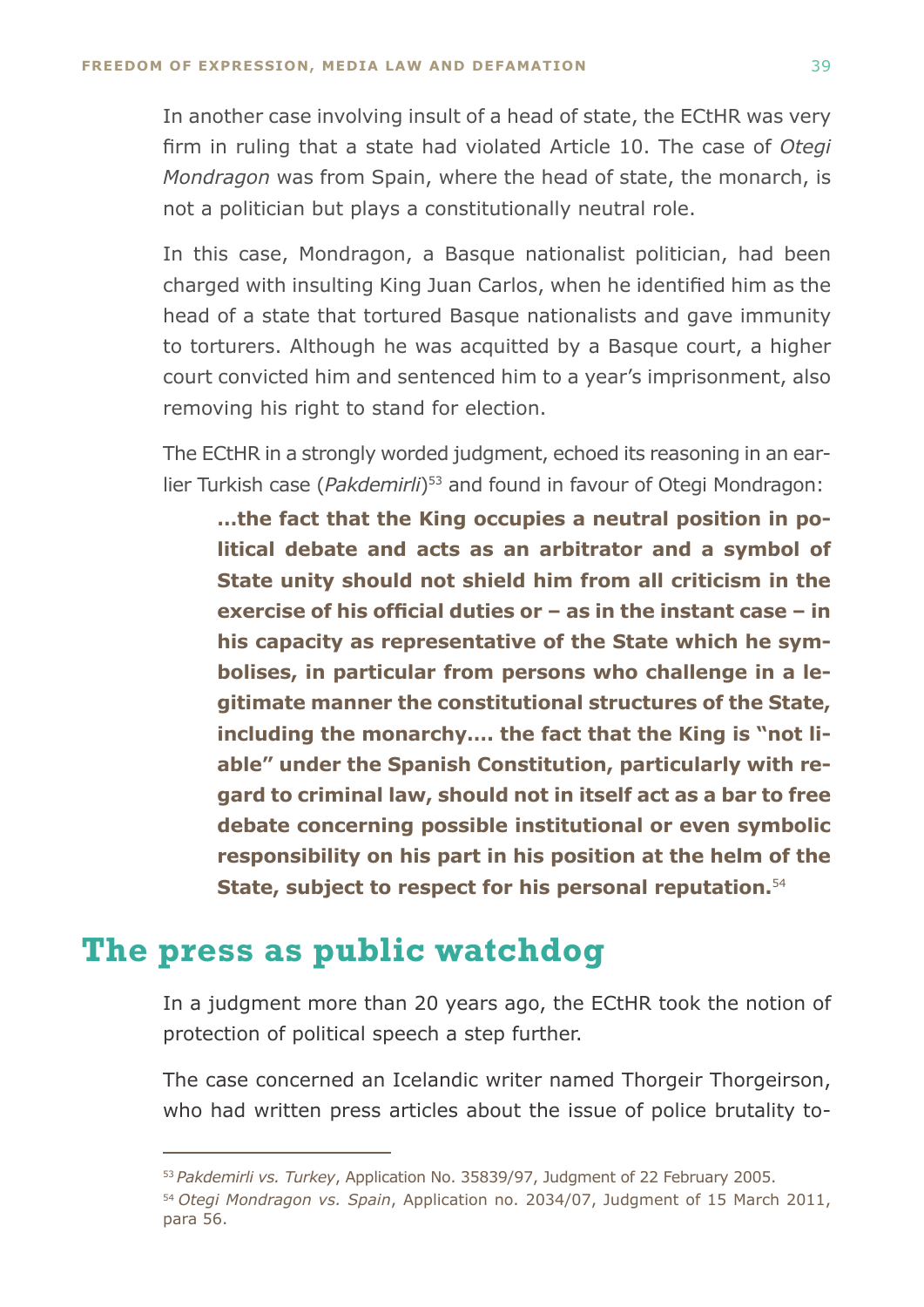wards suspects. He was convicted in the national courts on charges of defaming members of the Reykjavik police force. When the case came to the European Court, the Icelandic government's lawyers argued, among other things, that this case was distinct from earlier ECtHR cases (such as *Lingens*), because it did not entail *political* speech, which the Court had found to be specially protected.

The Court was not persuaded by this argument and used its judgment to develop a new doctrine, which has been referred to in a number of subsequent cases. It talked of the importance of the role of the media as a "public watchdog" on matters of importance – not only politics, but also other matters of public concern, such as those in Thorgeirson's articles:

**Whilst the press must not overstep the bounds set, inter alia, for "the protection of the reputation of ... others", it is nevertheless incumbent on it to impart information and ideas on matters of public interest. Not only does it have the task of imparting such information and ideas: the public also has a right to receive them. Were it otherwise, the press would be unable to play its vital role of "public watchdog"….**<sup>55</sup>

In another case, almost contemporary with *Thorgeirson*, the Court was required to pronounce on a case involving a press exposé of alleged cruelty in Norwegian seal hunting. The report, in the newspaper *Bladet Tromso*, relied heavily on a leaked and unpublished official report, written by journalist Odd Lindberg. The paper and its editor were sued for defamation by members of the crew of a sealing vessel whose practices were described in the Lindberg report. The Court concluded in a very similar tone to its *Thorgeirson* judgment:

**Having regard to the various factors limiting the likely harm to the individual seal hunter's reputation and to the situation as it presented itself to Bladet Tromso at the relevant time, the Court considers that the paper could reasonably rely on the official Lindberg report, without being required to carry out its own research into the ac-**

<sup>55</sup>*Thorgeirson vs. Iceland*, para 63.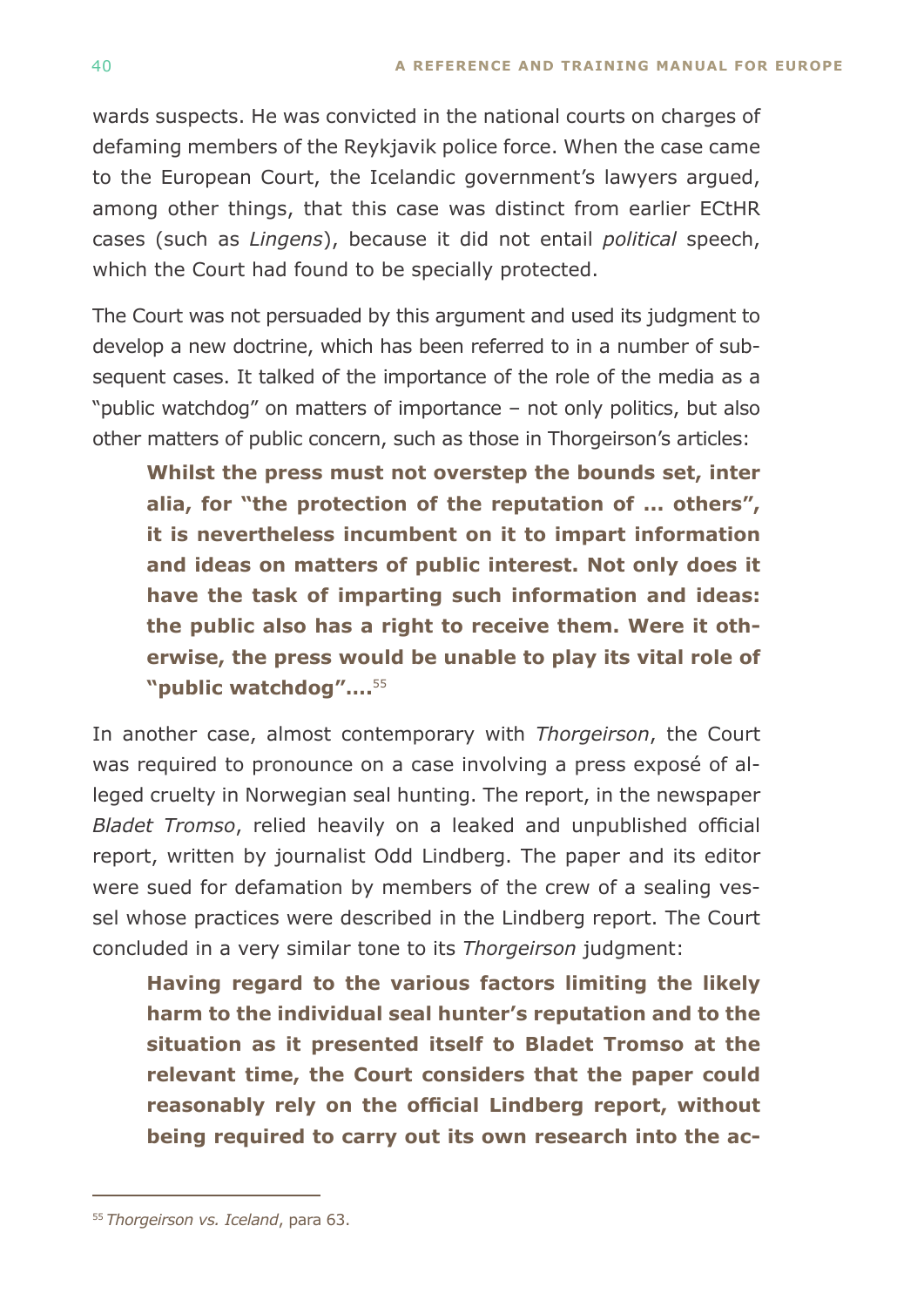#### **curacy of the facts reported. It sees no reason to doubt that the newspaper acted in good faith in this respect.**<sup>56</sup>

On the publication of allegations regarded as damaging the reputation of some crew members, the Court's reasoning hinged (as usual in these cases) on whether the limitations on freedom of expression resulting from the defamation cases were "necessary in a democratic society." In doing so, it took into account the immense public interest involved in the case – albeit not necessarily sympathetic to the editorial line taken by the *Bladet Tromso*:

**[T]he Court must take account of the overall background against which the statements in question were made. Thus, the contents of the impugned articles cannot be looked at in isolation of the controversy that seal hunting represented at the time in Norway and in Tromsø, the centre of the trade in Norway. It should further be recalled that Article 10 is applicable not only to information or ideas that are favourably received or regarded as inoffensive or as a matter of indifference, but also to those that offend, shock or disturb the State or any sector of the population**…**.**<sup>57</sup>

**[I]t appears that the thrust of the impugned articles was not primarily to accuse certain individuals of committing offences against the seal hunting regulations or of cruelty to animals…. The impugned articles were part of an ongoing debate of evident concern to the local, national and international public, in which the views of a wide selection of interested actors were reported.**<sup>58</sup>

**On the facts of the present case, the Court cannot find that the crew members' undoubted interest in protecting their reputation was sufficient to outweigh the vital public interest in ensuring an informed public debate over a matter of local and national as well as international interest.**<sup>59</sup>

<sup>56</sup>*Bladet Tromso and Stensaas vs. Norway*, Application no. 21980/93, Judgment of 20 May 1999.

<sup>57</sup> Ibid, para 62

<sup>58</sup> Ibid, para 63

<sup>59</sup> Ibid, para 73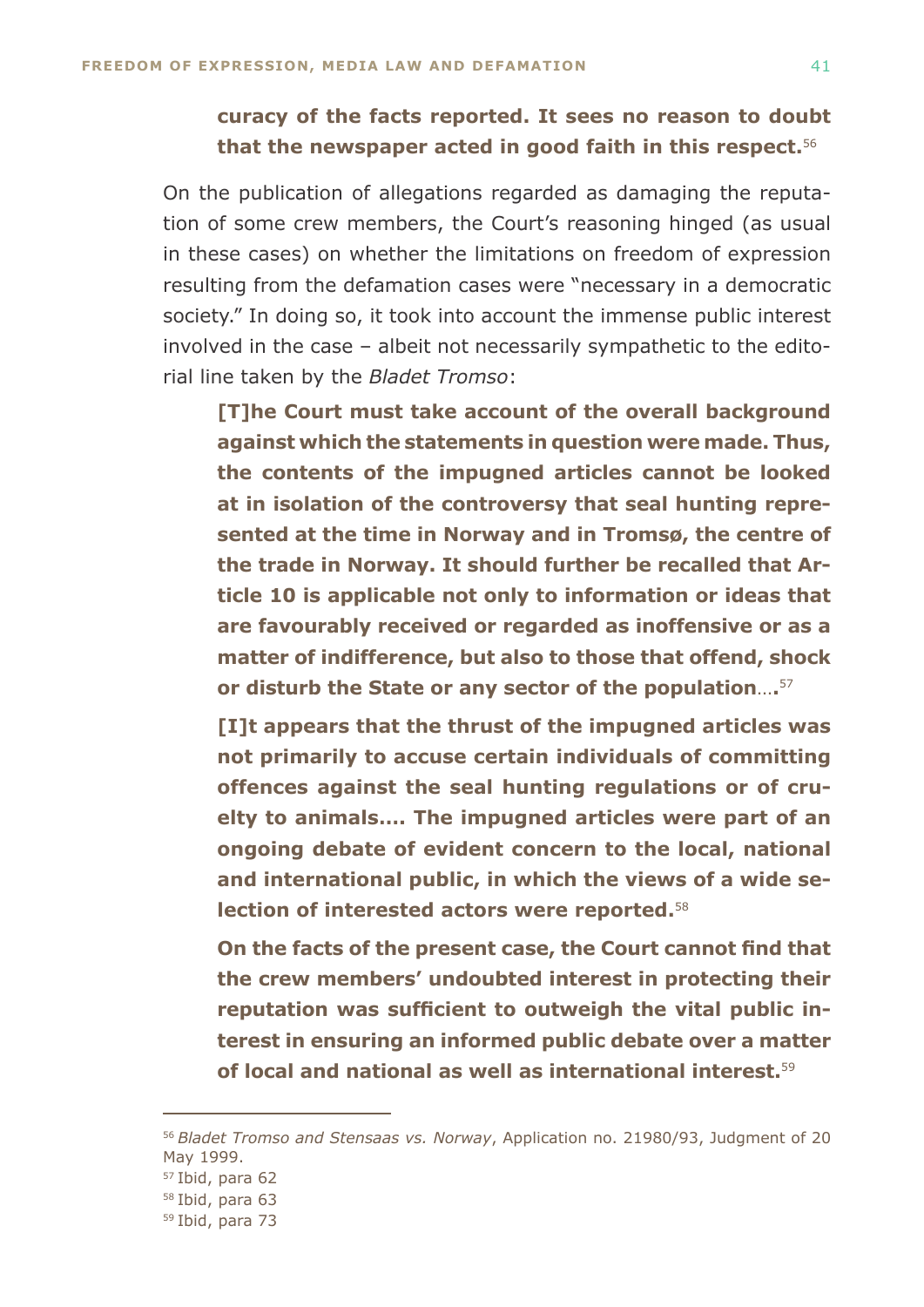<span id="page-40-0"></span>One of the particular points of interest of this particular case, however, is that a minority of the Court's bench strongly disagreed with the decision. The dissenting judgment concluded that the judgment sent a bad message to the European media, encouraging them to disregard basic ethical principles of the profession.

### Point for discussion

What is the public interest? How does it differ from what interests the public? How would you construct a "public interest" argument in defence of a story on, for example, scandals in the private life of a politician?

# **Religious defamation**

Many European states have laws prohibiting defamation of religions, while in the common law there exists the crime of blasphemous libel.

Because of the doctrine of the "margin of appreciation," the ECtHR has been very reluctant to find against states in matters of blasphemy and defamation of religions. Because this falls within the area of "public morals," the Court often declines to interfere in decisions made at the national level:

**The absence of a uniform European conception of the requirements of the protection of the rights of others in relation to attacks on their religious convictions broadens the Contracting States' margin of appreciation when regulating freedom of expression in relation to matters liable to offend intimate personal convictions within the sphere of morals or religion**…**.**<sup>60</sup>

The European Court of Human Rights applies a doctrine of the "margin of appreciation." This refers to the flexibility available to states in applying the European Convention on Human Rights. The margin in cases involving political speech, for example, will be very small because this is regarded as being a common value of great importance. The margin will be considerably greater for cases involving "public morals" because this is an area of greater cultural difference between European countries.

<sup>60</sup>*Giniewski vs. France*, Application no. 64016/00, Judgment of 31 January 2006, para 44.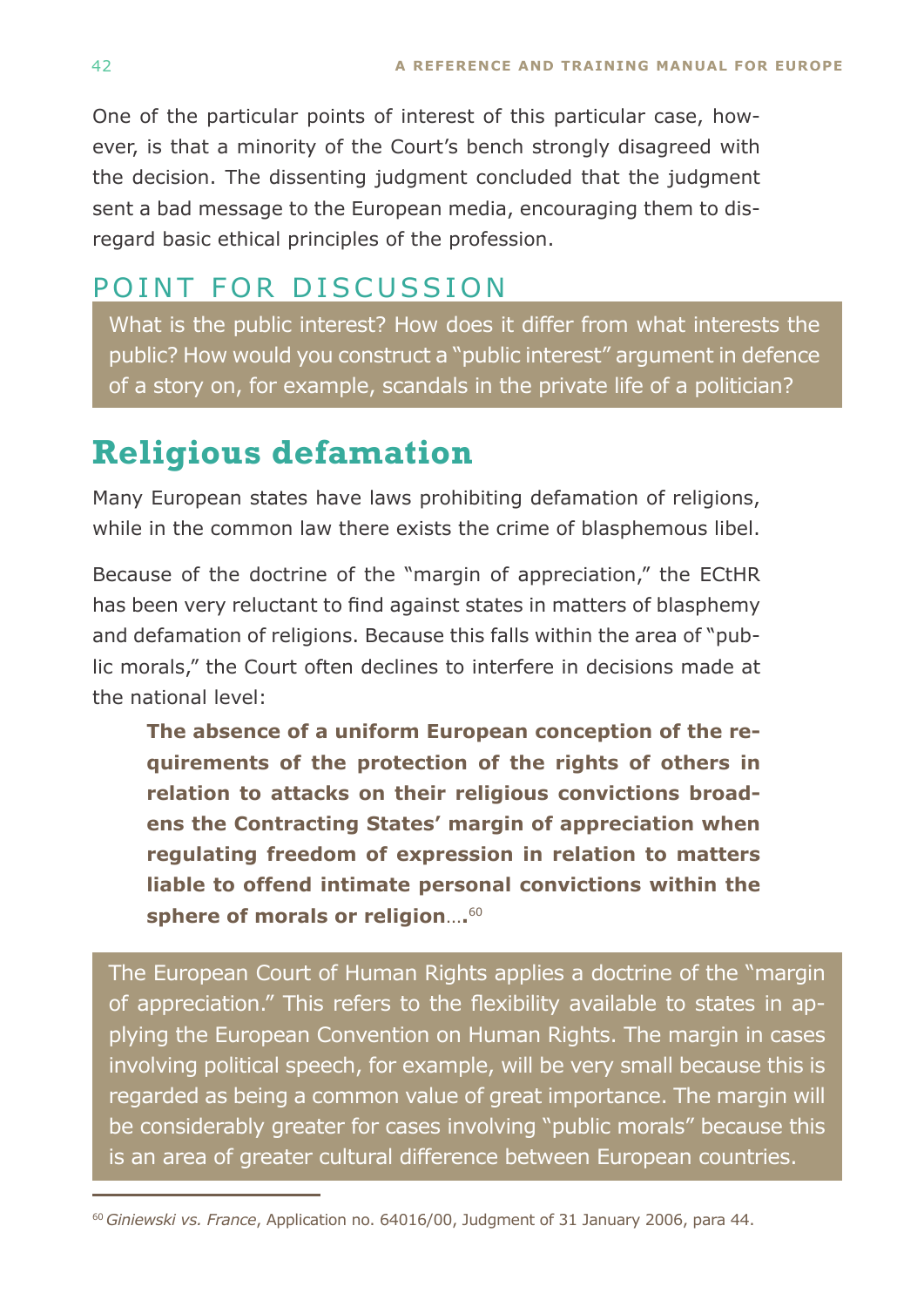In recent cases, however, the Court has been reluctant to find that religions have been defamed. In a French case, in which a writer published an article critically examining Roman Catholic doctrine and linking it to anti-semitism and the Holocaust, the Court found that a verdict of defaming religion was a violation of Article 10. While it invoked the margin of appreciation doctrine, the Court still underlined the importance of a liberal application of Article 10 on matters of general public concern (of which the Holocaust is undoubtedly one):

**By considering the detrimental effects of a particular doctrine, the article in question contributed to a discussion of the various possible reasons behind the extermination of the Jews in Europe, a question of indisputable public interest in a democratic society. In such matters, restrictions on freedom of expression are to be strictly construed. Although the issue raised in the present case concerns a doctrine upheld by the Catholic Church, and hence a religious matter, an analysis of the article in question shows that it does not contain attacks on religious beliefs as such, but a view which the applicant wishes to express as a journalist and historian. In that connection, the Court considers it essential in a democratic society that a debate on the causes of acts of particular gravity amounting to crimes against humanity should be able to take place freely**…**.**<sup>61</sup>

In a case from Slovakia, a writer published an article criticizing the head of the Roman Catholic church for calling for the banning of a film poster and later the film itself, on moral grounds. He was convicted of the offence of "defamation of nation, race and belief," on the basis that criticizing the head of the church was tantamount to defaming the religion itself. The ECtHR rejected this reasoning and found a violation of Article 10:

**The applicant's strongly worded pejorative opinion related exclusively to the person of a high representative of the Catholic Church in Slovakia. Contrary to the domestic** 

 $61$  Ibid., para 51.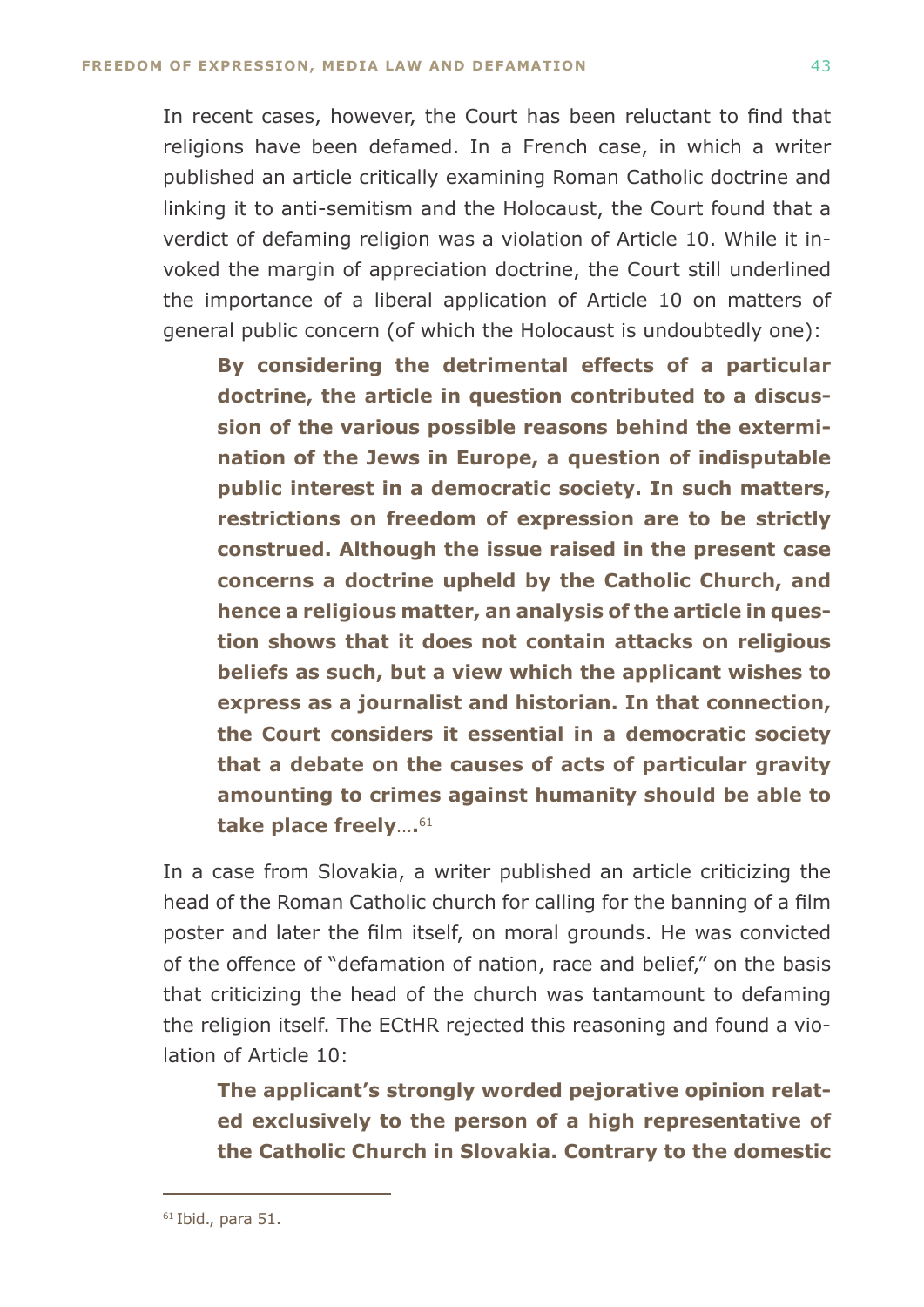**courts' findings, the Court is not persuaded that by his statements the applicant discredited and disparaged a sector of the population on account of their Catholic faith.**

**[…] The fact that some members of the Catholic Church could have been offended by the applicant's criticism of the Archbishop and by his statement that he did not understand why decent Catholics did not leave that Church since it was headed by Archbishop J. Sokol cannot affect the position. The Court accepts the applicant's argument that the article neither unduly interfered with the right of believers to express and exercise their religion, nor did it denigrate the content of their religious faith**…**.**<sup>62</sup>

These recent cases contrast with the earlier decisions of the ECtHR. In one Austrian case, the Court declined to find that the seizure of a film deemed to offend Roman Catholics was a violation of Article 10. In exercising the right to freedom of expression, people had an

**obligation to avoid as far as possible expressions that are gratuitously offensive to others and thus an infringement of their rights and which do not contribute to any form of public debate capable of furthering progress in human affairs. This being so, as a matter of principle it may be considered necessary in certain democratic societies to sanction or even prevent improper attacks on objects of religious veneration, provided always that any "formality", "conditions", "restriction"; or "penalty" imposed be proportionate to the legitimate aim pursued.**<sup>63</sup>

The Court reached a similar conclusion in a British case involving a short film with erotic content that was banned on the grounds that it would be quilty of the criminal offence of blasphemous libel.<sup>64</sup>

<sup>62</sup>*Klein vs. Slovakia*, Application no. 72208/01, Judgment of 31 October 2006, paras 51-52. 63 *Otto-Preminger-Institut vs. Austria*, Application No. 13470/87, Judgment of 20 September 1994, para 49.

<sup>64</sup>*Wingrove vs. United Kingdom*, Application No. 17419/90, Judgment of 25 November 1996.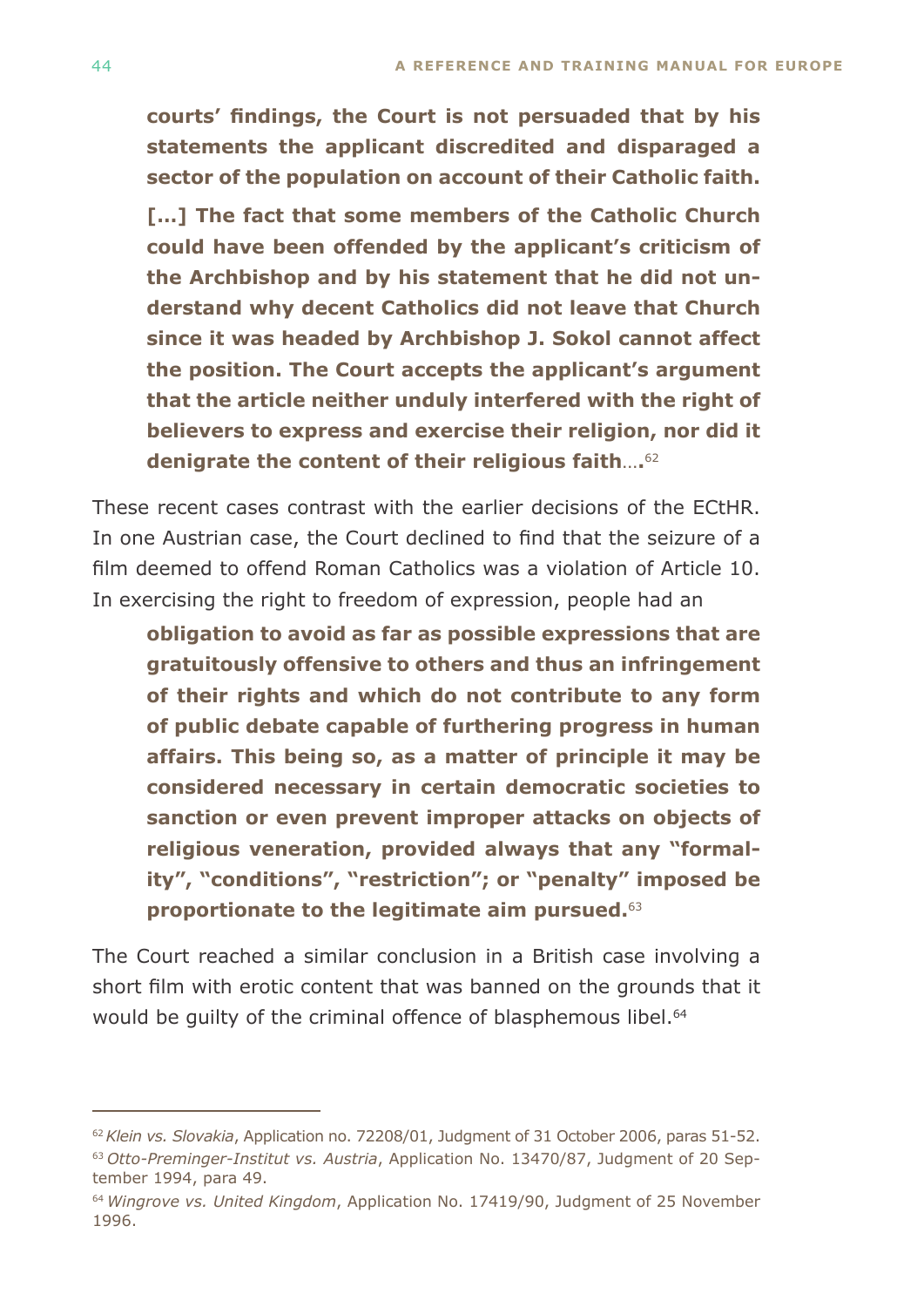# <span id="page-43-0"></span>**4.TYPES OF DEFAMATORY MATERIAL**

# **Opinions v facts**

We discussed how a defence of truth should be absolute in defamation cases. That is to say: if I write that the Minister embezzled his expenses, then I cannot have defamed him if this can be shown to be true.

But what if my allegedly defamatory statement was not a fact that could be proved or disproved, but an opinion? What if I called the Minister "a sad prick"?

The ensuing case is clearly not going to revolve around proving whether or not the plaintiff is "a sad prick." He will claim that I have been gratuitously insulting. Should the case ever reach the European Court of Human Rights, it is most likely that it is my freedom of expression that will be upheld, not his right to reputation. (The Court will probably conclude that, as a politician, he should be prepared to tolerate such insults. And if, as in the Sarkozy case, it was a phrase that he himself had used, the judges may also, in their measured way, tell the Minister to get a sense of humour.)

The ECtHR has a long established doctrine that distinguishes between facts and value judgments:

**[A] careful distinction needs to be made between facts and value-judgements. The existence of facts can be demonstrated, whereas the truth of value-judgements is not susceptible of proof. ... As regards value judgements this requirement [to prove their truth] is impossible of fulfilment and it infringes freedom of opinion itself**...**.**<sup>65</sup>

This was elaborated further in the *Thorgeirson* case, already mentioned. Thorgeirson, the Icelandic journalist who wrote about police brutality, had not himself documented such instances, but commented on other accounts of police violence. Even though some of the evidence

<sup>65</sup>*Lingens vs. Austria*, para 46.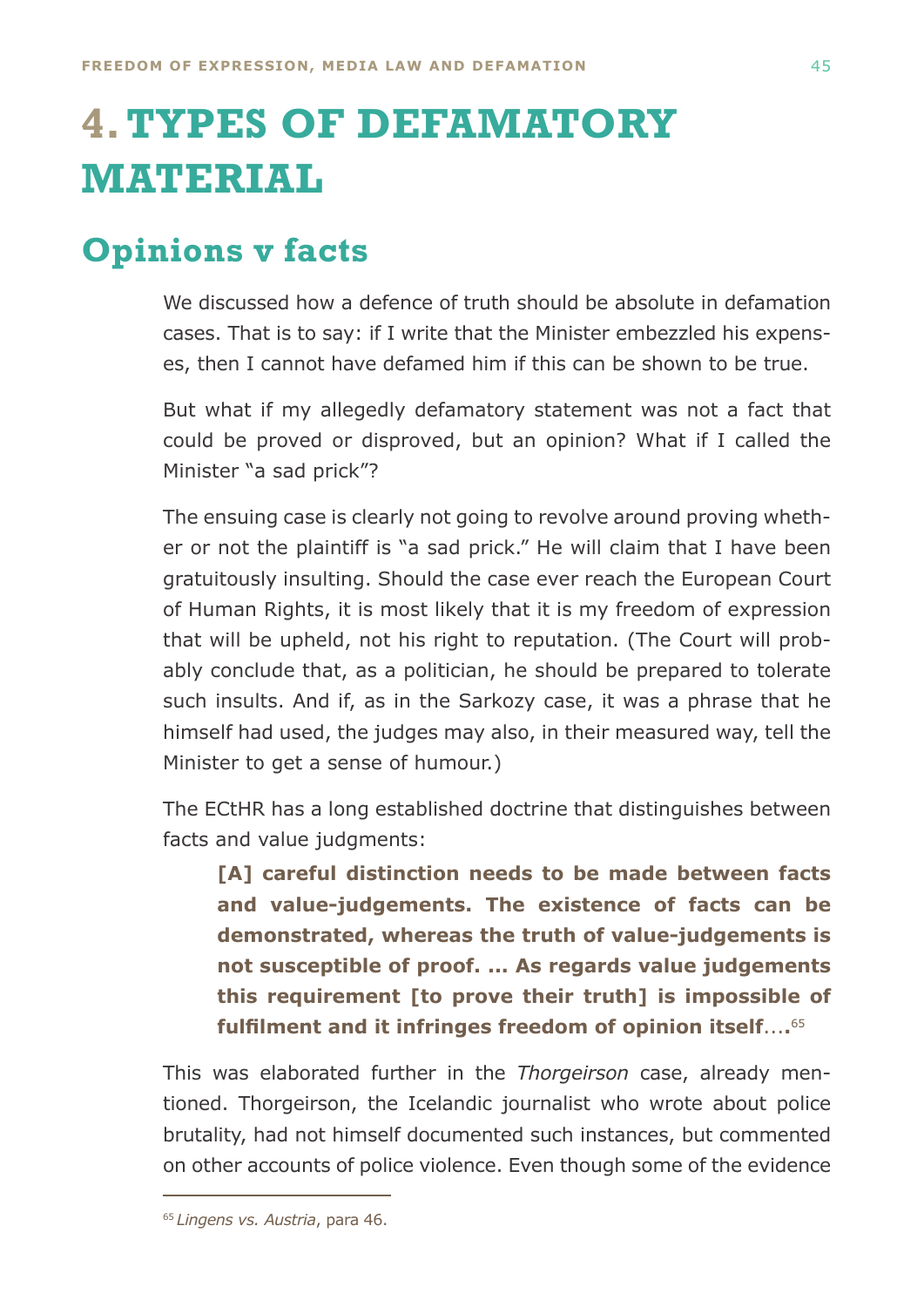<span id="page-44-0"></span>on which Thorgeirson had based his argument proved to be incorrect, some of it was true. The fact that this was also a matter of considerable public concern meant that the burden of establishing a connection between his value judgment and the underlying facts was light.

So, if I called the Minister "corrupt," would that be defamatory? One avenue open to me is obviously to prove that this is factually true (he fiddled his expenses). But if there are other reports of his embezzlement, I could argue that my opinion that he is corrupt is a value judgment with a factual basis – without myself having to prove its accuracy.

# **Humour**

When Hervé Eon designed his insulting placard, the point of its content was not a gratuitous insult to the French President. It was a repetition of the words that Sarkozy himself had used. Since the public generally recognized the words, their repetition was humorous. President Sarkozy clearly did not get the joke, and nor did the French courts. But the European Court, on this occasion, did.

It is surprising how often public figures seem to lose their sense of humour. An article in an Austrian newspaper mused in satirical manner on the national angst surrounding their national ski champion, Hermann Maier, who had broken his leg in a traffic accident. The sole exception, according to this article, was his friend and rival Stefan Eberharter, whose reaction was: "Great, now I'll win something at last. Hopefully the rotten dog will slip over on his crutches and break his other leg too."66

There followed a series of increasingly incredible developments:

- Alone in the whole of Austria, Eberharter did not realize this was a joke. •
- He went to a lawyer who did not tell to go home and get a life. •
- The lawyer took the case to court, where Eberharter won a defamation action against the newspaper. •
- The Vienna Court of Appeal upheld the conviction. •

<sup>66</sup>*Nikowitz vs. Austria*, Application No. 5266/03, Judgment of 22 February 2007, para 6.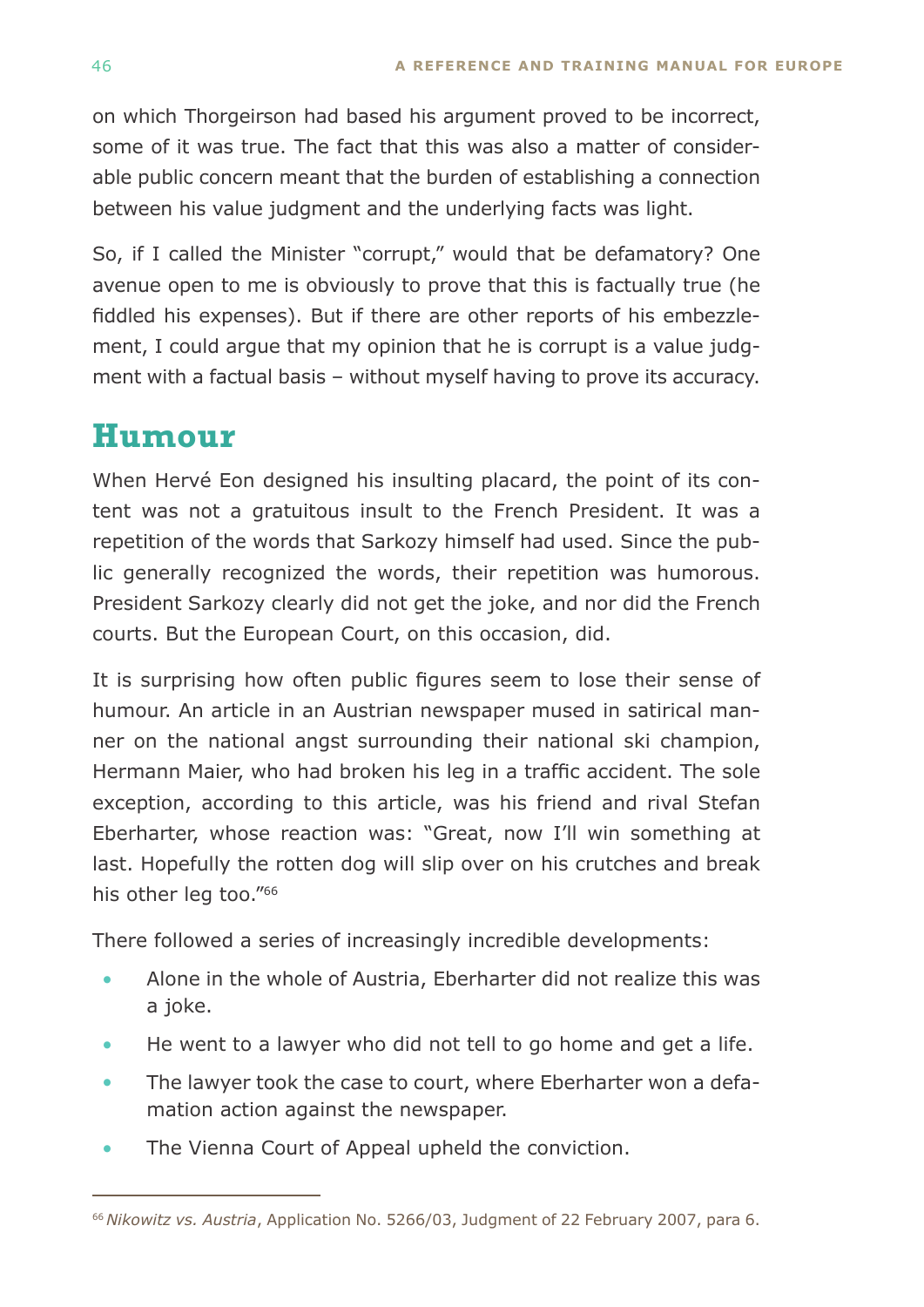The judgment in the ECtHR was one of its shorter ones. Its conclusion can be summarized as "It's a joke!":

**The article, as was already evident from its headings and the caption next to Mr Maier's photograph, was written in an ironic and satirical style and meant as a humorous commentary. Nevertheless, it sought to make a critical contribution to an issue of general interest, namely society's attitude towards a sports star. The Court is not convinced by the reasoning of the domestic courts and the Government that the average reader would be unable to grasp the text's satirical character and, in particular, the humorous element of the impugned passage about what Mr Eberharter could have said but did not actually say.**<sup>67</sup>

The Court awarded all claimed damages and costs.

This was neither the first nor the last time that a plaintiff in a defamation action manages to undermine his own reputation.

The ECtHR has maintained a consistent position of allowing greater latitude for humorous and satirical comment. In the case of *Klein*, discussed earlier in the context of religious defamation, the fact that the article criticizing the Roman Catholic Archbishop was framed as an elaborate intellectual joke counted significantly in the journalist's favour.

However, the mere fact of an alleged defamation being published in a satirical magazine would not be enough to protect it. In a Romanian case, a politician named Petrina applied successfully to the ECtHR, claiming that his Article 8 rights had been violated by the false allegation that he was a former member of the notorious Communist secret police, the *Securitate*. The fact that the publication was in a satirical magazine was irrelevant. The message of the article was "clear and direct, devoid of any ironic or humorous element."68

This general latitude for humour and satire applies to other creative writing. In two Turkish cases, *Karatas* and *Alinak*, the Court found

<sup>67</sup> Ibid, para 25.

<sup>68 &</sup>quot;[C]lair et direct, dépourvu de tout élément ironique ou humoristique." *Petrina vs. Romania*, Application No. 78060/01, Judgment of 14 October 2008, para 44.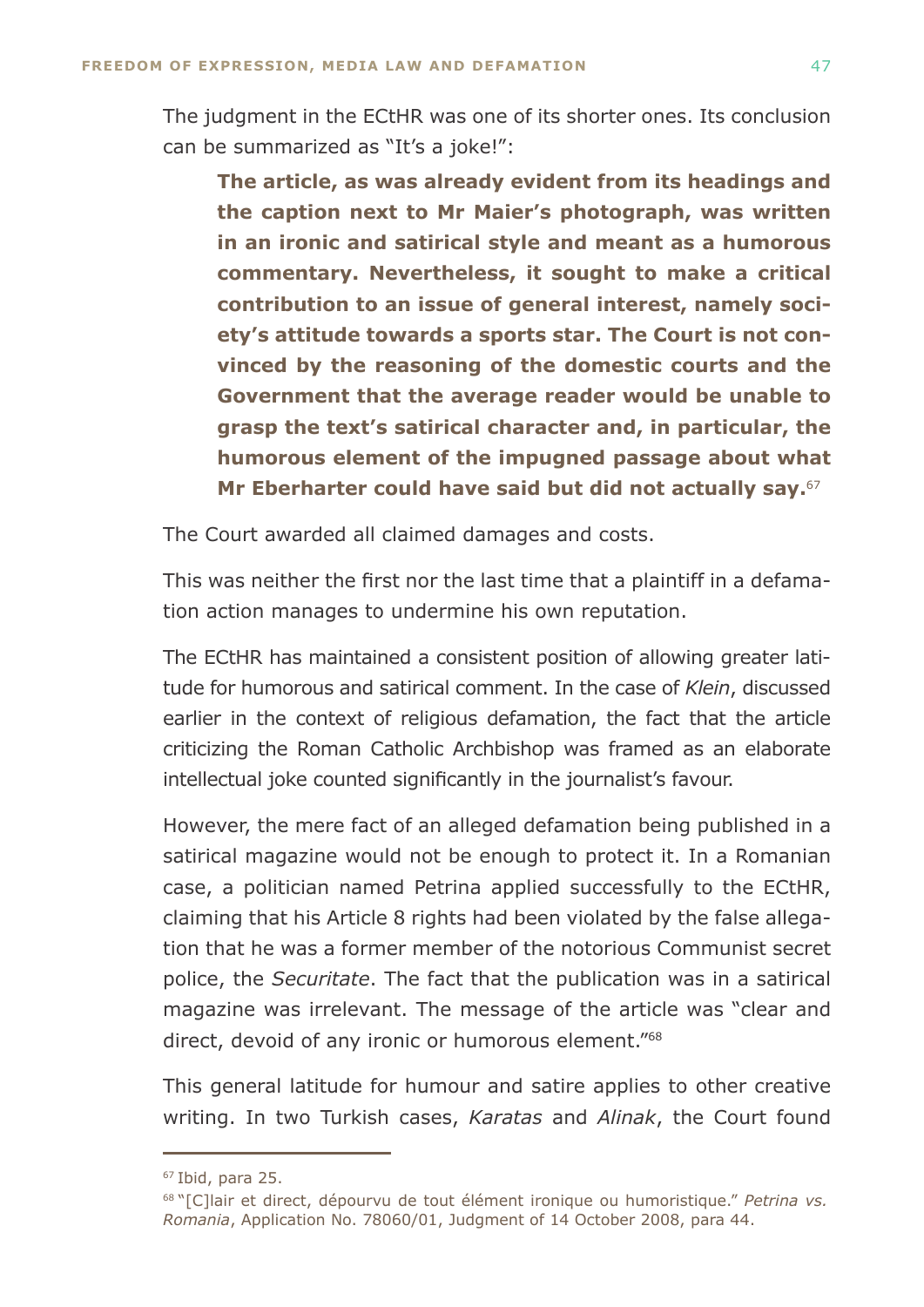<span id="page-46-0"></span>that material that might in other circumstances be seen as a grounds for restricting freedom of expression (in these instances incitement to violence) were to be permitted because of their artistic context. In a case involving an alleged attack on reputation, the Court was prepared to be more tolerant of an artistic creation:

**The Court finds that such portrayal amounted to a caricature of the persons concerned using satirical elements. It notes that satire is a form of artistic expression and social commentary and, by its inherent features of exaggeration and distortion of reality, naturally aims to provoke and agitate. Accordingly, any interference with an artist's right to such expression must be examined with particular care.**<sup>69</sup>

This latitude is not limitless, however. In *Lindon*, *Otchakovsky-Laurens and July*, the court found a novel featuring a fictionalized version of the far-right leader Jean-Marie Le Pen to be defamatory – although this 2007 judgment of the Grand Chamber provoked a fiercely reasoned dissenting judgment accusing the majority of departing from the previous jurisprudence of the Court.<sup>70</sup>

# **Statements of others**

How far is a journalist responsible for the (possibly defamatory) things that someone else says? Most journalists spend a large part of their time reporting the words of others or, in the case of broadcasting, giving others a platform to speak through interviews and discussions.

The European Court of Human Rights has considered several cases in which national courts have held journalists liable for statements made by others. This is evidence that many national jurisdictions still tend to regard journalists as responsible for reporting the words of others. The ECtHR's reasoning, however, gives greater cause for hope.

The most celebrated case of this type did not involve defamation. *Jersild* was a Danish journalist who made a television documentary

<sup>69</sup>*Vereinigung Bildender Künstler vs. Austria*, Application No. 68354/01, Judgment of 25 January 2007, para 33.

<sup>70</sup>*Lindon*, *Otchakovsky-Laurens and July vs. France*, Applications Nos. 21279/02 and 36448/02, Judgment of 22 October 2007.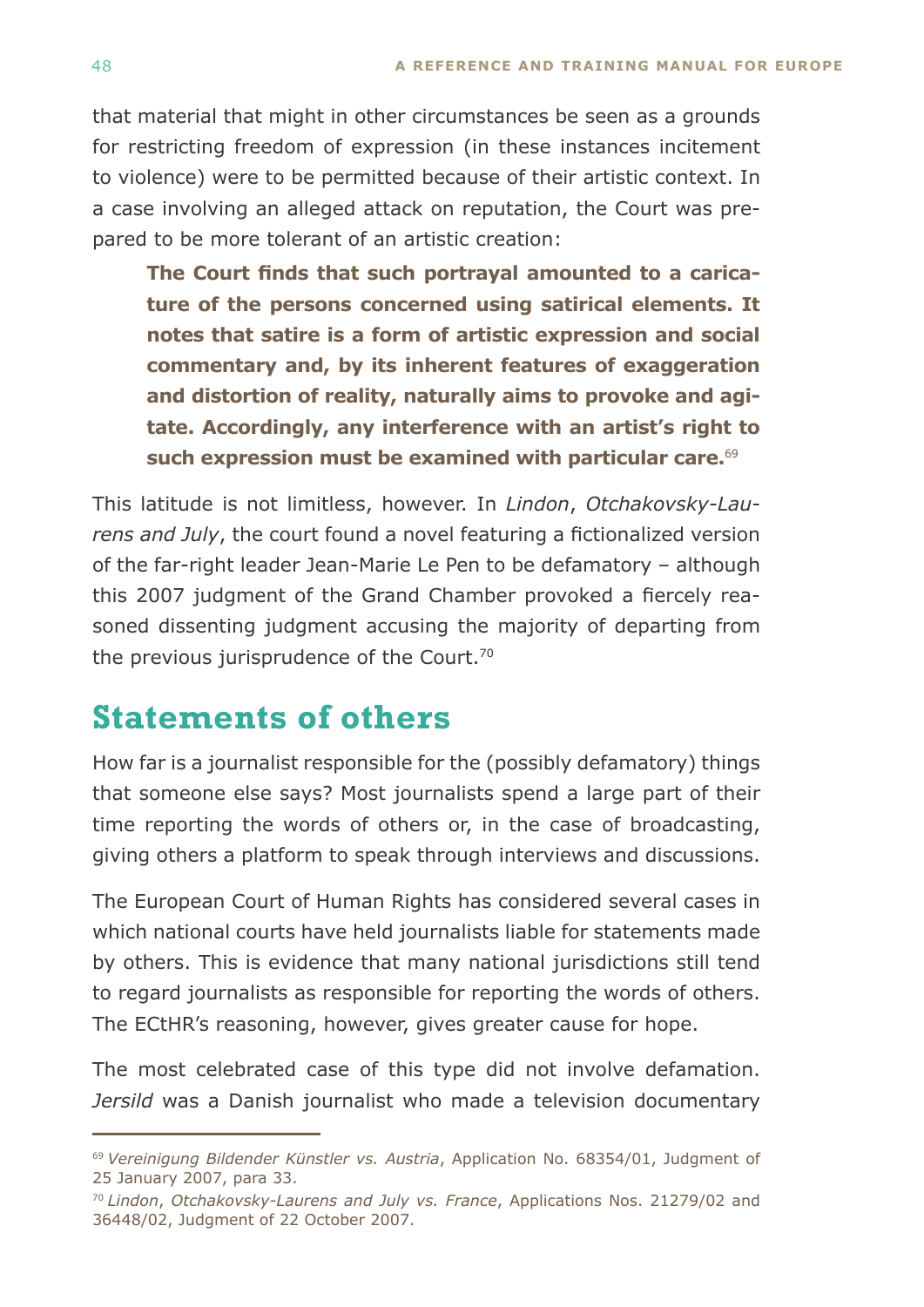featuring a group of neo-Nazi youths. In the course of the film, the subjects made a series of extreme and grossly offensive racist statements. After public complaints, both Jersild and the subjects of his documentary were prosecuted and convicted under racial hatred laws. In its consideration of the case, the ECtHR made an observation, often repeated subsequently, about the courts having no role in determining how journalists go about their work:

**the methods of objective and balanced reporting may vary considerably, depending among other things on the media in question. It is not for this Court, nor for the national courts for that matter, to substitute their own views for those of the press as to what technique of reporting should be adopted by journalists.**<sup>71</sup>

The views broadcast were not only not those of Jersild himself, but were clearly presented as part of a serious public discussion on the problem of racism:

**Taken as a whole, the feature could not objectively have appeared to have as its purpose the propagation of racist views and ideas. On the contrary, it clearly sought - by means of an interview - to expose, analyse and explain this particular group of youths, limited and frustrated by their social situation, with criminal records and violent attitudes, thus dealing with specific aspects of a matter that already then was of great public concern.**<sup>72</sup>

Hence:

**The punishment of a journalist for assisting in the dissemination of statements made by another person in an interview would seriously hamper the contribution of the press to discussion of matters of public interest and should not be envisaged unless there are particularly strong reasons for doing so.**<sup>73</sup>

<sup>71</sup>*Jersild vs. Denmark*, Application No. 15890/89, Judgment of 23 September 1994, para 31.

<sup>72</sup> Ibid, para 33.

<sup>73</sup> Ibid, para 35.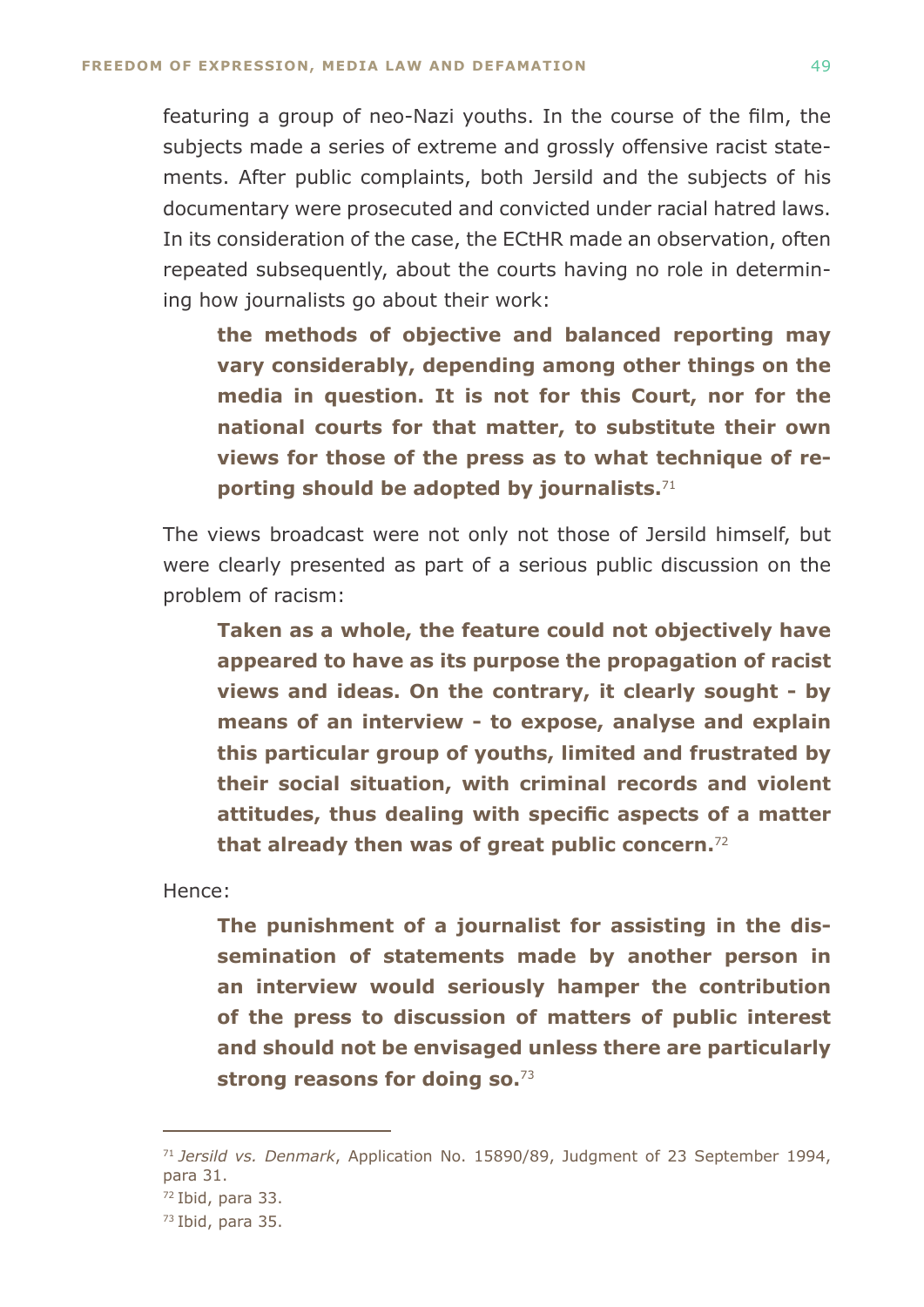In a more recent case, Greek broadcaster Nikitas Lionorakis was found liable for defamation and ordered to pay damages to an individual who was insulted by a studio guest interviewed in a live radio broadcast. The European Court found several grounds for determining that Lionarikis's Article 10 rights had been violated, giving particular emphasis to the interviewer's lack of liability for the live remarks of an interviewee. It also reiterated a point to be found in a number of its judgments on media cases:

**requiring that journalists distance themselves systematically and formally from the content of a statement that might defame or harm a third party is not reconcilable with the press's role of providing information on current events, opinions and ideas.**<sup>74</sup>

In other words, it should be taken as given that a journalist is not automatically associated with the opinions stated by others and it is unnecessary for this to be repeated in relation to each reported opinion or fact.75

<sup>74</sup>*Lionarakis vs. Greece*, Application No. 1131/05, Judgment of 5 July 2007.

<sup>75</sup> See also *Filatenko vs. Russia*, Application No. 73219/01, Judgment of 6 December 2007.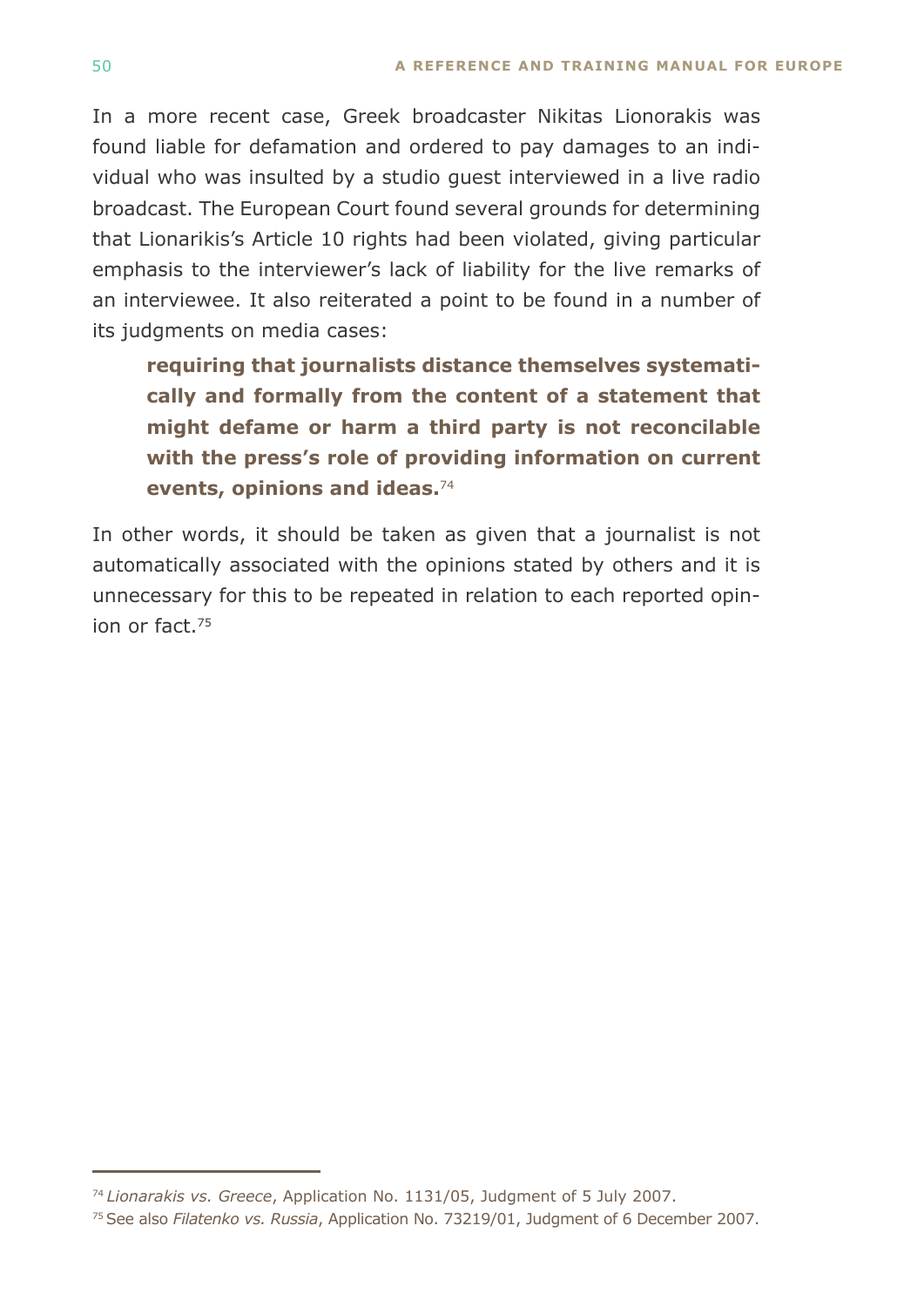# <span id="page-49-0"></span>**5. DEFAMATION CASES IN COURT**

# **Defences to defamation suits**

From what has already been said, it is clear that there are a number of possible defences to a suit of defamation:

*Truth:* The ECtHR has held that truth is an absolute defence to a suit of defamation. That is, if something is true it cannot be defamatory.

*Reasonable publication:* The European Court jurisprudence has developed the idea that if a publication is reasonable then it may be justified even if it is not wholly true. These are some of the elements that might go to define "reasonableness":

- The journalist made good faith efforts to prove the truth of the statement and believed it to be true. •
- The defamatory statements were contained in an official report – with the journalist not being required to verify the accuracy of all statements in the report. •
- The topic was a matter of public concern and interest. •

*Opinion:* The statement complained of was not a statement of fact but an expression of opinion. There may be some expectation that it has a reasonable factual basis, but it is not a requirement to prove this.

*Satire:* The statement was not intended seriously and no reasonable person would understand it thus.

*Absolute privilege:* If the defamatory statement was reported from parliament or judicial proceedings, it would normally be absolutely privileged. That is, neither the original author of the statement nor the media reporting it could be found to have defamed. This rule may also apply to other legislative bodies and other quasi-judicial institutions (such as human rights investigations).

*Qualified privilege:* The ECtHR has also found that there is a degree of protection for media reporting other types of statement, even if they do not enjoy the privilege accorded to parliament or the courts. This might apply to, for example, public meetings, documents and other material in the public domain.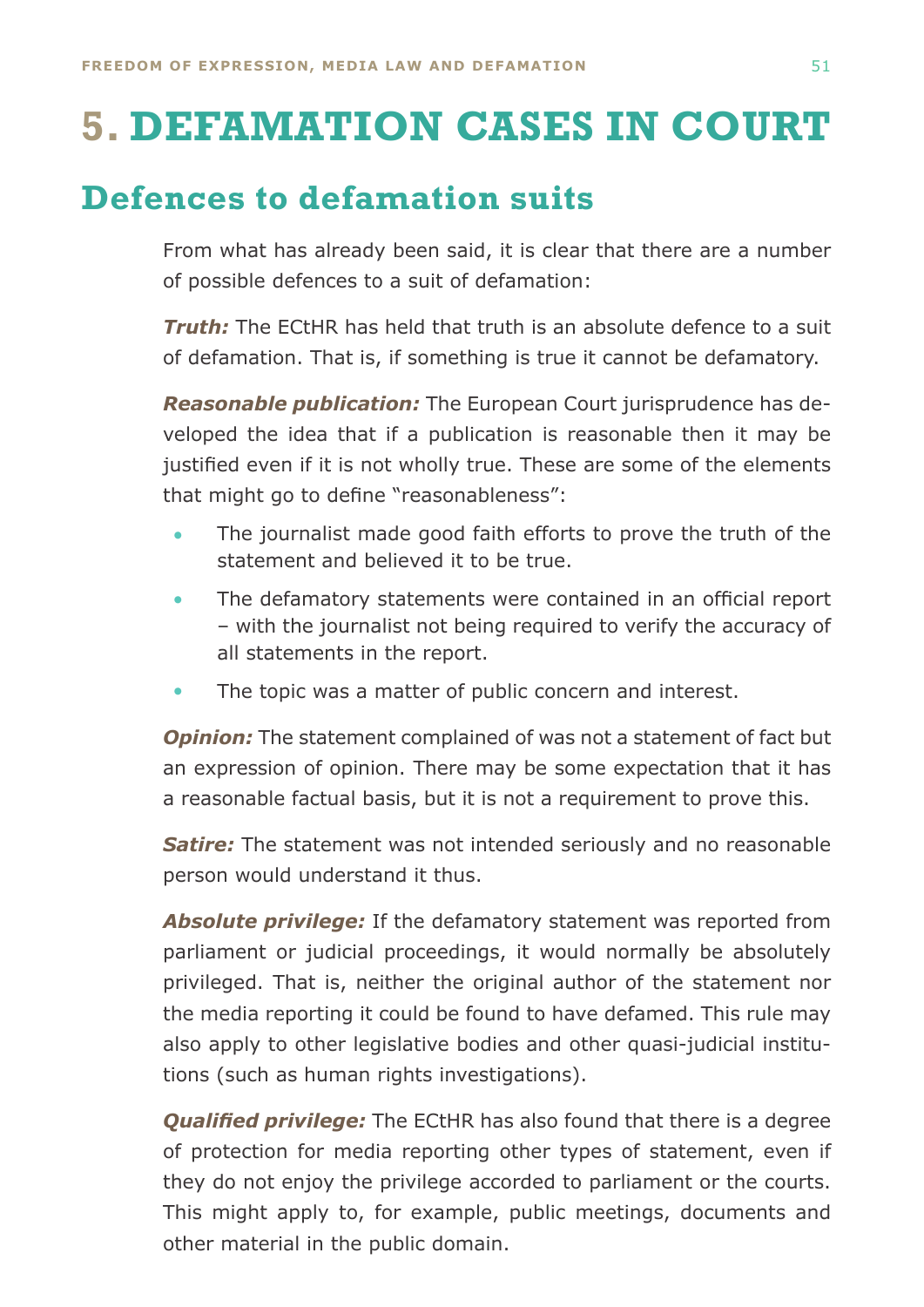<span id="page-50-0"></span>*Statements of others:* Journalists cannot be responsible for the statements of others, provided that they have not themselves endorsed them. This would apply, for example, in the case of a live interview broadcast.

# **Whose burden of proof?**

If I sue you, then I will have to prove my case against you if I want to win. Right?

Well, no. In the case of defamation this general principle is usually wrong. In many (but not all) legal systems, the burden of proof lies not with the claimant – the person who says that they were defamed – but with the defendant. In any other civil action seeking redress for an alleged tort, it would automatically be the responsibility of the person who had been wronged to prove that:

- The defendant had carried out the action (made the defamatory statement in this case). •
- That the action was a wrong against the claimant (that it damaged his/her reputation). •

But in defamation cases, this burden is reversed on the second point. If the claimant can demonstrate that the defendant made the statement – usually fairly straightforward – it then becomes a matter for the *defendant* to show that the statement was true, and therefore not defamatory.

The striking exception to this rule is the United States. In the celebrated case of *New York Times v Sullivan*, already discussed here, the US Supreme Court corrected the anomaly of the burden of proof in libel cases brought by public officials. In a later case this new rule was extended to all public figures.

Of course, this new rule does not absolve journalists of the responsibility of reporting accurately – these matters may still be debated in court, after all – but it does allow them to be bolder in pursuing matters of public interest.

On this point, the difference between US and European defamation law is striking. While the European common law jurisdictions (UK, Ireland, Malta and Cyprus) follow the anomalous tradition of English law, the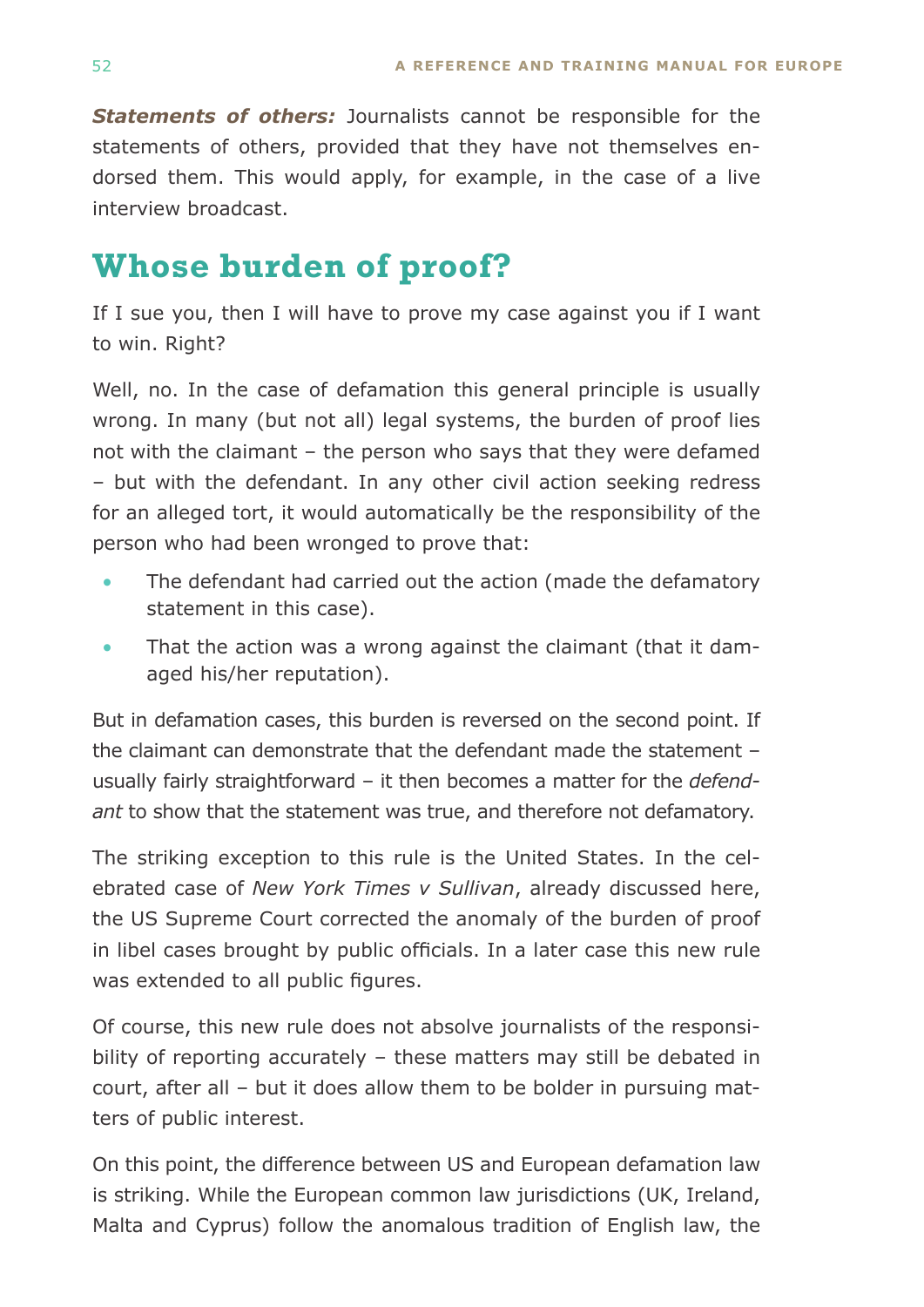<span id="page-51-0"></span>civil law jurisdictions derive their approach from Roman law, which has a slightly different approach, although with similar effect. The Roman law principle is that the burden should lie on the party that can prove the affirmative. This derives from the supposed difficulty of proving a negative. In the case of defamation proceedings, this will mean, of course, that the onus of proving that a statement is true will lie with the defendant.

### Discussion

What do you think? Should the burden of proof in defamation cases be reversed?

The European Court of Human Rights has been completely unpersuaded by arguments to shift the burden of proof. While it has been influenced by other aspects of the evolving US jurisprudence on defamation – as discussed above – it has explicitly set its face against the new rule from *New York Times v Sullivan* and subsequent American cases.

In *McVicar*, the Court was asked to adjudicate on the Sullivan rule, as part of the claim by a British journalist that he should not have been required to prove the truth of allegations about drug use by a wellknown athlete. It concluded:

**the Court considers that the requirement that the applicant prove that the allegations made in the article were substantially true on the balance of probabilities constituted a justified restriction on his freedom of expression under Article 10 § 2 of the Convention…**<sup>76</sup>

### **Protection of anonymous sources**

Interestingly, this raises another issue on which the case law of the ECtHR has been much more progressive. One of the problems that McVicar had in proving the truth of his allegations was the reluctance of informants to testify on his behalf. In many instances, of course, media allegations of wrongdoing will rest upon sources whose anonymity has been guaranteed. The protection of anonymous sources is seen as a principle of journalistic ethics.

<sup>76</sup>*McVicar vs. United Kingdom*, Application No. 46311/99, Judgment of 7 May 2002, para 87.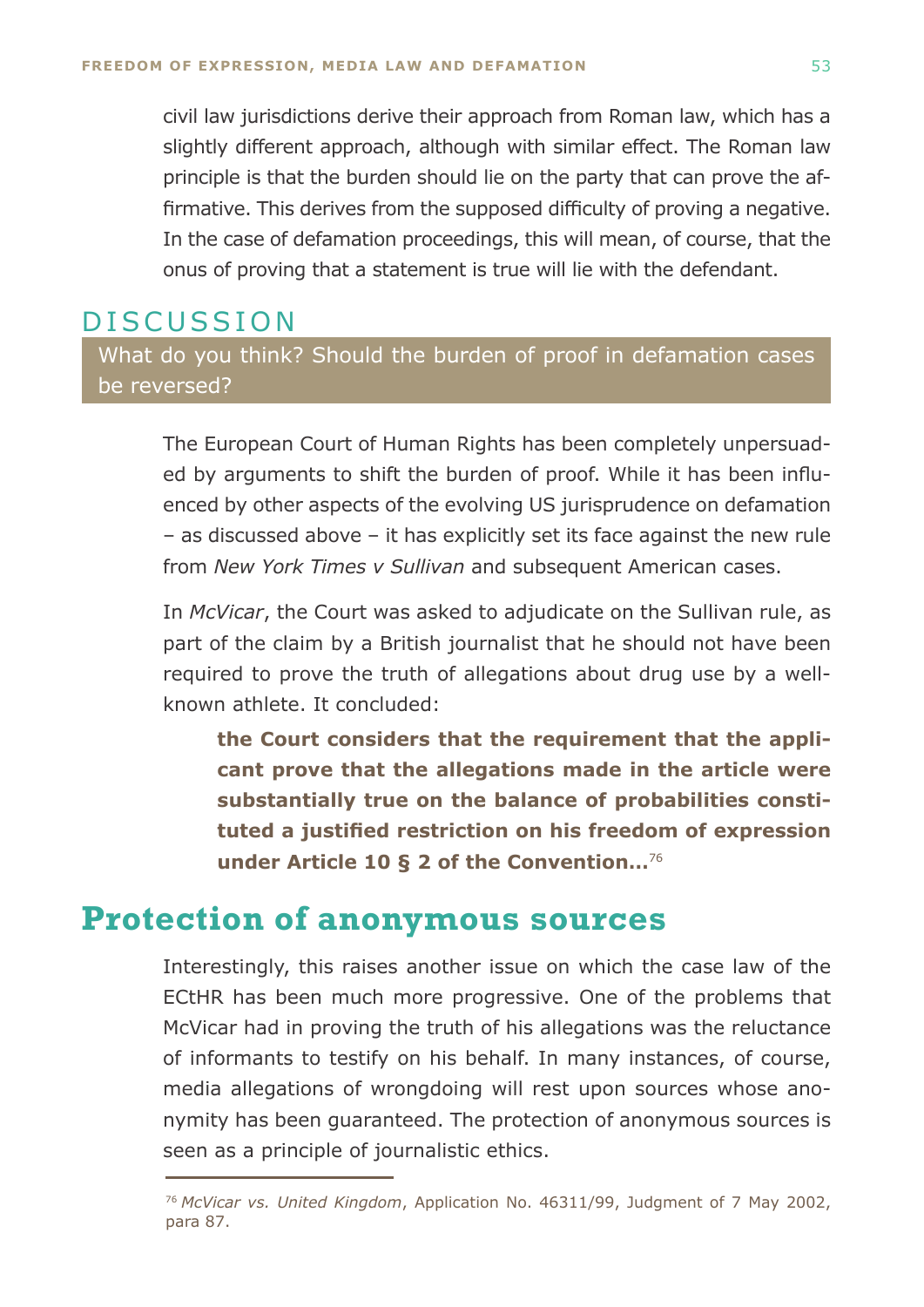In the landmark case of *Goodwin*, a British journalist who refused a court order to reveal his sources, the European Court observed:

**Protection of journalistic sources is one of the basic conditions for press freedom, as is reflected in the laws and the professional codes of conduct in a number of Contracting States and is affirmed in several international instruments on journalistic freedoms… Without such protection, sources may be deterred from assisting the press in informing the public on matters of public interest. As a result the vital public-watchdog role of the press may be undermined and the ability of the press to provide accurate and reliable information may be adversely affected. Having regard to the importance of the protection of journalistic sources for press freedom in a democratic society and the potentially chilling effect an order of source disclosure has on the exercise of that freedom, such a measure cannot be compatible with Article 10 (art. 10) of the Convention unless it is justified by an overriding requirement in the public interest.**

It found in Goodwin's favour, as it has in a number of subsequent similar cases.

Yet, the requirement that a journalist prove the truth of defamatory statements may well impose an ethical dilemma that the journalist can only resolve by failing to offer such proof. Of course, the journalist would not be *compelled* to reveal the source – but the penalty for not doing so could be the loss of a defamation suit.

The Special Rapporteur on Freedom of the Media for the Organization for Security and Cooperation in Europe (OSCE) has specifically recommended how courts should address situations where journalists may testify in court proceedings:

**Journalists should not be required to testify in criminal or civil trials or provide information as a witness unless the need is absolutely essential, the information is not available from any other means and there is no likelihood that doing so would endanger future health or well being of**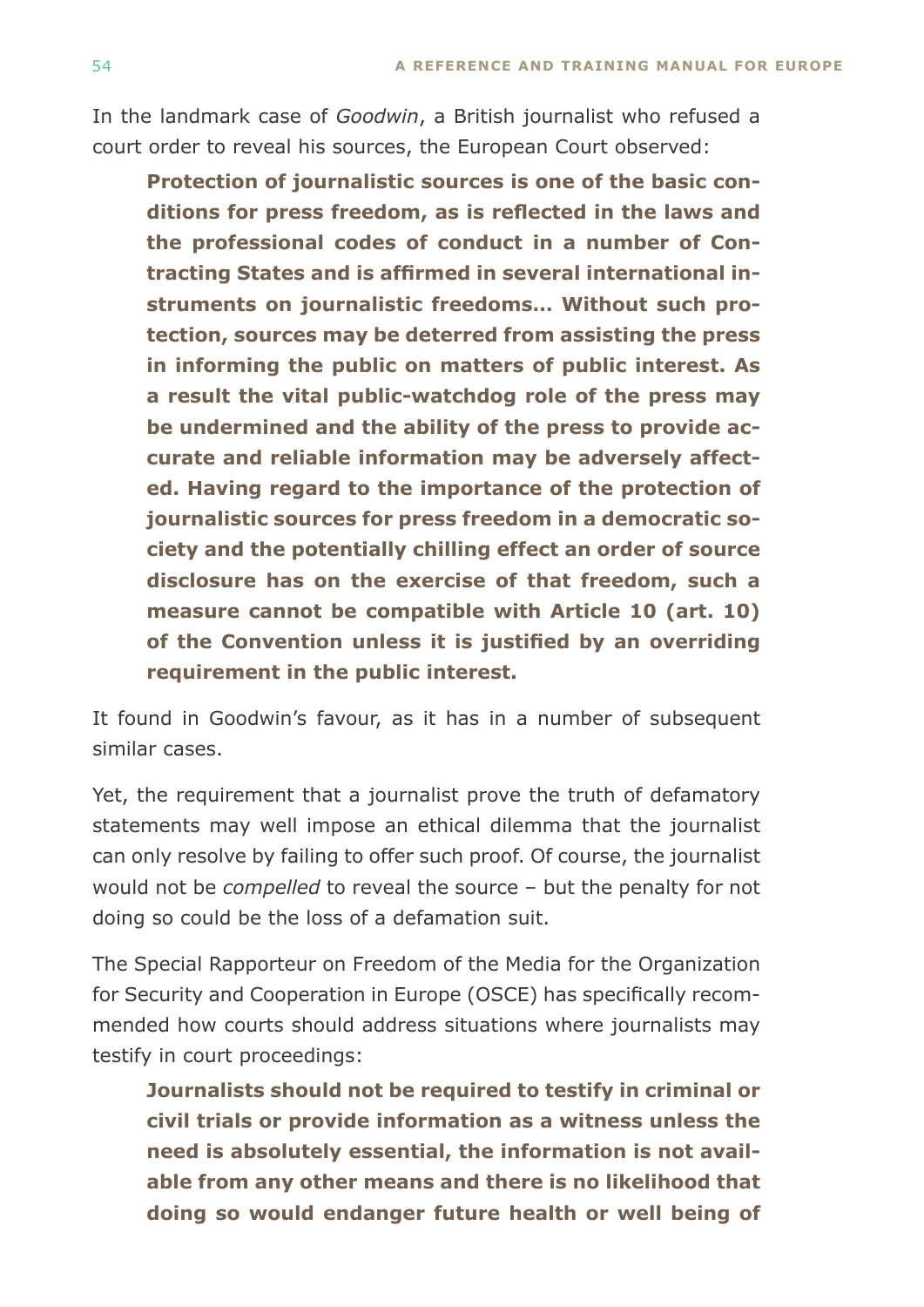<span id="page-53-0"></span>**the journalist or restrict their or others' ability to obtain information from similar sources in the future.**

The Committee of Ministers of the Council of Europe recommended:

**In legal proceedings against a journalist on grounds of an alleged infringement of the honour or reputation of a person, authorities should consider, for the purpose of establishing the truth or otherwise of the allegation, all evidence which is available to them under national procedural law and may not require for that purpose the disclosure of information identifying a source by the journalist.**<sup>77</sup>

## **Remedies/penalties**

One reason why defamation suits – whether criminal or civil – are so feared is the impact of the penalties or awards often made against the media in such cases. Reference is often made to the "chilling effect" of heavy penalties or large defamation awards. As that phrase makes clear, the concern is not only for the journalist involved in any particular case, but also the deterrent that defamation law can pose to vigorous, inquiring journalism.

As discussed above, international bodies have focused their concern on criminal defamation and the danger that journalists might be imprisoned for exercising their profession and their freedom of expression.

The European Court has considered a number of cases involving criminal defamation and although, as noted above, the Court will not rule out criminal defamation in principle, it has commented several times on the penalties imposed, as in this Romanian case:

**The circumstances of the instant case – a classic case of defamation of an individual in the context of a debate on a matter of legitimate public interest – present no justification whatsoever for the imposition of a prison sentence. Such a sanction, by its very nature, will inevitably have a chilling effect, and the fact that the applicants did not** 

<sup>77</sup>Council of Europe, Committee of Ministers, Recommendation No. R (2000) 7 of the Committee of Ministers to member states on the right of journalists not to disclose their sources of information, https://wcd.coe.int/ViewDoc.jsp?id=342907&Site=CM.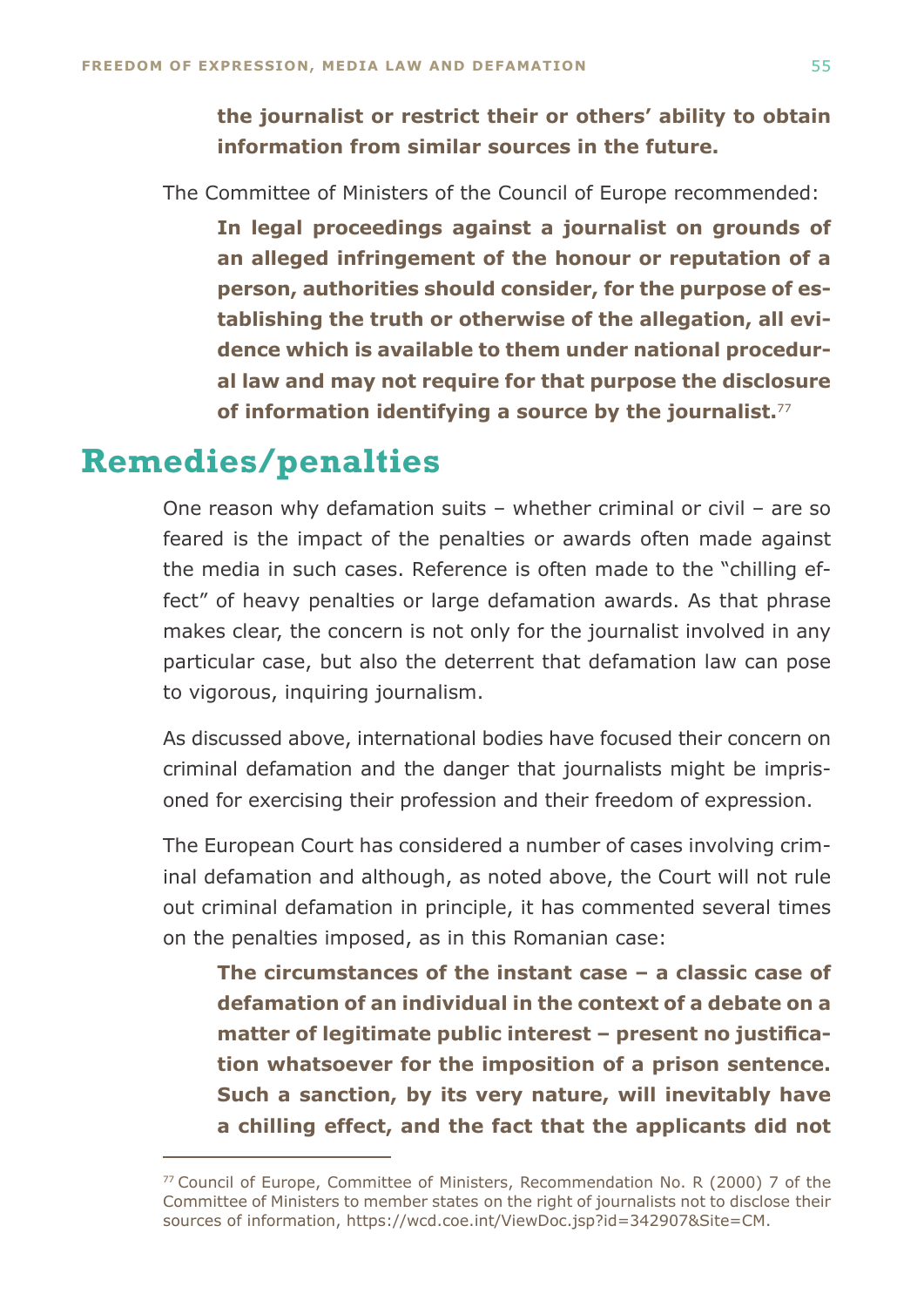**serve their prison sentence does not alter that conclusion, seeing that the individual pardons they received are measures subject to the discretionary power of the President of Romania; furthermore, while such an act of clemency dispenses convicted persons from having to serve their sentence, it does not expunge their conviction….**<sup>78</sup>

In this case the Court was also highly critical of an order imposed on the journalists, as part of the sentence for their conviction, prohibiting them from working as journalists for a year:

**[T]he Court reiterates that prior restraints on the activities of journalists call for the most careful scrutiny on its part and are justified only in exceptional circumstances…. The Court considers that… it was particularly severe and could not in any circumstances have been justified by the mere risk of the applicants' reoffending.**

**…The Court considers that by prohibiting the applicants from working as journalists as a preventive measure of general scope, albeit subject to a time-limit, the domestic courts contravened the principle that the press must be able to perform the role of a public watchdog in a democratic society.**<sup>79</sup>

In civil defamation cases, the principal cause of the "chilling effect" is large monetary awards against the media in favour of defamation claimants. In a civil suit, the purpose of the award is not to punish the defendant (the defamer), but to compensate the plaintiff, the person who was defamed, for any loss or damage caused by the defamation.

It follows that the claimant should be able to prove that there was actual loss or damage as part of their suit. If this cannot be demonstrated, then it is unclear why there should be any monetary award. Usually a defamatory statement could be rectified by a correction or an apology.

The problem often comes in the area of non-pecuniary damages. This refers to monetary awards made to compensate losses that cannot be ac-

78 *Cumpana and Mazare vs. Romania*, Application no. 33348/96, Judgment of 17 December 2004, para 116.

79 Ibid., paras 118-119.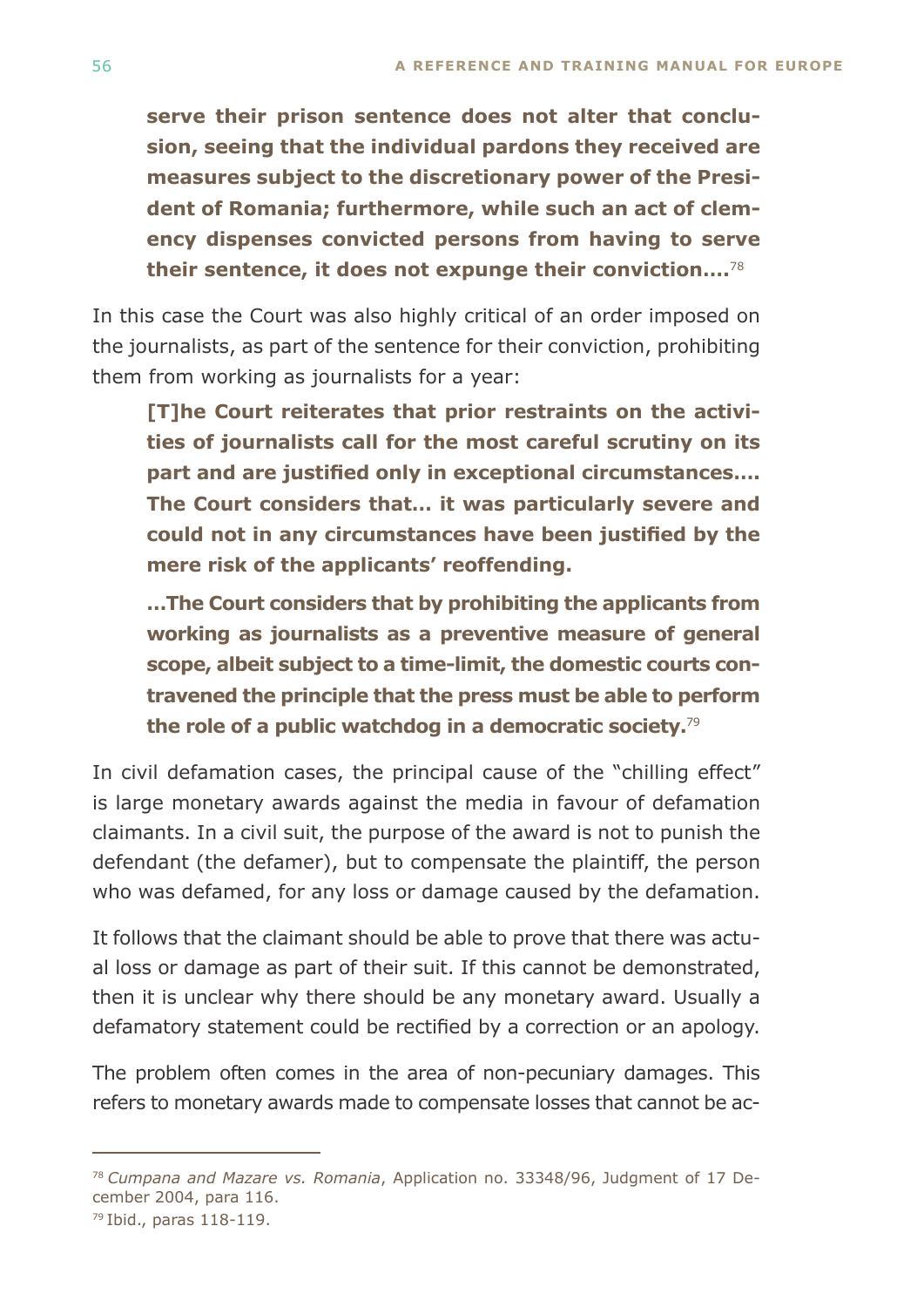curately calculated in monetary terms – such as loss of reputation. Courts should take into account not only the damage to reputation, but also the potential impact of large monetary awards on the defendant – and also more broadly on freedom of expression and the media in society.

The European Court has been critical of large non-pecuniary monetary awards, even on occasions finding them to be a violation of Article 10 in themselves. The landmark case was that of *Tolstoy Miloslavsky*, who was author of a defamatory pamphlet confronted with damages of £1.5 million (in 1989) awarded by a British libel jury. The Court found the award grossly disproportionate and that Tolstoy Miloslavsky's right to freedom of expression had thereby been violated, even though the fact that he had committed libel was not in dispute.

In the case of *Steel and Morris v. the United Kingdom* (the McLibel case), the Court concluded that the size of the award of damages had to take into account the resources available to the defendants. Although the sum awarded by the British court was not very large "by contemporary standards," it was "very substantial when compared to the modest incomes and resources of the ... applicants ...<sup>"80</sup>

In the case of *Filipovic v. Serbia*, the Court recalled its conclusions in *Tolstoy Miloslavsky* and *Steel and Morris*: that the award should be proportionate to the moral damage suffered, and also to the means available to the defendant. In this case, although the defendant had incorrectly accused the plaintiff of "embezzlement," it was nevertheless a fact that the plaintiff was under investigation for tax offences.

Hence the moral damage was not great. And the award by the court was equivalent to six months' salary – an amount that the ECtHR found excessive and a violation of Article 10.81

It should also be noted that the European Court itself very rarely awards non-pecuniary damages. It normally concludes that the finding that a right has been violated is sufficient – a principle that domestic courts might be advised to follow where possible.

<sup>80</sup>*Steel and Morris vs. United Kingdom*, para 96.

<sup>81</sup>*Filipovic vs. Serbia*, Application no. 27935/05, Judgment of 20 November 2007.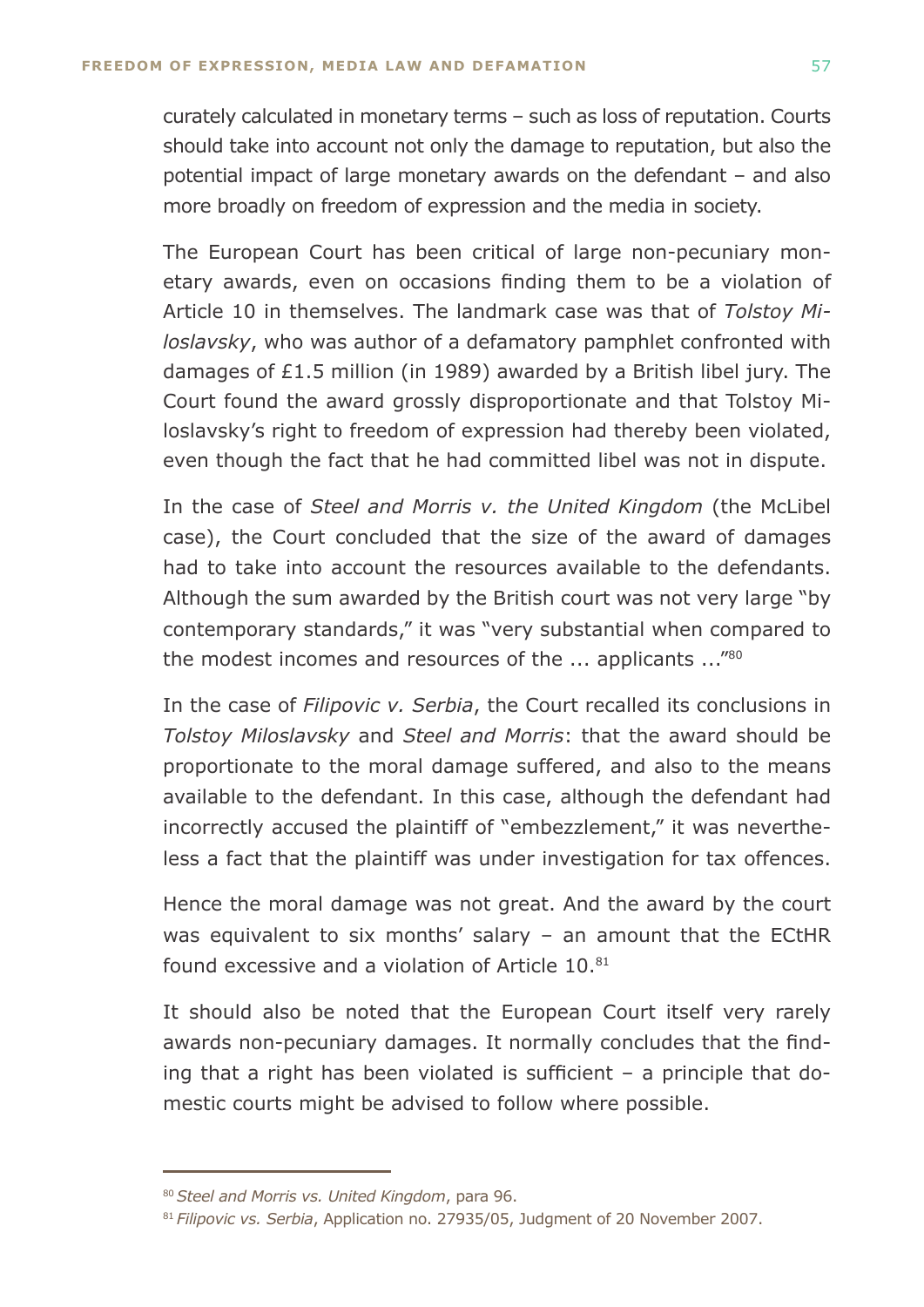# <span id="page-56-0"></span>**How can international human rights law be applied in national courts?**

Much of the discussion in this manual focuses on the standards for protecting freedom of expression set out in international and regional human rights law. But how can these standards be applied at the national level? Will a civil or criminal court simply ignore any argument based upon these standards?

All European states, with only a couple of exceptions, are party to the European Convention on Human Rights. This means that they are bound by Article 10, the protections it provides and the strict criteria for applying restrictions.

An even greater number of European states are party to the International Covenant on Civil and Political Rights. Likewise, this creates a binding obligation on the state to comply with the obligations it creates.

The body that monitors states' compliance with the ICCPR is the Human Rights Committee, a body of independent experts that gives interpretative guidance on how the Covenant is to be implemented. It also periodically reviews each state party's progress in implementing its ICCPR obligations. And, if the state has also ratified the first Optional Protocol to the ICCPR, it may consider individual complaints from individuals who allege that their rights have been violated, provided that they have first exhausted all domestic remedies.

The ICCPR requires:

**Where not already provided for by existing legislative or other measures, each State Party to the present Covenant undertakes to take the necessary steps, in accordance with its constitutional processes and with the provisions of the present Covenant, to adopt such laws or other measures as may be necessary to give effect to the rights recognized in the present Covenant.**<sup>82</sup>

However, the exact way in which international law obligations are implemented domestically is a matter of great variation.

<sup>82</sup>ICCPR, Art 2(2).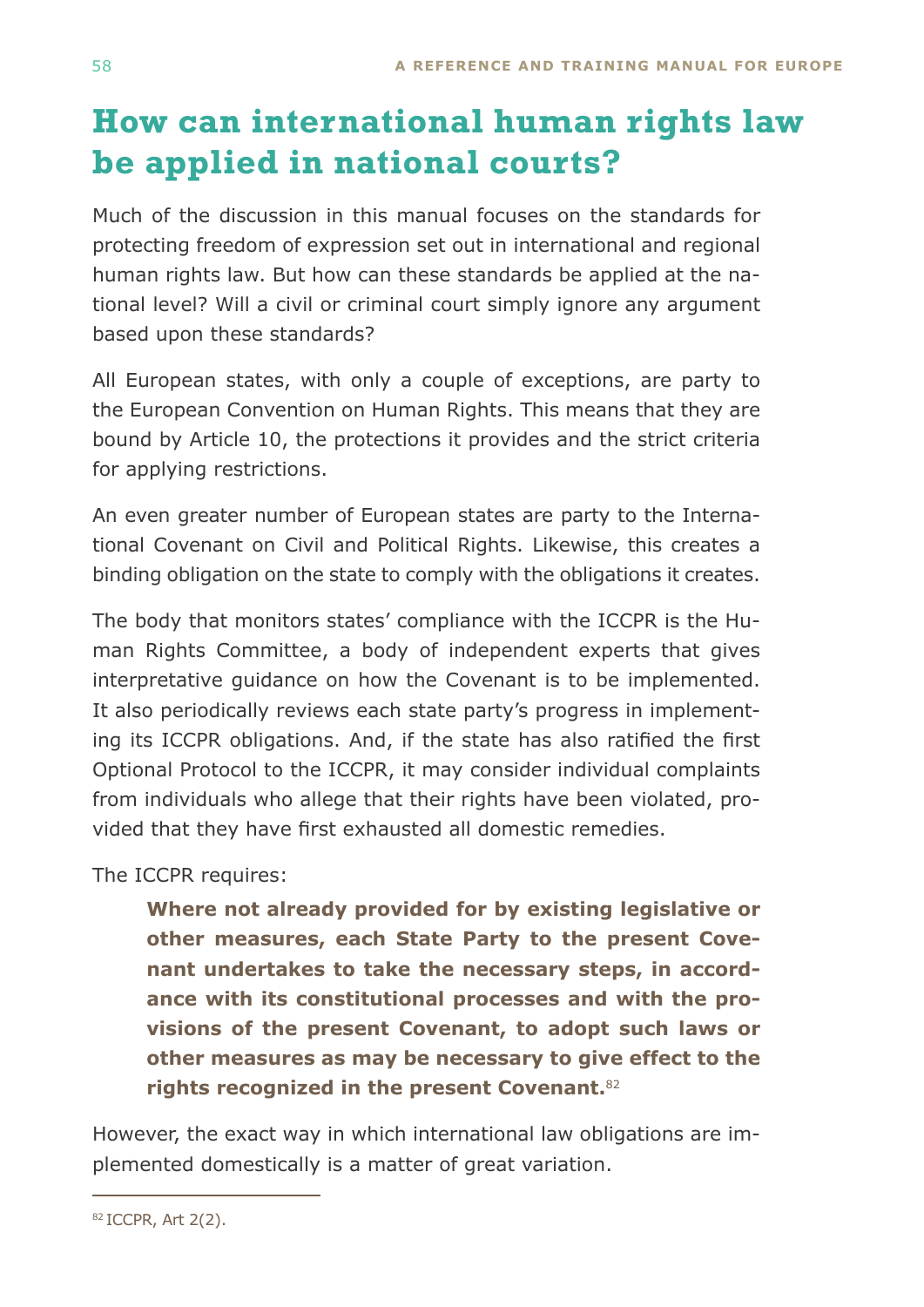Theoretically, states are said to fall into one of two categories: *monist* and *dualist*.

*Monist* states are those where international law is automatically part of the domestic legal framework. This means that it is possible to invoke the state's treaty obligations in domestic litigation (such as a defamation trial).

*Dualist* states are those where international treaty obligations only become domestic law once they have been enacted by the legislature. Until this has happened, courts could not be expected to comply with these obligations in a domestic case.

States with common law systems, such as the United Kingdom, the Republic of Ireland, Cyprus and Malta, are invariably dualist. Socialist states are also dualist. States with civil law systems are more likely to be monist, but many are not (for example the Scandinavian states). All the previously dualist post-Communist states of Central and Eastern Europe are now monist.

That is the theory. The practice is more complicated.

In monist states, although ratified treaties are automatically a part of domestic law, their exact status varies. Do they stand above the constitution? On a par with it? Above national statutes? Or on a par with them? The answer varies from country to country.

In dualist states, some parts of international law may be automatically applicable. In states such as the United Kingdom and the United States, customary international law may be directly invoked, provided that it is not in conflict with national statute law. The US Constitution also says that "all Treaties made, or which shall be made, under the authority of the United States, shall be the supreme Law of the land."

In practice, however, the Supreme Court has found many treaties (including those on human rights) to be "non self-executing," which means that they must first be incorporated by Congress. However, even where treaties have not been incorporated in dualist states, courts are likely to consider them as interpretive guidance in deciding cases.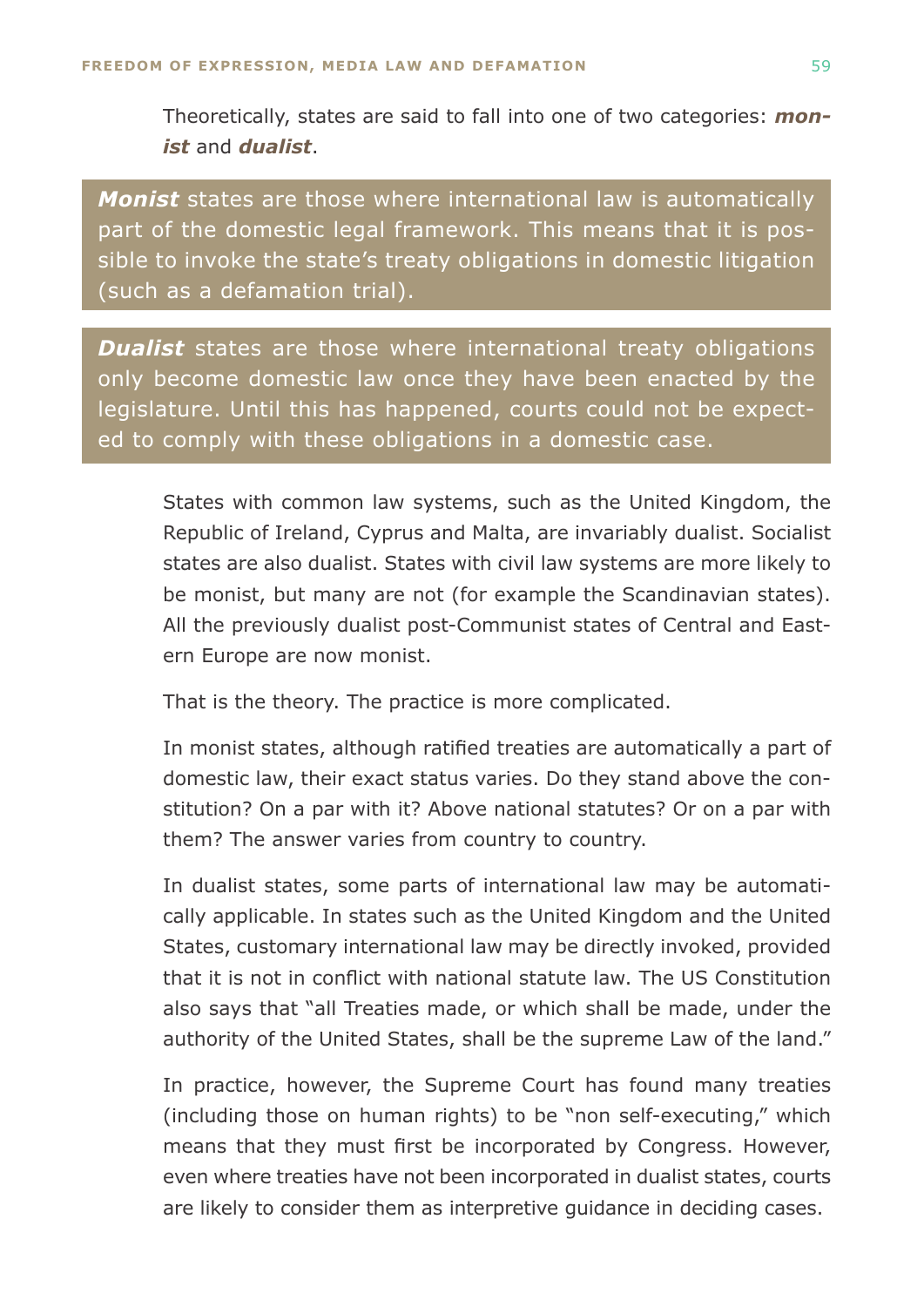It is very difficult, therefore, to give general guidance on how far domestic courts will admit arguments based upon international legal standards. It will be for practitioners in each country to understand this.

There is, however, a common problem that potentially cuts across different legal systems: judges may simply be unaware of states' treaty obligations, or the contents of the treaty, or how the treaty should be interpreted and applied. It is unlikely to be a good strategy in litigation to tell judges that they should apply treaty law. A better approach in most instances would be to invoke international law as a means of interpreting national law.

The situation in relation to the European Convention on Human Rights is slightly different.

Under Protocol 11 to the ECHR, the European Court of Human Rights has compulsory jurisdiction over the states that are party to the Convention. This means that a person who is unable to secure a remedy to a violation of rights protected under the Convention may apply to the Court.

The judgments of the ECtHR are only binding upon the state to which they apply. Nevertheless, the decisions and reasoning of the Court *may* be persuasive in other similar cases within other national jurisdictions. In some states, such as Spain and Belgium, the courts are obliged to follow the interpretation offered by the ECtHR in relevant cases, provided that this does not narrow the scope of the right in question.

The case law of the ECtHR in relation to defamation, insult, privacy and related issues is extremely extensive and forms the basis of much the content of this manual. Courts may feel free to disregard ECtHR judgments, but a very strong argument can be made for regarding them as persuasive and authoritative interpretations of a state's obligations under Article 10.83

<sup>83</sup> This manual relies heavily on the ECtHR jurisprudence, because this is the most progressive body of law available in Europe on freedom of expression, and because national courts may be persuaded by it.

It does have some weaknesses, however. It could be argued that the Court has:

<sup>•</sup> not been tough enough in condemning criminal defamation;

<sup>•</sup> exaggerated the importance of the "right to a reputation," which does not even exist in the ECHR;

<sup>•</sup> confused the protection of reputation with other grounds for limiting freedom of expression, including public order and privacy.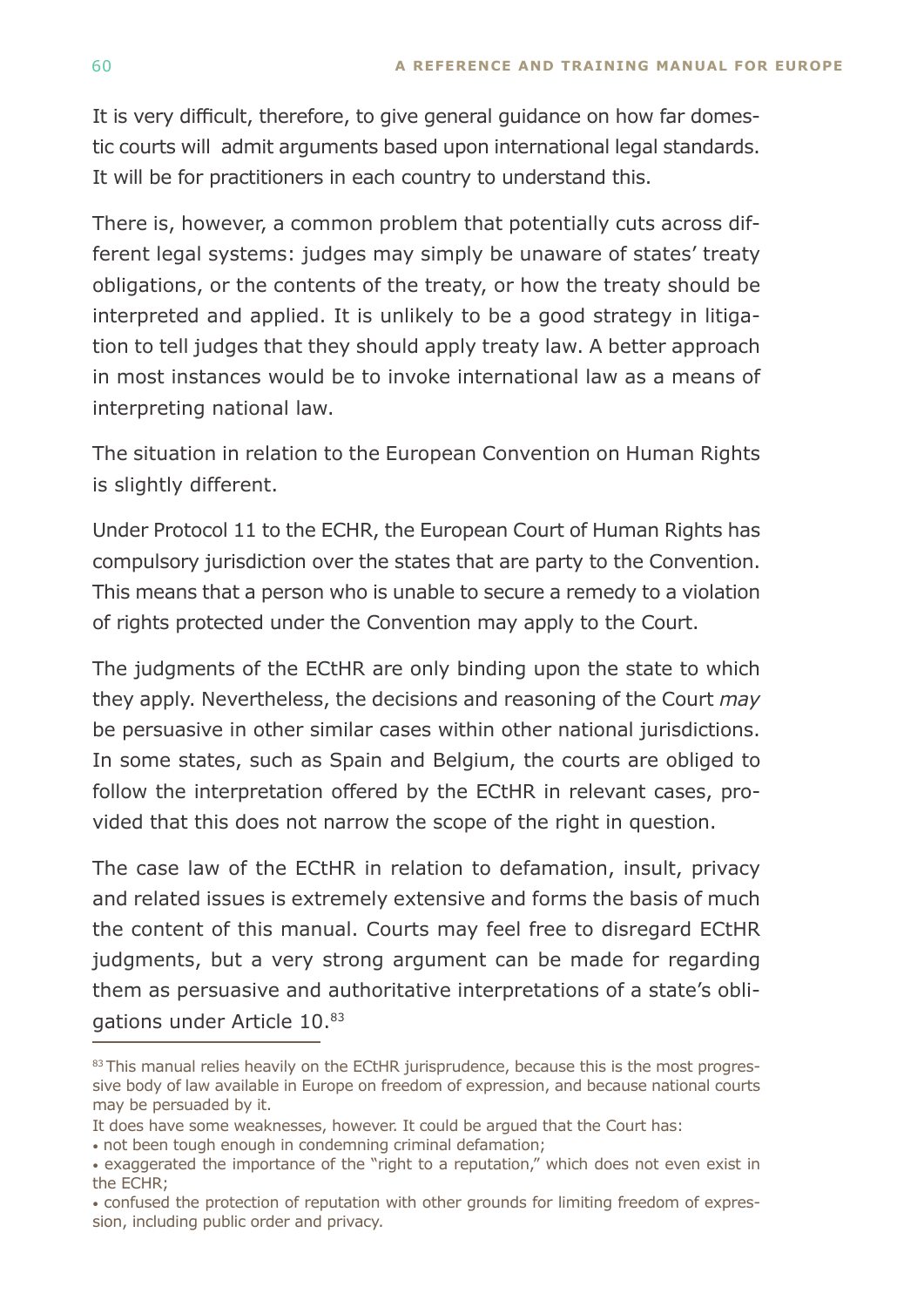# <span id="page-59-0"></span>**What about case law from other jurisdictions?**

In this manual we refer sometimes to landmark cases from national courts. Of course, the decision of a national court in one country does not bind the court of another, even when they have similar laws and legal systems and even when, as in the common law countries, they operate according to a doctrine of precedent.

The importance of consulting cases from other countries is simply to learn what are the most advanced decisions and most persuasive reasoning in freedom of expression cases. If these arguments are introduced into cases in national courts, this must be done in a careful and diplomatic fashion, so as not to antagonize judges. It is important, however, that judges hearing defamation cases be educated in the case law of other countries.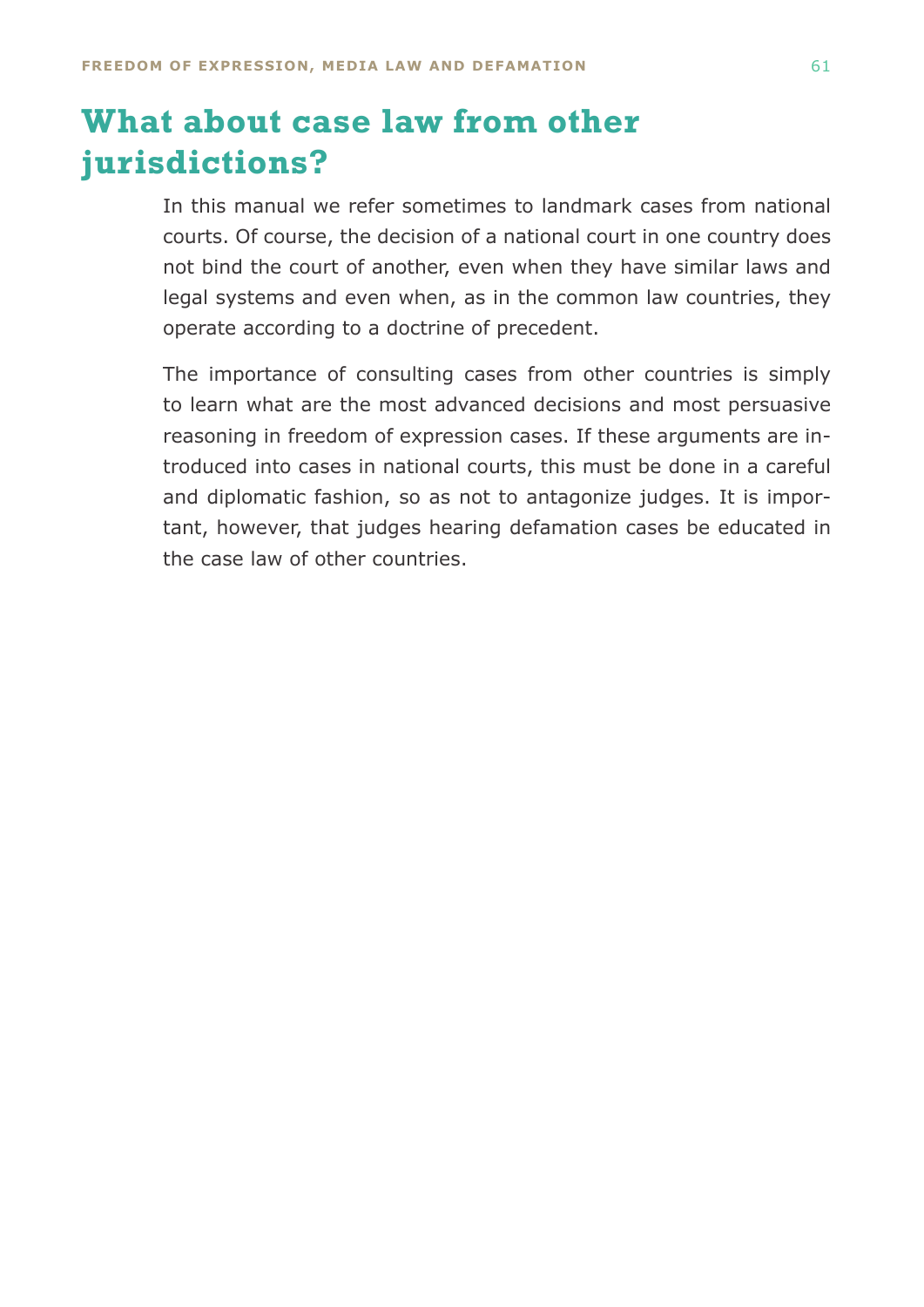# <span id="page-60-0"></span>**6. USING THIS MANUAL**

In the Introduction we presented the three purposes of this manual:

- As a resource for participants who wish to prepare for a training workshop on defamation; •
- As a reference book for participants (usually lawyers) in preparing litigation; •
- As a source book for trainers preparing a workshop on defamation. •

The first two should be self-explanatory.

For trainers preparing to use this manual as a teaching aid, additional resources are available, namely a set of plans for each session of a workshop, supplemented by materials, including Powerpoint presentations, case studies and a moot court scenario.

The manual and training materials were prepared with the initial aim of running a series of workshops for a mix of lawyers and journalists, each over two days. The outline agenda for such a workshop is as follows:

### TRAINING WORKSHOP ON DEFAMATION LAW: OUTLINE AGENDA

### *Day 1 (lawyers and journalists)*

- Session 1: Underlying principles and sources Limitations on freedom of expression (90 minutes total)
- Session 2: Introduction to defamation (60 minutes)
- Session 3: National law on defamation (and related matters) (90 minutes)
- Session 4: Examination of defamation scenarios (90 minutes)

#### *Day 2 (lawyers only)*

- Session 5: Defamation in the case law of the ECtHR (90 minutes)
- Session 6: Defamation cases in court (90 minutes)
- Session 7: Moot: arguing hypothetical/fictionalized defamation case Concluding discussion: lessons of moot, observations on differences between national law and ECHR jurisprudence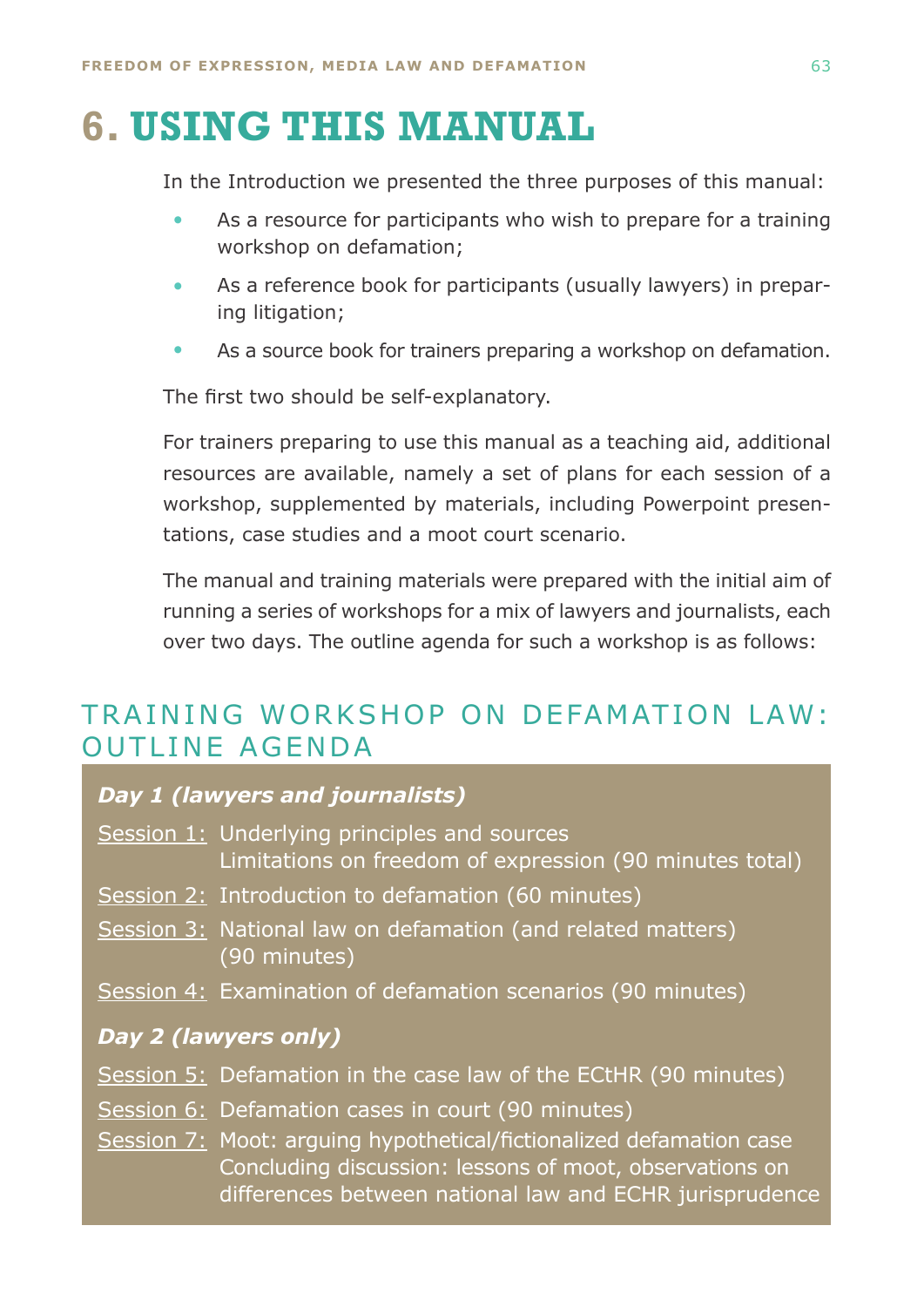### <span id="page-61-0"></span>*Editorial Seminar (journalists only)*

 Best reporting practices for balancing the public's right to know with respect for ethical and legal boundaries related to protection of reputation.

As noted above, it is suggested that the legal training be complemented by an editorial seminar for journalists on best practices in the newsroom for balancing the public's right to know with the need to respect ethical and legal boundaries related to the protection of reputation. This session should ideally be led by an experienced editor, and possibly include a lawyer who can clarify journalists' practical questions.

If a workshop is held for lawyers only, this agenda could be compressed, since Sessions 5 and 6 cover similar ground to Sessions 2 and 4, but with greater legal detail. It would even be possible to compress the whole training exercise into a single day, by omitting a discussion of underlying principles and sources of freedom of expression and combining sessions 2 and 4 with 5 and 6, as well as shortening the moot court exercise.

# **Pedagogy and adult learning**

Lawyers are more accustomed than most people to constant reading in order to develop their knowledge and understanding – it is a constant professional requirement. Even so, they are not exempt from a general principle of adult pedagogy that says that people are far more likely to retain knowledge and develop understanding if they say and do things in a learning exercise, rather than simply reading or hearing.

Throughout the manual and the accompanying training plans there are various "brainstorms" and "points for discussion," which are intended to mark opportunities for the trainer to bring participants into the discussion. The former are intended as quick, open-ended discussions, usually at the point where a topic is first being introduced. The latter are a cue for more substantive and reasoned discussion. Of course, a good trainer will probably want to open up discussions on many other points, too.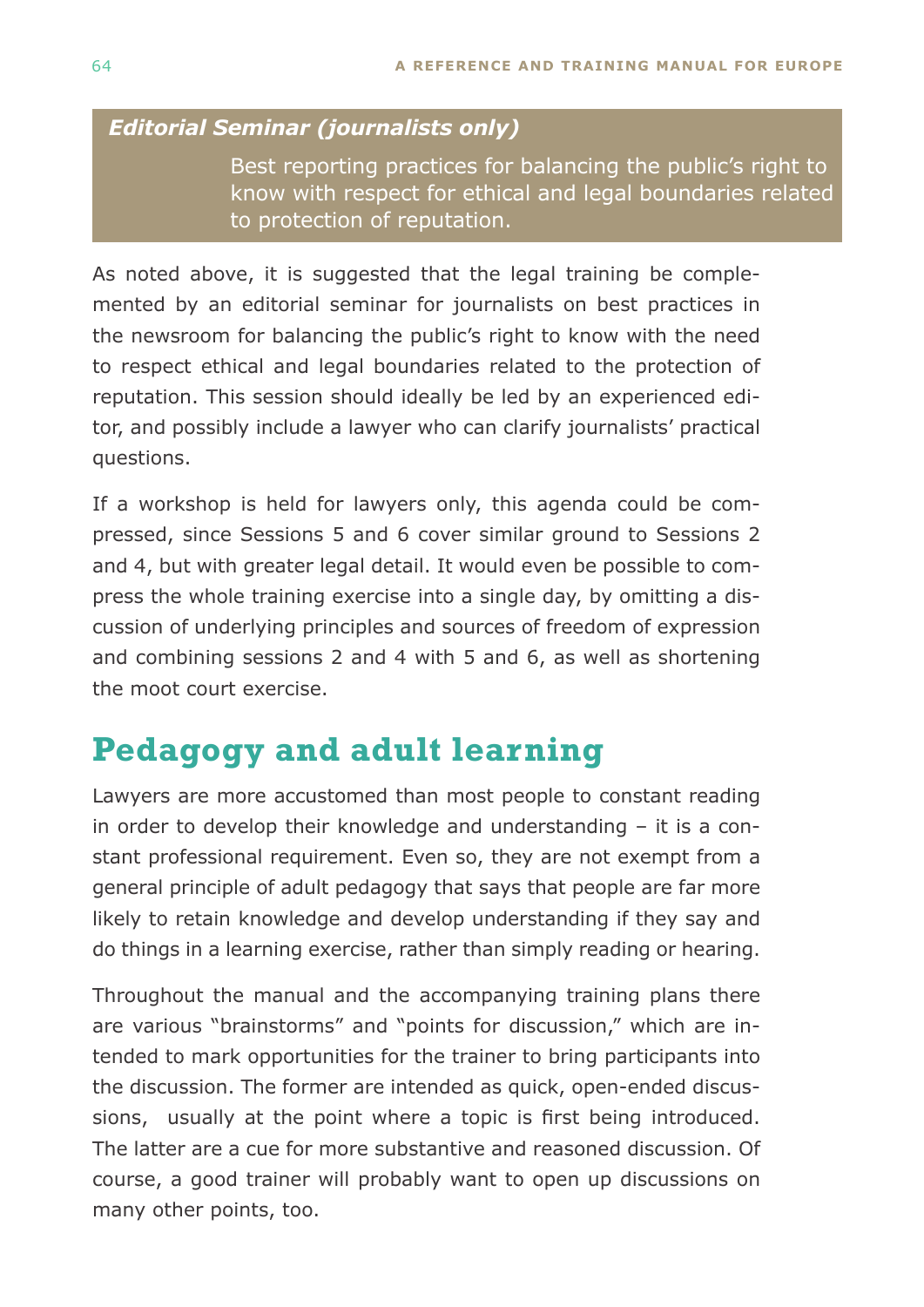The case studies in session 4 and the moot in session 7 are a particularly important part of the learning process. They are intended to consolidate the more theoretical parts of the exercise by encouraging participants to appraise different scenarios and argue different positions. The trainer may find it particularly useful to vary key aspects of these scenarios in the course of the discussion (given that they are all fictional) in order to underline particular points of importance.